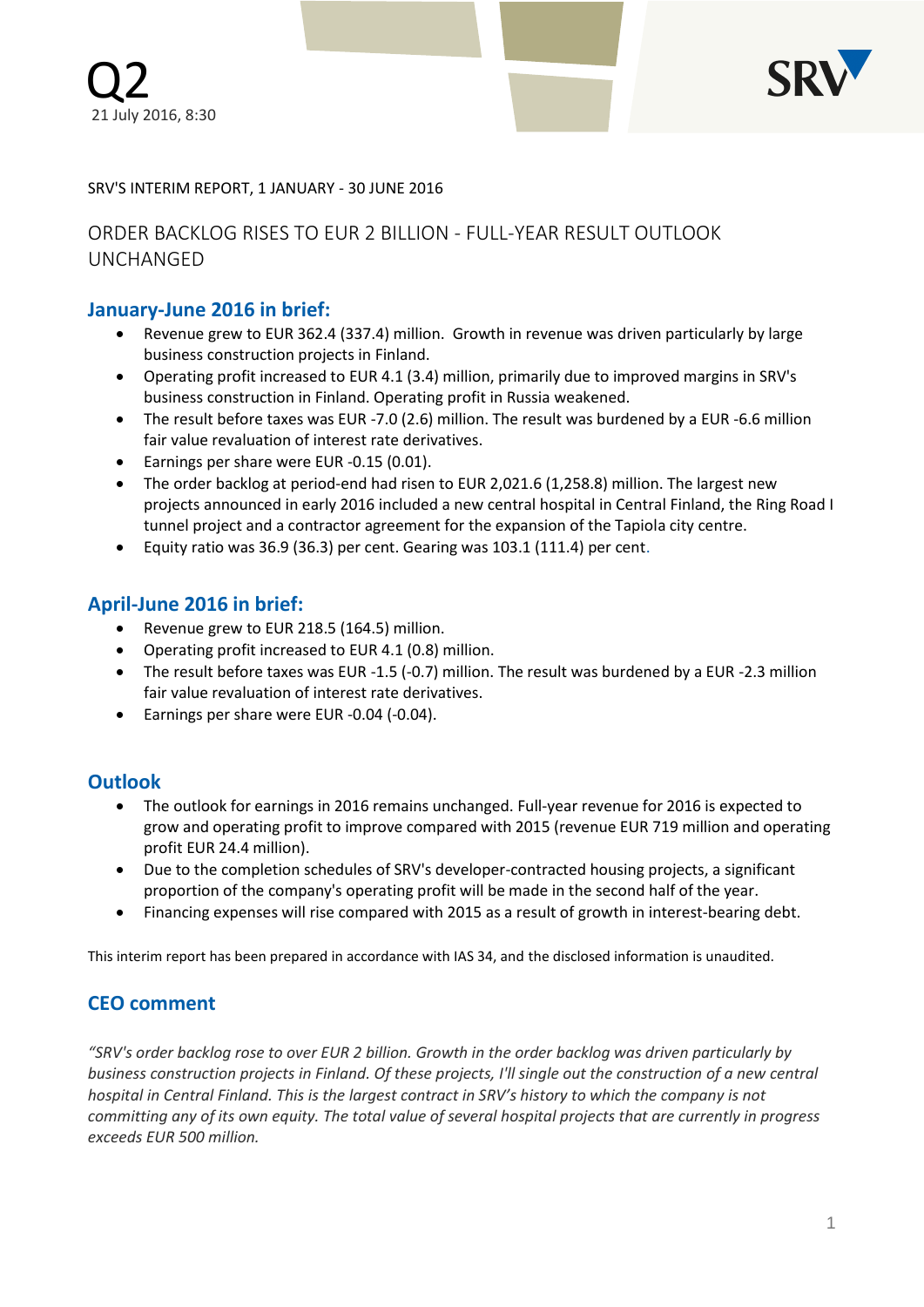



*Our strategic objective is to improve profitability. In the growing market, we have focused on the implementation of development projects and prudently engaged in competitive contracting. In addition, on the housing side of our business, we have also stepped up our number of developer-contracted projects. Thanks to these steps, we have been able to increase our margins. The Russia's prolonged recession has had an impact on our operations. Therefore we are monitoring carefully Russia's economic situation. I'm optimistic about the trend in our operations and believe that our order backlog will remain robust. Furthermore, most of our developer-contracted housing projects will be completed during the latter half of the year." Juha Pekka Ojala, CEO*

### **Overall review**

| <b>Group key figures</b><br>(IFRS, EUR million) | $1 - 6/$<br>2016 | $1 - 6/$<br>2015 | change  | change,<br>% | $4 - 6/$<br>2016 | $1 - 6/$<br>2015 | $1-12/$<br>2015 |
|-------------------------------------------------|------------------|------------------|---------|--------------|------------------|------------------|-----------------|
| Revenue                                         | 362.4            | 337.4            | 24.9    | 7.4          | 218.5            | 164.5            | 719.1           |
| Operating profit                                | 4.1              | 3.4              | 0.7     | 22.1         | 4.1              | 0.8              | 24.4            |
| Financial income and expenses, total            | $-11.1$          | $-0.7$           | $-10.4$ |              | $-5.6$           | $-1.5$           | $-6.8$          |
| Profit before taxes                             | $-7.0$           | 2.6              | $-9.7$  |              | $-1.5$           | $-0.7$           | 17.6            |
| Order backlog                                   | 2,021.6          | 1,258.8          | 762.8   | 60.6         |                  |                  | 1,583.4         |
| New agreements                                  | 775.1            | 716.7            | 58.4    | 8.1          | 648.6            | 227.6            | 1,393.5         |
| Operating profit, %                             | 1.1              | 1.0              |         |              | 1.9              | 0.5              | 3.4             |
| Net profit, %                                   | $-1.6$           | 0.6              |         |              | $-0.5$           | $-0.5$           | 1.9             |

## **January-June 1 Jan. - 30 Jun. 2016**

**In the January-June period of 2016, the Group's order backlog rose to** EUR 2,021.6 (1,258.8) million (up 60.6%). The order backlog hit a new high in early 2016 thanks to new agreements, which totalled EUR 775.1 (716.7) million. The largest new projects announced in early 2016 included a new central hospital in Central Finland, the Ring Road I tunnel project, a contractor agreement for the expansion of the Tapiola city centre as well as the construction of a new campus building for Aalto University and retail premises in the Metro Centre, both in Otaniemi, Espoo. The order backlog saw growth particularly in operations in Finland, largely in the second quarter.

**The Group's revenue** rose to EUR 362.4 (337.4) million (up 7.4%), especially thanks to the growth in revenue from business construction in operations in Finland. The number of developer-contracted housing units recognised as income rose slightly in comparison to 2015, but the revenue from housing production for investors fell short of the first half of 2015.

Furthermore, the figures for the comparison year include excavation and other infrastructure work that was completed at the REDI site prior to the official start-up decision and which was recognised in revenue in accordance with the level of completion in January-March 2015.

**The Group's operating profit** increased to EUR 4.1 (3.4) million, primarily due to improved margins in business construction in Finland (up 20.6%), especially on the heels of growth in the share of operations accounted for by development projects. The lower earnings contribution of Russian associated companies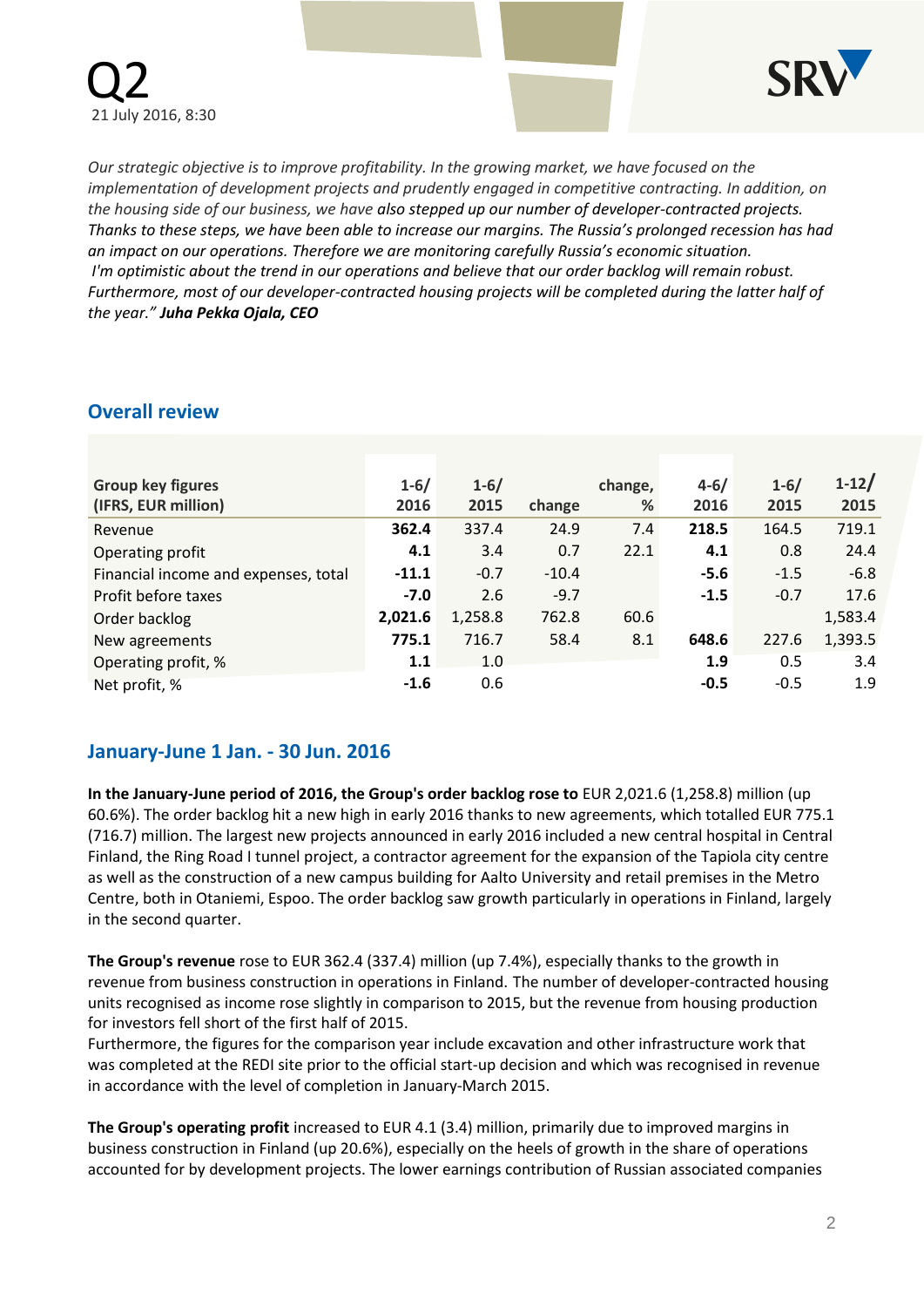

had a negative impact on earnings. The earnings of Russian associated companies declined due to temporary rent discounts granted to tenants, greater depreciation of fixed assets and changes in the exchange rate of the rouble. SRV's fixed costs also saw a year-on-year increase in January-June 2016, but their relative share of revenue declined.

**The Group's result** before taxes was EUR -7.0 (2.6) million. The result was weakened by a EUR -6.6 million fair value revaluation of a 10-year interest rate hedge and higher interest expenses.

**The Group's earnings per share** were EUR -0.15 (0.01). Earnings per share were weakened not only by the lower result, but also by the cost of repaying the hybrid bond.

**Operating profit and its relative level** were also reduced by the elimination of a share equivalent to SRV's ownership from the profit margins of three shopping centre projects that are under construction (Okhta Mall, 4Daily and REDI), which will be recognised as income only when the investment is sold.

**Quarterly variation in SRV's operating profit and operating profit margin** is affected by several factors. SRV's own projects are recognised as income upon delivery; the part of the order backlog that is continuously recognised as income based on the level of completion mainly consists of low-margin contracting; and the nature of the company's operations (project development).

**The Group's equity ratio** was 36.9 (42.5 12/2015) per cent. Gearing was 103.1 (83.3 12/2015) per cent. The changes in equity ratio and gearing were due to an increase in interest-bearing debt. Net debt amounted to EUR 291.2 (251.0) million and liquid assets to EUR 54.1 (30.3) million.

## **April-June, 1 Apr. - 30 Jun. 2016**

**The Group's revenue** grew to EUR 218.5 (164.5) million in April-June 2016. Revenue growth was driven particularly by ongoing large-scale business construction projects. **The Group's operating profit** rose to EUR 4.1 (0.8) million thanks to higher revenue in operations in Finland and improved margins. Operating profit in Russia declined. **The Group's profit before taxes** amounted to EUR -1.5 (-0.7) million. The result was weakened by a EUR -2.3 million fair value revaluation of a 10-year interest rate hedge and higher interest expenses.

| <b>Group key figures</b><br>(IFRS, EUR million)                         | $1 - 6/$<br>2016 | $1 - 6/$<br>2015 | change  | change,<br>% | $1 - 12/$<br>2015 |
|-------------------------------------------------------------------------|------------------|------------------|---------|--------------|-------------------|
| Equity ratio, %                                                         | 36.9             | 36.3             |         |              | 42.5              |
| Net interest-bearing debt                                               | 291.2            | 251.0            | 40.2    | 16.0         | 230.8             |
| Gearing, %                                                              | 103.1            | 111.4            |         |              | 83.3              |
| Return on investment, %                                                 | 1.9              | 2.8              |         |              | 5.9               |
| Return on equity, %                                                     | $-4.3$           | 1.8              |         |              | 5.6               |
| Earnings per share, EUR <sup>*</sup>                                    | $-0.15$          | 0.01             |         |              | 0.25              |
| Equity per share, EUR $*$ )                                             | 3.71             | 4.51             | $-0.80$ | $-17.7$      | 3.90              |
| Share price at end of period, EUR                                       | 4.00             | 3.71             | 0.29    | 7.8          | 3.10              |
| Weighted average number of shares<br>outstanding, millions <sup>*</sup> | 59.3             | 39.8             |         |              | 42.6              |

\*) Comparative data is share issue adjusted.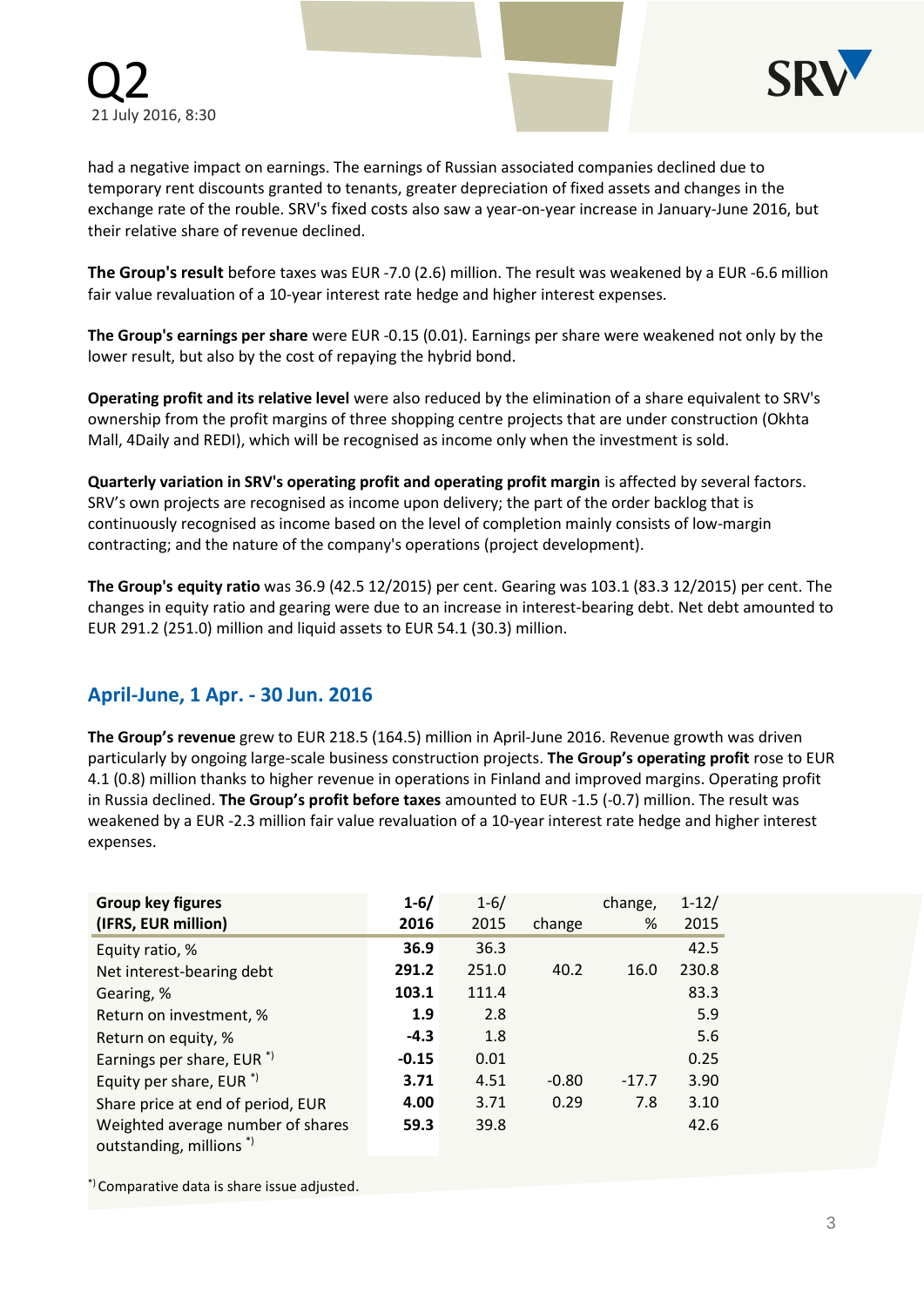

# **Earnings trends for the Segments**

SRV's business segments are Operations in Finland, International Operations, and Other Operations. Operations in Finland are divided into property development, housing construction, and business construction (which comprises retail, office, specialised, logistics, earthworks, and rock construction operations). International Operations comprises SRV's business activities in Russia and Estonia.

The business segment Other Operations primarily consists of the parent company, SRV Group Plc's group operations, property and project development operations in Finland, and equipment service for Finnish construction sites (SRV Kalusto Oy's operations).

| <b>Revenue</b>                  | $1 - 6/$ | $1 - 6/$ |          |                  | $4 - 6/$ | $4 - 6/$ | $1 - 12/$ |
|---------------------------------|----------|----------|----------|------------------|----------|----------|-----------|
| (EUR million)                   | 2016     | 2015     |          | change change, % | 2016     | 2015     | 2015      |
| <b>Operations in Finland</b>    | 331.9    | 304.0    | 27.9     | 9.2              | 200.4    | 146.9    | 654.1     |
| <b>International Operations</b> | 30.8     | 33.4     | $-2.7$   | $-7.9$           | 18.4     | 17.6     | 65.1      |
| <b>Other Operations</b>         | 7.9      | 7.2      | 0.7      | 10.0             | 4.0      | 3.4      | 14.4      |
| Eliminations                    | $-8.3$   | $-7.2$   | $-1.0$   |                  | $-4.3$   | $-3.4$   | $-14.6$   |
| Group, total                    | 362.4    | 337.4    | 24.9     | 7.4              | 218.5    | 164.5    | 719.1     |
|                                 |          |          |          |                  |          |          |           |
| <b>Operating profit</b>         | $1 - 6/$ | $1 - 6/$ |          |                  | $4 - 6/$ | $4 - 6/$ | $1-12/$   |
| (EUR million)                   | 2016     | 2015     |          | change change, % | 2016     | 2015     | 2015      |
| <b>Operations in Finland</b>    | 9.8      | 5.7      | 4.1      | 71.9             | 7.6      | 2.4      | 28.9      |
| <b>International Operations</b> | $-2.5$   | 0.7      | $-3.3$   |                  | $-1.5$   | 0.1      | $-0.1$    |
| <b>Other Operations</b>         | $-3.2$   | $-3.1$   | $-0.1$   |                  | $-2.0$   | $-1.6$   | $-4.3$    |
| Eliminations                    | 0.0      | 0.0      | 0.0      |                  | 0.0      | 0.0      | 0.0       |
| Group, total                    | 4.1      | 3.4      | 0.7      | 22.1             | 4.1      | 0.8      | 24.4      |
|                                 |          |          |          |                  |          |          |           |
| Operating profit,               | $1 - 6/$ |          | $1 - 6/$ | $4 - 6/$         | $4 - 6/$ |          | $1 - 12/$ |
| $(\%)$                          | 2016     |          | 2015     | 2016             | 2015     |          | 2015      |
| <b>Operations in Finland</b>    | 3.0      |          | 1.9      | 3.8              | 1.6      |          | 4.4       |
| <b>International Operations</b> | $-8.2$   |          | 2.2      | $-8.0$           | 0.5      |          | $-0.2$    |
| Group, total                    | 1.1      |          | 1.0      | 1.9              | 0.5      |          | 3.4       |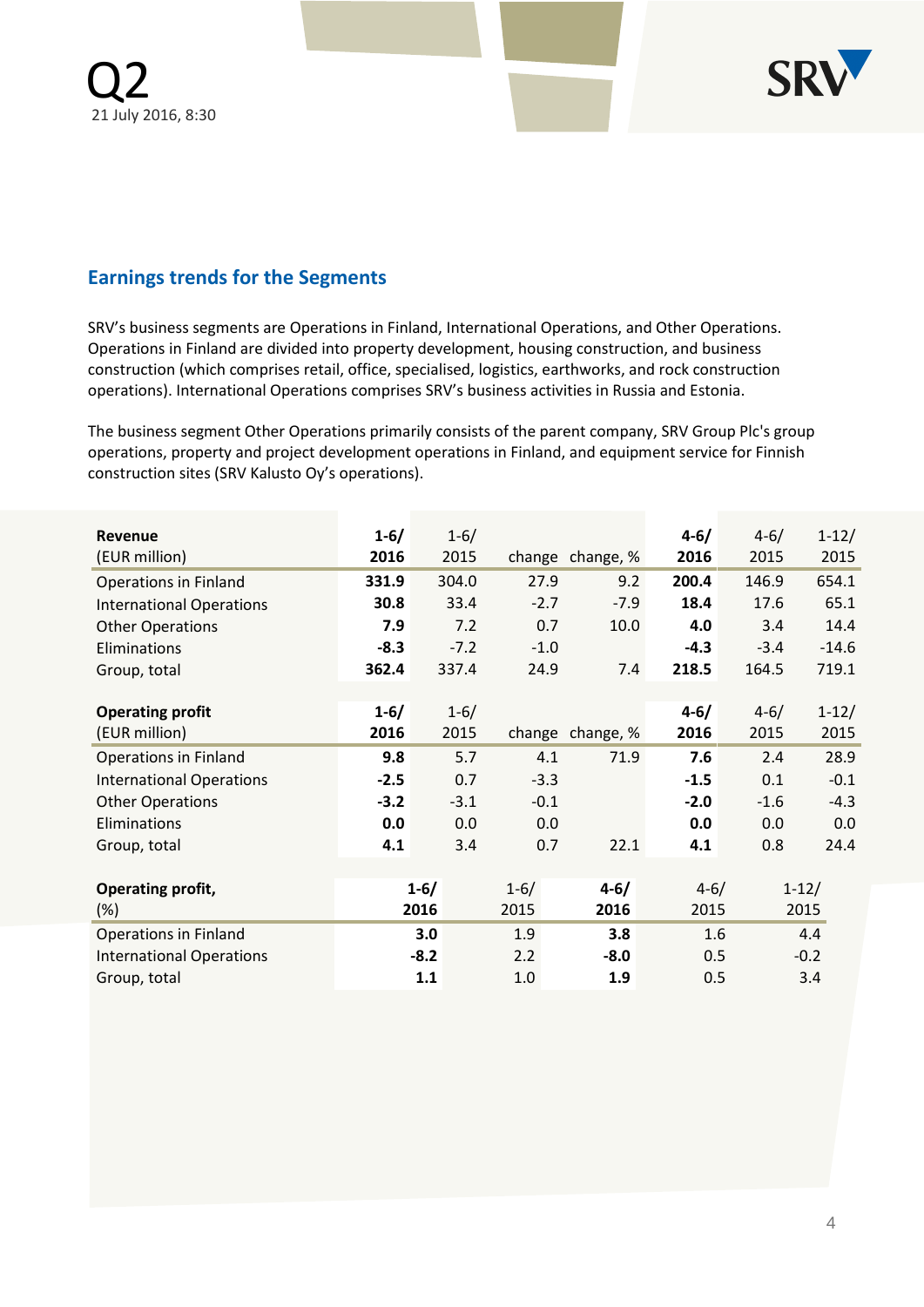

### **Order backlog**

| (EUR million)                   | 6/2016  | 6/2015  | change  | change, % | 12/2015 |
|---------------------------------|---------|---------|---------|-----------|---------|
| <b>Operations in Finland</b>    | 1,972.6 | 1,159.3 | 813.3   | 70.2      | 1,506.2 |
| <b>International Operations</b> | 49.0    | 99.5    | $-50.5$ | $-50.7$   | 77.1    |
| Group, total                    | 2,021.6 | 1,258.8 | 762.8   | 60.6      | 1,583.4 |
| - sold order backlog            | 1,720   | 1.074   | 647     | 60.2      | 1,261   |
| - unsold order backlog          | 301     | 185     | 116     | 62.8      | 322     |

# **Operations in Finland**

| <b>Operations in Finland</b><br>(EUR million) | $1 - 6/$<br>2016 | $1 - 6/$<br>2015 |         | change change, % | $4 - 6/$<br>2016 | $4 - 6/$<br>2015 | $1 - 12/$<br>2015 |
|-----------------------------------------------|------------------|------------------|---------|------------------|------------------|------------------|-------------------|
| Revenue                                       | 331.9            | 304.0            | 27.9    | 9.2              | 200.4            | 146.9            | 654.1             |
| - business construction                       | 250.7            | 208.5            | 42.1    | 20.2             | 143.8            | 94.5             | 434.0             |
| - housing construction                        | 81.3             | 95.5             | $-14.2$ | $-14.9$          | 56.6             | 52.4             | 220.1             |
| Operating profit                              | 9.8              | 5.7              | 4.1     | 71.9             | 7.6              | 2.4              | 28.9              |
| Operating profit, %                           | 3.0              | 1.9              |         |                  | 3.8              | 1.6              | 4.4               |
| Order backlog                                 | 1.972.6          | 1,159.3          | 813.3   | 70.2             |                  |                  | 1,506.2           |
| - business construction                       | 1,426.6          | 806.9            | 619.6   | 76.8             |                  |                  | 952.3             |
| - housing construction                        | 546.0            | 352.4            | 193.7   | 55.0             |                  |                  | 554.0             |

# Business environment of Operations in Finland

Although the Finnish economy remains challenging, the statistics for the first half of the year show clear signs of positive development in the construction industry. It is expected that growth in construction will significantly outpace the rest of the economy this year, but it is forecast to decline again substantially in 2017.

The general engine of growth comprises urbanisation and the population shift. As a result, there is a greater need for both housing and business construction in growth centres, which are the strategic focuses of SRV's operations. According to VTT's forecast, urbanisation will continue, as Finland's urbanisation ratio is lagging clearly behind other industrialised countries, such as Sweden. On the basis of VTT's report, about 620,000 people in Finland might move into urban areas by 2040. (Source: VTT, Demand for new dwelling production in Finland 2015 – 2040, 01/2016.)

Financial uncertainty has increased slightly in Europe after the UK held its Brexit referendum on 23 June 2016. As many key issues concerning the withdrawal of the UK from the EU remain unresolved, at this moment it is difficult to more accurately predict its impacts on the Finnish economy and construction.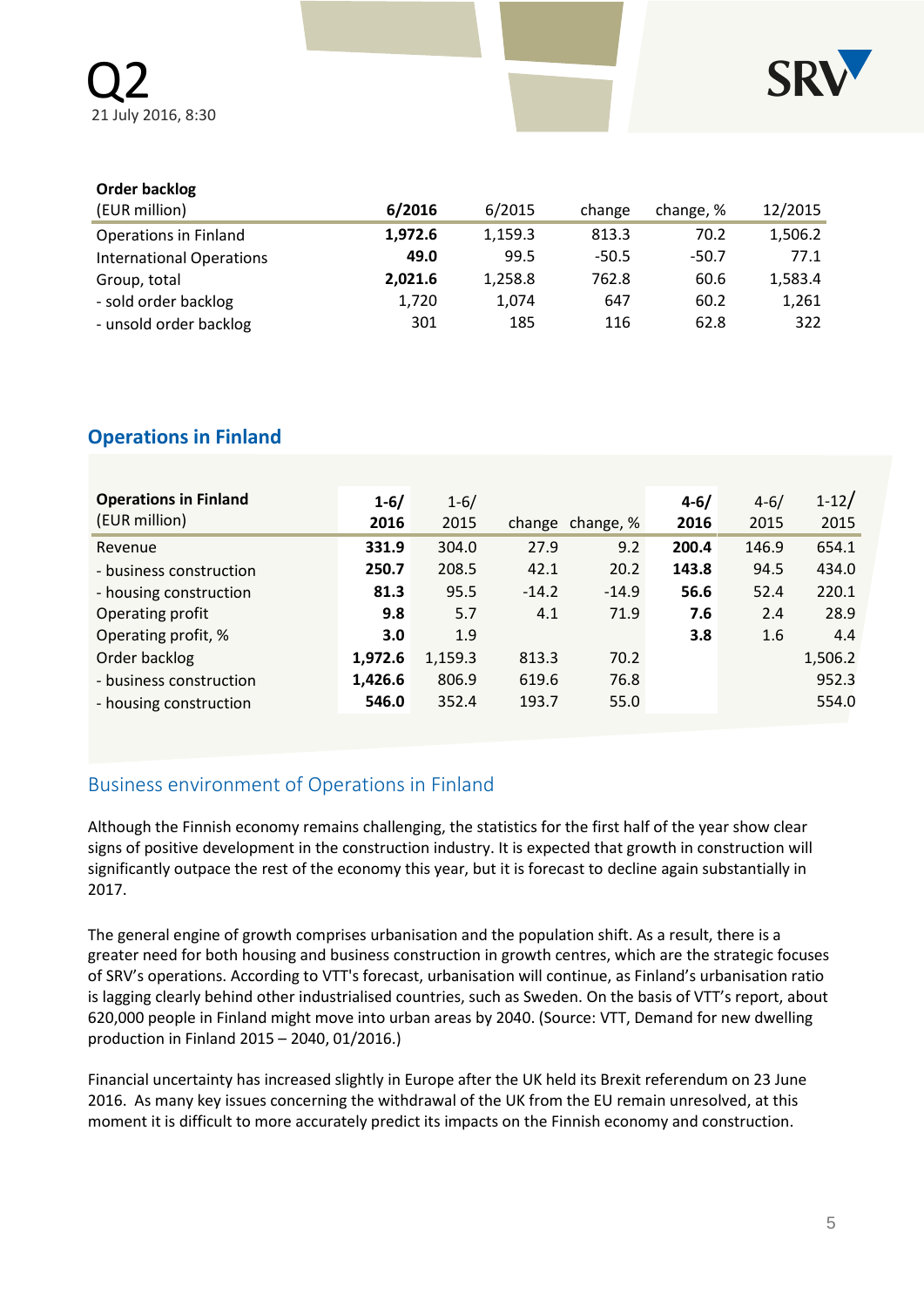

# Housing construction in Finland

In most forecasts, the need for housing in growth centres is substantially higher than the current level of construction. It is expected that there will be more housing start-ups in 2016 than in the previous year. Growth in housing production is strongly focused on small market-financed units in blocks of flats. Demand for housing is bolstered not only by urbanisation and population growth but also by factors such as the trend in consumer incomes and employment, as well as strong investor demand. (Source: Spring 2016 business cycle review by the Confederation of Finnish Construction Industries RT and Forecon.)

# January-June 2016

Revenue from housing construction in Finland amounted to EUR 81.3 (95.5) million in the first half of the year. In January-June, 83 (22) developer-contracted housing units were completed and 84 (79) were recognised as income. SRV currently has a total of 2,082 (1,628) housing units under construction. 1,005 (750) developer-contracted housing units are currently being built, mainly in growth centres.

The order backlog for housing construction in Finland rose to EUR 546.0 (352.4) million, the increase being particularly due to the REDI site. Although some of the REDI residential towers will be completed later, the foundations of all the towers will be built in one go, by the end of 2018. The construction of the foundations increased the order backlog in the first half of 2016.

SRV's strategic objective is to improve its long-term profitability. The company will achieve its objectives by selecting its future projects even more carefully – that is, by limiting its participation in tenders for lowmargin contracts and stepping up the share accounted for by developer-contracted projects. In January-June there were a moderate number of requests for tenders for housing contracts, but the company has been selective in participating in them.

For investors, SRV currently has 278 housing units under construction. In March 2016, SRV entered into a highly significant framework agreement that will impact future revenue with Ilmarinen Mutual Pension Insurance Company. This framework agreement on investor sales of a total of 500 housing units includes the construction of about 430 units in Jätkäsaari (Helsinki), Espoo, Vantaa and Kerava. On the basis of deals concluded at the end of 2015, the agreement also includes 41 apartments that have already been completed in Helsinki and Vantaa. The total value of the agreement is about EUR 100 million. The units are expected to be recognised as income during the next two to three years. Negotiations on other investor sales are ongoing for many housing projects.

In Finland, sales of housing are good in the growth centres. Housing sales to consumers were more brisk in the first part of the year than in the first half of 2015. A total of 193 units were sold.

# April-June 2016

Revenue from housing construction in Finland in April-June amounted to EUR 56.6 (52.4) million. Revenue grew especially thanks to the increase in development projects. In April-June, 53 (22) developer-contracted housing units were completed and 58 (48) were recognised as income.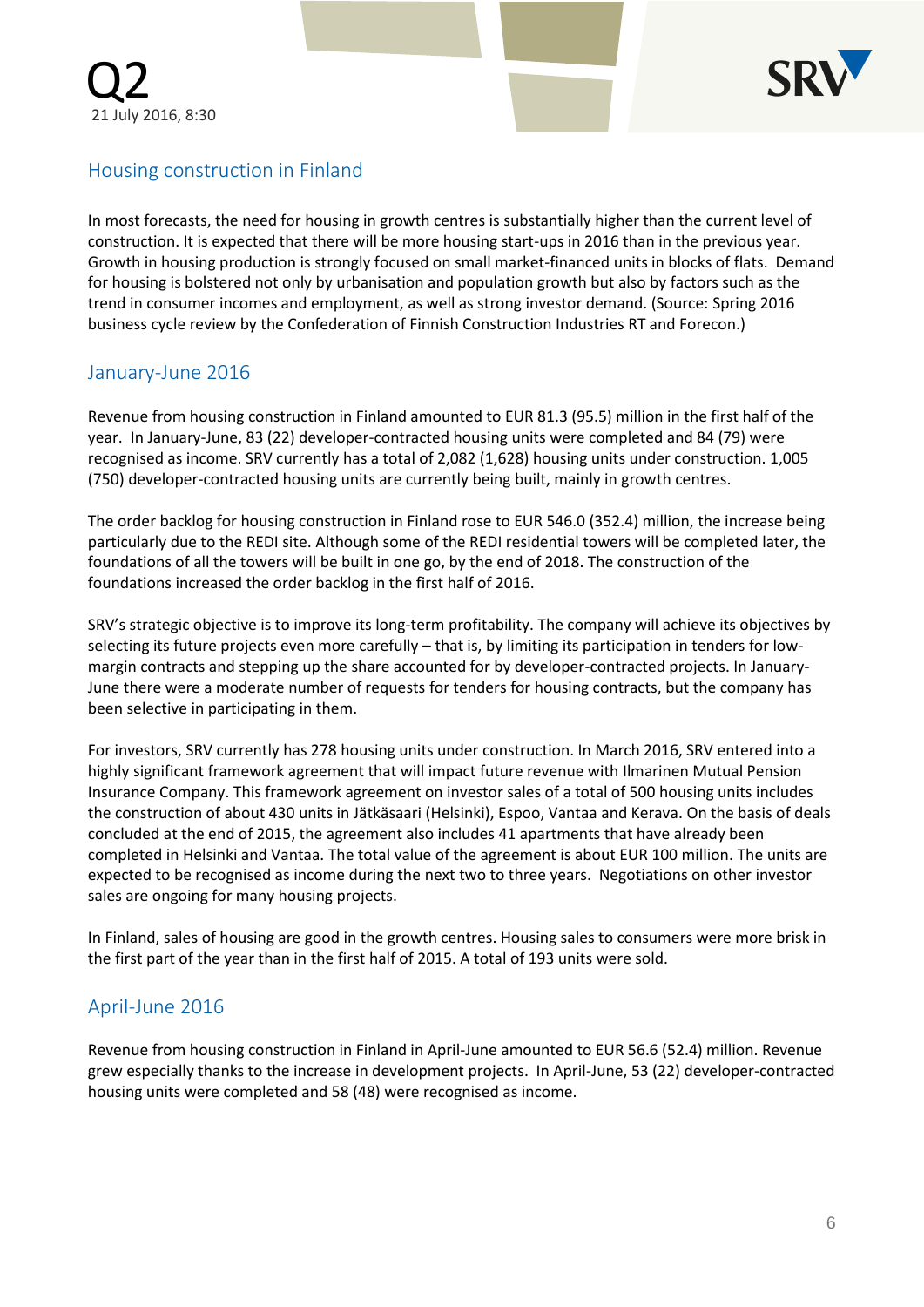

| Housing production in Finland,<br>(units)    | $1 - 6/$<br>2016 | $1 - 6/$<br>2015 | change,<br>no. | $4 - 6/$<br>2016 | $4 - 6/$<br>2015 | $1 - 12/$<br>2015 |
|----------------------------------------------|------------------|------------------|----------------|------------------|------------------|-------------------|
| Housing sales, total                         | 244              | 310              | -66            | 151              | 236              | 873               |
| - sales, developer contracting               | 193              | 310              | $-117$         | 100              | 236              | 646               |
| - sales, negotiation contracts <sup>2)</sup> | 51               | 0                | 51             | 51               | 0                | 227               |
| Developer contracting                        |                  |                  |                |                  |                  |                   |
| - start-ups                                  | 203              | 442              | $-239$         | 148              | 376              | 802               |
| - completed                                  | 83               | 22               | 61             | 53               | 22               | 247               |
| - recognised as income                       | 84               | 79               | 5              | 58               | 48               | 323               |
| - completed and unsold $1$                   | 106              | 126              | $-20$          |                  |                  | 107               |
| Under construction, total <sup>1)</sup>      | 2,082            | 1,628            | 454            |                  |                  | 1,849             |
| - construction contracts <sup>1)</sup>       | 799              | 498              | 301            |                  |                  | 487               |
| - negotiation contracts $^{1/2}$             | 278              | 380              | $-102$         |                  |                  | 477               |
| - developer contracting $1$                  | 1,005            | 750              | 255            |                  |                  | 885               |
| - of which sold $1$                          | 543              | 342              | 201            |                  |                  | 434               |
| - of which unsold $1$                        | 462              | 408              | 54             |                  |                  | 451               |

1) at period-end

2) investor sales under negotiated contracts

In line with its strategy, SRV focuses on housing production in major growth centres and especially in locations close to good transport connections. SRV is currently one of the largest builders of housing in the Greater Helsinki Area. The company has a total of more than 2,000 housing units under construction, most of them in the Greater Helsinki Area.

Based on current schedules, SRV estimates that a total of 503 developer-contracted housing units in the RS system will be completed during 2016. The majority of these units are currently scheduled for completion in the second half of the year.

#### **Order backlog, housing construction in**

| <b>Finland</b><br>(EUR million)                     | $1 - 6/$<br>2016 | $1 - 6/$<br>2015 | change | $1 - 12/$<br>2015 |
|-----------------------------------------------------|------------------|------------------|--------|-------------------|
| Negotiation and construction contracts              | 107              | 88               | 19     | 132               |
| Under construction, sold developer                  | 150              | 86               | 64     | 114               |
| contracting                                         |                  |                  |        |                   |
| Under construction, unsold developer<br>contracting | 251              | 131              | 120    | 269               |
| Completed and unsold developer contracting          | 37               | 47               | $-10$  | 39                |
| Total                                               | 546              | 352              | 194    | 554               |
|                                                     |                  |                  |        |                   |

## REDI impacted housing construction order backlog

REDI, the largest construction project in SRV's history, consists of six residential towers, a hotel tower and an office tower, a shopping centre and a parking facility for 2,000 vehicles.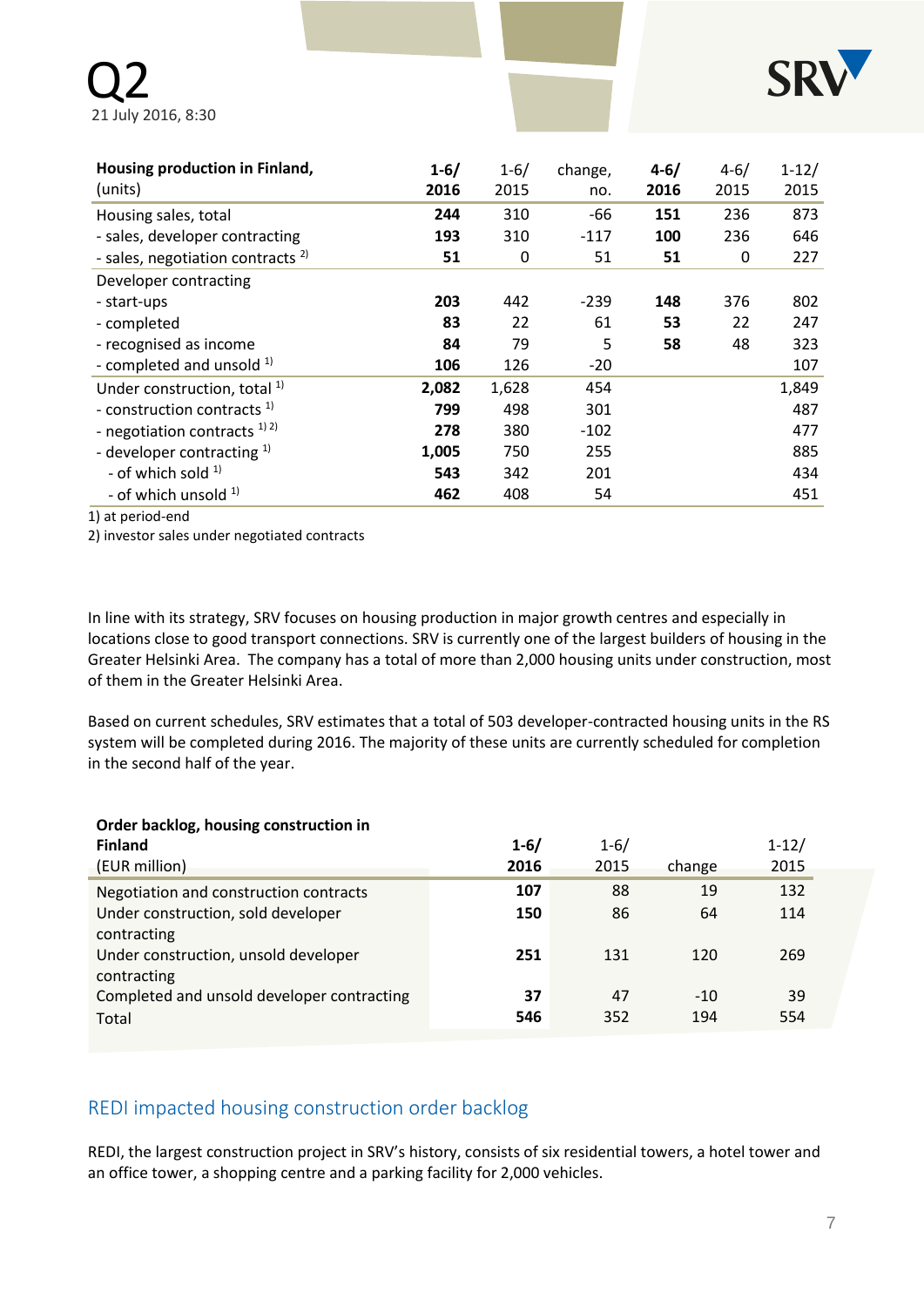

The site is proceeding according to plan. Pre-marketing of the first REDI residential tower, Majakka, got off to a flying start in January. At the end of June, 214 of the residential tower's 283 apartments had been reserved and a total of 20 name reservations had been made. The actual sales stage of the apartments will begin in October after RS-readiness has been reached.

The construction of Majakka will start, according to current estimates, during the fourth quarter of 2016. The completion date of the Majakka apartments will become clear once construction has begun. According to current estimates, it is expected that the occupants will be able to move into the first REDI apartments in late 2018/early 2019.

The REDI apartments will be recognised as revenue as each residential tower is completed and the apartments are sold. The apartments of the first tower, Majakka, will be entered into the order backlog during Q4/2016 when the final construction decision has been made and sales begin.

#### **Largest developer-contracted housing projects under construction in Finland**

| Project name,<br><b>location</b> | SRV, contract<br>value,<br><b>EUR million</b> | Level of<br>completi<br>on, $%$ | Completion<br>(estimate) | <b>Units</b> | Sold* | For sale* |
|----------------------------------|-----------------------------------------------|---------------------------------|--------------------------|--------------|-------|-----------|
| Niittyhuippu,                    |                                               |                                 |                          |              |       |           |
| Espoo                            | 57                                            | 29                              | Q4/2017                  | 200          | 130   | 70        |
| Taitaja, Espoo                   | 27                                            | 67                              | Q4/2016                  | 85           | 44    | 41        |
| Carina, Vantaa                   | 22                                            | 72                              | Q4/2016                  | 83           | 37    | 46        |
| Kvartto, Helsinki                | 31                                            | 59                              | Q4/2016                  | 66           | 40    | 26        |
| Satamarannan                     |                                               |                                 |                          |              |       |           |
| Masto, Oulu                      | 23                                            | 17                              | Q3/2017                  | 100          | 6     | 94        |
| Försti, Helsinki                 | 23                                            | 40                              | Q2/2017                  | 52           | 22    | 30        |
|                                  |                                               |                                 |                          |              |       |           |

\*Situation on 30 June 2016.

#### **Largest ongoing housing projects in Finland, housing contracting**

| <b>Project name, location</b>  | SRV, contract value,<br><b>EUR million</b> | Level of completion,<br>% | <b>Completion</b><br>(estimate) |
|--------------------------------|--------------------------------------------|---------------------------|---------------------------------|
| Wood City, Helsinki, ATT       | $\ast$                                     | 6                         | Q1/2018                         |
| Vantaan Celica,<br>LähiTapiola | $\ast$                                     | 28                        | Q2/2017                         |
| Vantaan Verso, Elo             | $\ast$                                     | 42                        | Q1/2017                         |
| Espoon Niittytori, SATO        | $\ast$                                     | 35                        | Q2/2017                         |
| Suurpellon Puistokatu          | $\ast$                                     | $\overline{4}$            | Q1/2018                         |
| <b>Total</b>                   | 84                                         |                           |                                 |

\* Situation on 30 June 2016.

\* The value of individual contracts is not published*.*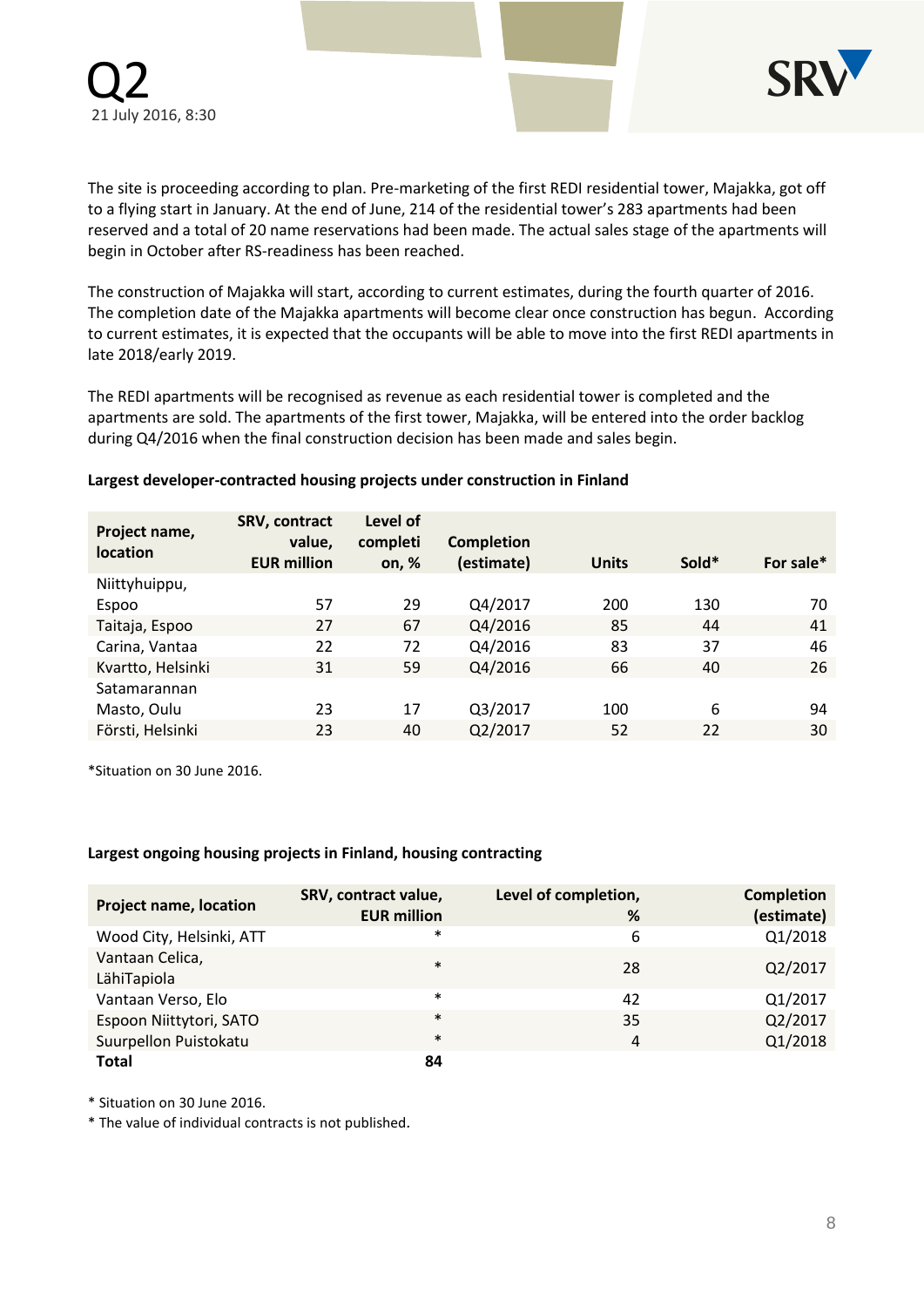

*SRV is currently building developer-contracted housing projects, development projects and contracted projects. A developer-contracted project is a project that is developed by SRV and which has not been sold when construction begins. SRV bears the risks involved in both the sale and construction of such projects, which are recognised as revenue when they have been completed and sold. A housing development project is a project that is developed by SRV, but which is sold to an investor before construction begins. SRV bears the construction risks in such projects, which are recognised as revenue according to the percentage of completion. Construction contracts are construction projects started by other parties, which are implemented by SRV; such projects are recognised as revenue on the basis of the percentage of completion or as set out in the agreement.*

## Business construction

Business construction is expected to pick up in 2016, especially in the Greater Helsinki Area. Hospital construction, in particular, has remained brisk. On the other hand, the rate of growth in renovation construction is estimated to slow down slightly, and infrastructure construction is flat due to a scarcity of investments. (Source: Spring 2016 business cycle review by the Confederation of Finnish Construction Industries RT.)

### January-June 2016

SRV's revenue from business construction amounted to EUR 250.7 (208.5) million. The order backlog grew to a record-breaking EUR 1,426.6 (806.9) million thanks to many new agreements signed in January-June.

The order backlog was increased particularly by hospital projects, alliance contracts and infrastructure construction. SRV further bolstered its position as an implementer of large-scale spearhead projects in June when the Council of Central Finland Health Care District approved a project management contract with SRV valued at about EUR 290 million for the new central hospital in Central Finland. It is the largest contract in SRV's history that does not include the company's own equity.

Shopping centre development projects also increased SRV's revenue in January-June. SRV is currently building the Niittykumpu and REDI shopping centres. Also contributing to revenue are large-scale hospital projects that are currently under construction, such as three new buildings for Tampere University Hospital, the New Children's Hospital in Helsinki, the basic renovation of the Women's Hospital and the health and wellbeing centre in Kalasatama, Helsinki. Revenue was also increased by many renovation projects, such as the basic renovation of an administrative building for the University of Helsinki and the renovation of the Helsinki City Theatre.

## April-June 2016

SRV's revenue from business construction amounted to EUR 143.8 (94.5) million. SRV's infrastructure construction saw strong growth in April-June. In June, SRV was selected to implement the Ring Road I construction project in Keilaniemi, Espoo. In this project, Ring Road I traffic will be diverted into an underground tunnel, and a park will be built above it. The volume of infrastructure work is also increased by the excavation of the underground car park and parking facility under the REDI shopping centre.

SRV is also continuing to play a strong role in the expansion of the Tapiola city centre.In June, SRV was selected as the project management contractor for LocalTapiola Real Estate Asset Management's Ainoa and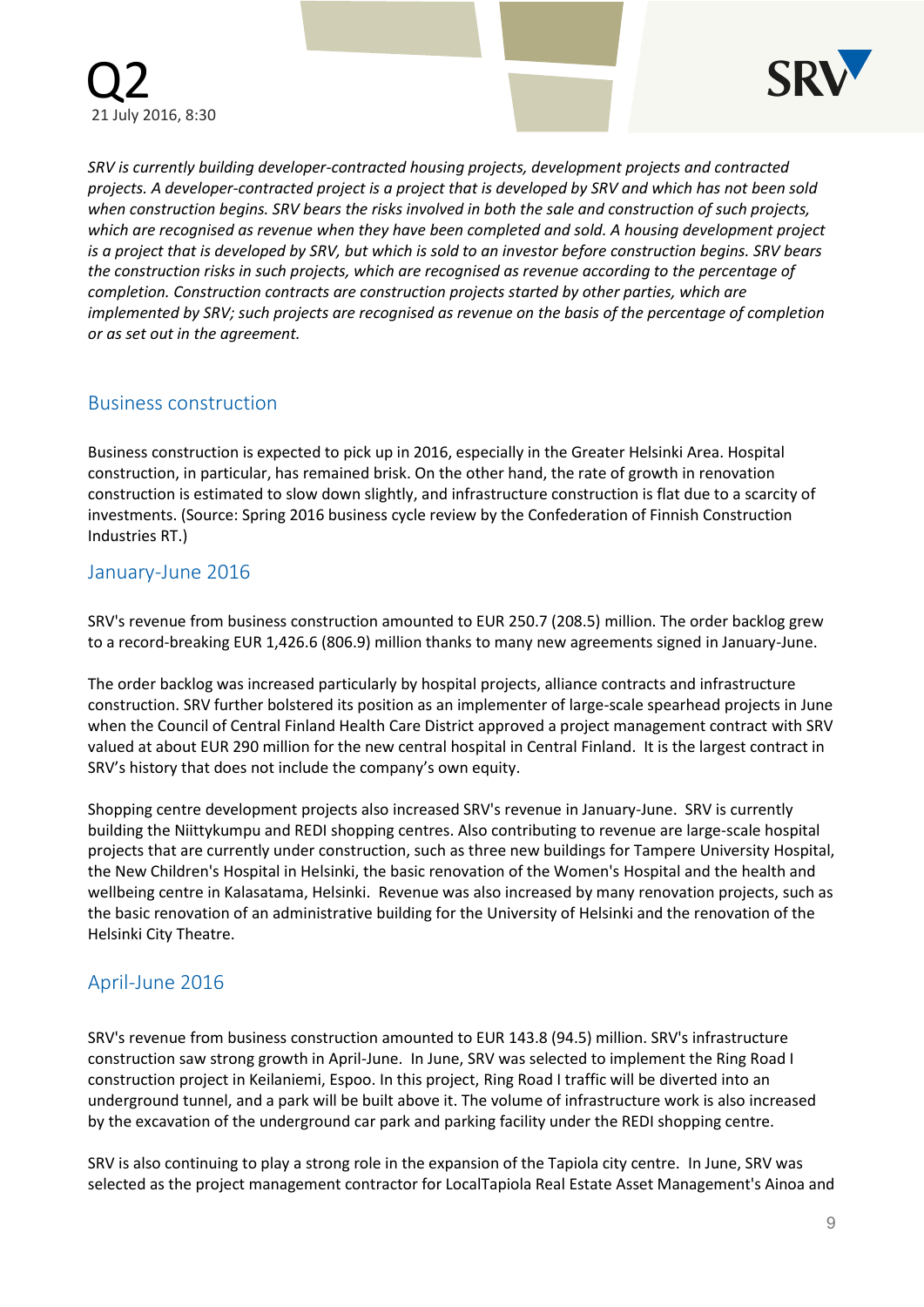



Kirjokansi project in Tapiola, Espoo. This project involves the comprehensive renovation of Tapiola city centre and will run until 2020. The value of this contract agreement for SRV is more than EUR 100 million.

#### **REDI**

The REDI shopping centre is SRV's development project. In addition to SRV, the investor group includes Ilmarinen, OP-Pohjola Group and LocalTapiola*.* The REDI shopping centre will be completed in 2018. Negotiations with tenants are currently ongoing. The REDI shopping centre will have a total of 58,351 m2 of commercial space. Leasing of the shopping centre is progressing as planned. At the end of June, about 45 per cent of the premises had been leased out with binding agreements and letters of intent. The large commercial premises designated for daily consumer goods stores in the shopping centre have been leased to K supermarket and Lidl.

| Project,<br>location                                  | <b>SRV total</b><br>contract value,<br><b>EUR million</b> | Project<br>type    | Level of<br>completion,<br>% | <b>Completion</b><br>(estimate) |  |
|-------------------------------------------------------|-----------------------------------------------------------|--------------------|------------------------------|---------------------------------|--|
| <b>DEVELOPMENT</b><br><b>PROJECTS</b>                 |                                                           |                    |                              |                                 |  |
| REDI, shopping<br>centre and parking<br>facility, Hki | 390                                                       | Retail,<br>parking | 34                           | Q3/2018                         |  |
| TeHyKe, Kalasatama,<br>Hki                            | $\ast$                                                    | Public<br>services | 31                           | Q4/2017                         |  |
| Niittykumpu<br>shopping centre,<br>Espoo              | $\ast$                                                    | Retail             | 48                           | Q1/2017                         |  |
| <b>BUSINESS PREMISES</b>                              |                                                           |                    |                              |                                 |  |
| Central hospital of<br><b>Central Finland</b>         | 290                                                       | Public             | $\mathbf 0$                  | Q3/2018                         |  |
| TAYS front yard,<br>Tampere                           | 170                                                       | Public             | 9                            | Q3/2018                         |  |
| Tapiola city centre,<br>Ainoa                         | 110                                                       | Retail             | 47                           | Q1/2017                         |  |
| Tapiola city centre,<br>phase 2                       | $100 +$                                                   | Retail             | $\boldsymbol{0}$             | Q1/2020                         |  |
| Aalto University,<br>Espoo                            | 76                                                        | Public             | 3                            | Q2/2018                         |  |
| Keilaniemi tunnel<br>and earthworks                   | 49                                                        | Public             | 14                           | Q4/2018                         |  |
| HK Scan chicken<br>processing plant,<br>Rauma         | 38                                                        | Industry           | 15                           | Q2/2017                         |  |
| Helsinki City Theatre<br>renovation                   | 38                                                        | Public             | 35                           | Q1/2017                         |  |

#### **Largest ongoing business construction projects**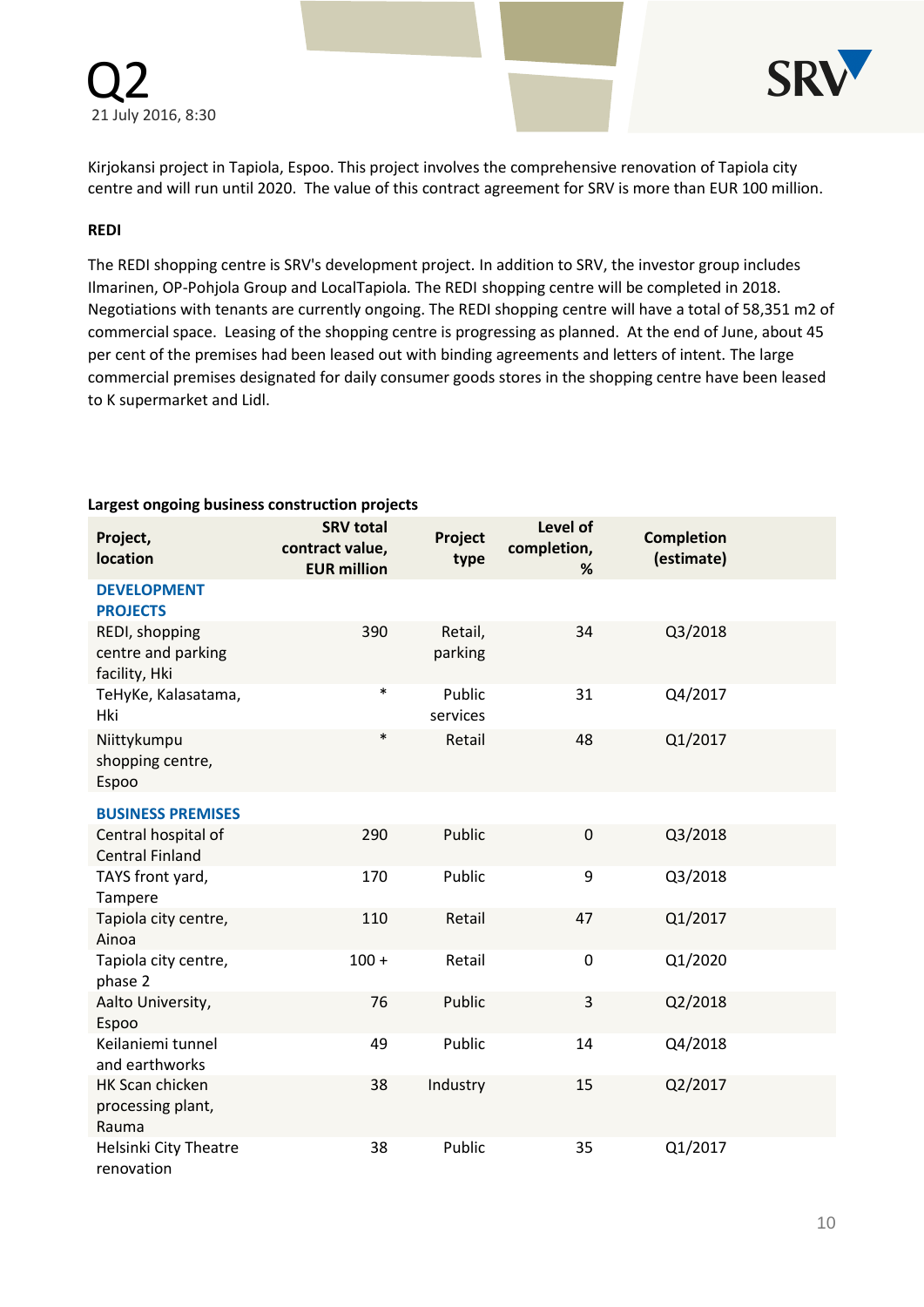| 21 July 2016, 8:30                                                               |        |          |                |                     |  |
|----------------------------------------------------------------------------------|--------|----------|----------------|---------------------|--|
| Kaitaa metro station                                                             | 32     | Public   | 6              | Q2/2018             |  |
| excavation<br>Lappeenranta<br>University                                         | 31     | Public   | $\overline{2}$ | Q4/2018             |  |
| renovation<br>Court and police<br>building, Joensuu                              | 30     | Public   | 46             | Q3/2017             |  |
| Renovation of an<br>administrative<br>building for the<br>University of Helsinki | $\ast$ | Public   | 10             | Q3/2017             |  |
| <b>HDC Teliasonera</b>                                                           | $\ast$ | Industry | $\mathbf 0$    | Q1/2018             |  |
| New Children's<br>Hospital                                                       | $\ast$ | Public   | 43             | Q4/2017-<br>Q2/2018 |  |

\*The value of individual contracts is not published.

# **International Operations**

## January-June 2016

International Operations comprises SRV's construction and property development business in Russia and Estonia. SRV has also expanded its shopping centre management operations in Russia.

Revenue from International Operations in January-June decreased to EUR 30.8 (33.4) million and accounted for 8 (10) per cent of the Group's revenue. Operating profit was EUR -2.5 (0.7) million. The order backlog declined to EUR 49.0 (99.5) million.

The bulk of the revenue was generated by the construction of the Okhta Mall and 4Daily shopping centres in Russia. Operating profit was slightly in the red due to the weaker results posted by associated companies. The results of the associated companies were impacted by temporary rent discounts granted to tenants, depreciation of fixed assets and foreign exchange losses.

No new agreements were signed during the review period. The order backlog declined because no new projects have been started up; rather, in line with its strategy, the company focused in the first half of the year on finishing up work on two soon-to-be-completed shopping centres as well as management operations at completed projects.

## April-June 2016

The revenue of International Operations in April-June rose to EUR 18.4 (17.6) million. Operating profit was EUR -1.5 (0.1) million.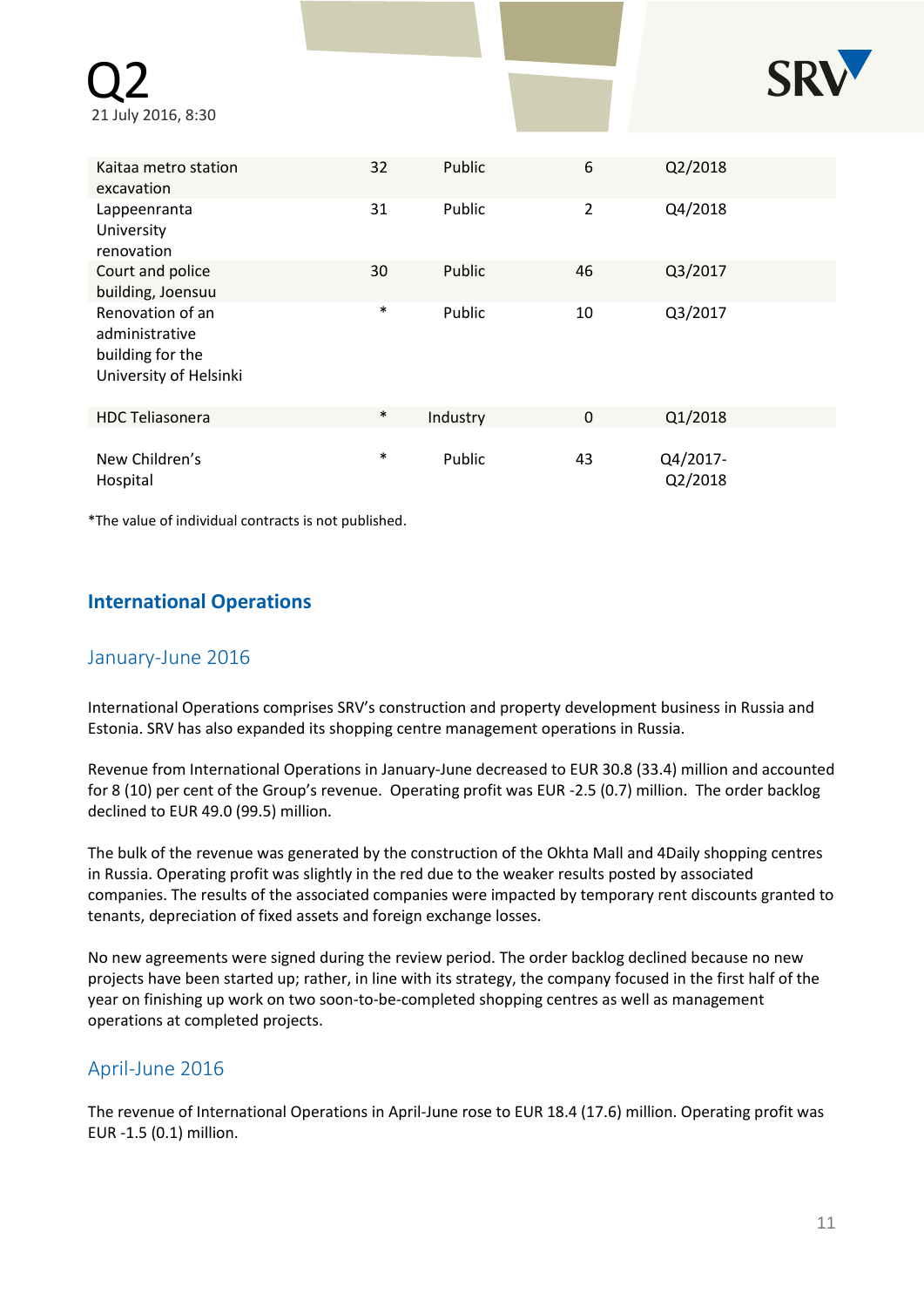Q2 21 July 2016, 8:30



| <b>International Operations (EUR</b><br>million) | $1 - 6/$<br>2016 | $1 - 6/$<br>2015 |         | change change, % | $4 - 6/$<br>2016 | $4 - 6/$<br>2015 | $1 - 12/$<br>2015 |
|--------------------------------------------------|------------------|------------------|---------|------------------|------------------|------------------|-------------------|
| Revenue                                          | 30.8             | 33.4             | $-2.7$  | $-7.9$           | 18.4             | 17.6             | 65.1              |
| Share of profits of associated                   | $-1.9$           | 1.4              |         |                  | $-1.0$           | 0.5              |                   |
| companies                                        |                  |                  |         |                  |                  |                  | 0.2               |
| Operating profit                                 | $-2.5$           | 0.7              |         |                  | $-1.5$           | 0.1              | $-0.1$            |
| Operating profit, %                              | $-8.2$           | 2.2              |         |                  | $-8.0$           | 0.5              | $-0.2$            |
| Order backlog                                    | 49.0             | 99.5             | $-50.5$ | $-50.7$          |                  |                  | 77.1              |

### **Russia**

### Business environment

Forecasts for the Russian economy have improved since the beginning of 2016 thanks to, for instance, the trend in the price of oil and the recovery of local production. According to estimates at the end of spring, the GDP of Russia is expected to see a smaller decline in 2016 than in the previous year, or about 0.5-2 per cent, and small growth is forecast for 2017. However, it is unclear how the UK's EU referendum will impact on development.

Domestic demand in Russia is expected to decrease this year, as inflation impacts on the purchasing power of consumers and leads to a contraction in government budgetary expenditure, for instance. On the other hand, middle-class consumption is domestically focused, because foreign travel has decreased and domestic travel has increased. The leading domestic travel destinations for Russians are St Petersburg and Moscow, where SRV is building shopping centres.

## Projects under construction

SRV is currently building two major shopping centres in Russia: Okhta Mall in St Petersburg and 4Daily in Moscow. Both projects are on track and will be completed on schedule in autumn 2016.

SRV is an investor in both of these shopping centre projects through its associated companies. In addition, the company is responsible for concept planning, serves as the head contractor, and attends to both leasing the premises and the marketing of these malls. Once the projects are completed, SRV will manage their day-to-day operations. SRV intends to divest its holding once the target for rental income is reached, which is usually three to four years after opening. If the current economic situation is prolonged, it may take longer to reach the target for rental income.

The Okhta Mall shopping centre, approaching completion in St Petersburg, is currently being finalised. Okhta Mall was granted an operating licence by the Russian authorities on 11 July 2016. The opening ceremony will be held on 27 August.

Leasing of premises in Okhta Mall is proceeding well, considering the current market situation in Russia. At the end of June, 46 per cent of the premises in the shopping centre had been leased, and 13 per cent had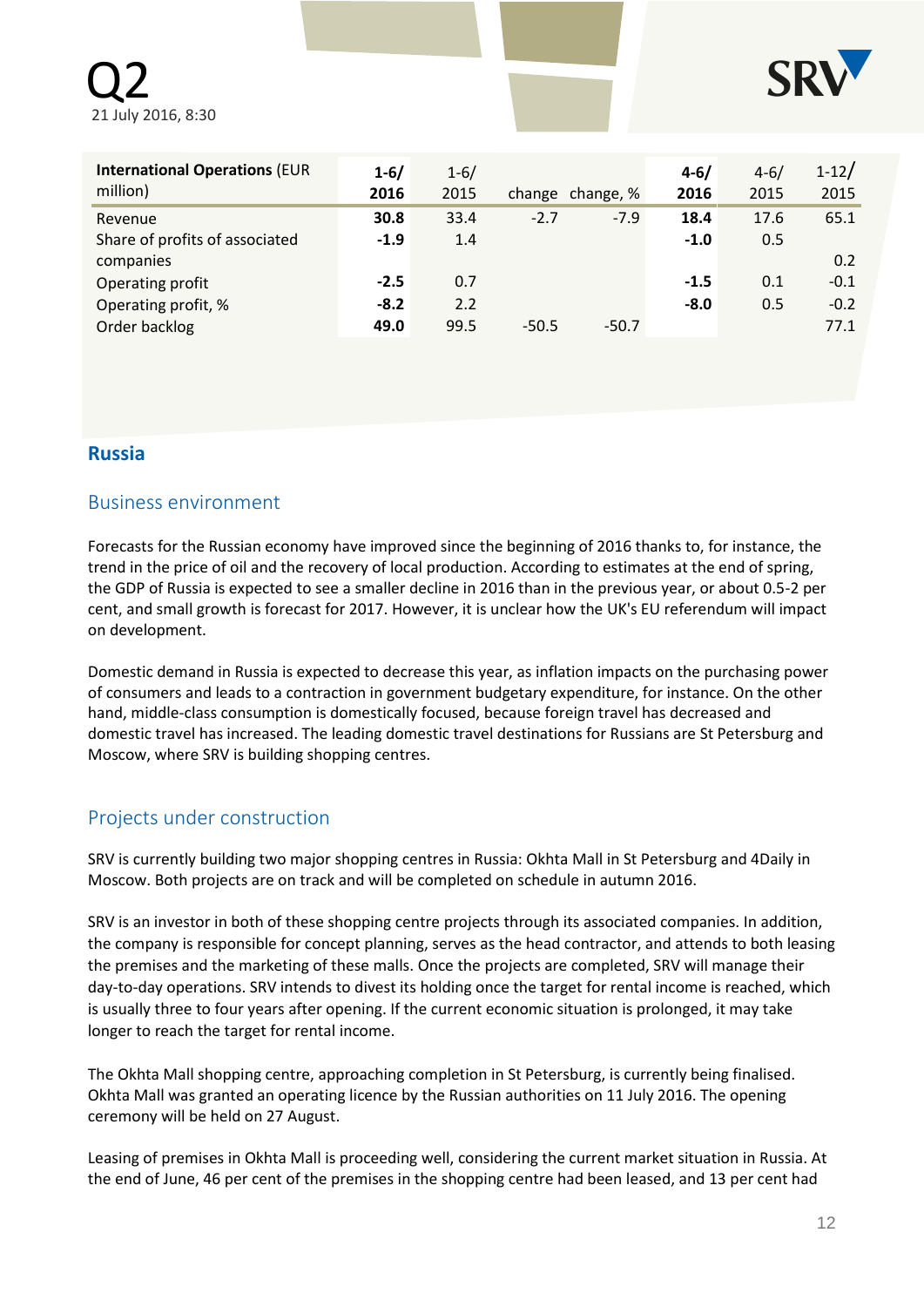

been reserved. In addition, negotiations for 20 per cent of the commercial premises in the shopping centre are ongoing, during which companies are being assigned specific premises in the centre. This is typical of the Russian shopping centre market, as the majority of tenants only sign an agreement once the mall has opened its doors.

Okhta Mall has been developed to be a new kind of shopping centre that is not only a place to shop, but also provides opportunities to spend time and have fun experiences. The largest tenant in the Okhta Mall is the Lenta daily consumer goods chain. Other tenants include the KARO cinema chain and the Joki Joya family park. The shopping centre also has a branch of the Mayakovsky central library.

At the 4Daily shopping centre, which is approaching completion in Moscow, binding lease agreements had been signed for 53 per cent of the premises at the end of June. Letters of intent had been signed for 2 per cent of the premises. In addition, detailed negotiations are under way for 10 per cent of the commercial premises.

SRV's subsidiary in Russia is building apartment blocks in the city district of Papula in the northern part of Vyborg. Of the apartments in the buildings already completed, only two (2) remain unsold. The construction of the next two buildings, consisting of 110 apartments, is under way. In January-June 2016, 52 of the 110 apartments had already been sold or reserved. Sales of apartments in Papula have progressed faster than planned.

| <b>Name</b>      | Holding, %                | <b>Total</b><br>investment<br><b>EUR million</b> | Level of<br>completi<br>on (%) | <b>Completion</b><br>(estimate) | <b>Floor</b><br>area<br>(m2) | Occupancy rate, %     |
|------------------|---------------------------|--------------------------------------------------|--------------------------------|---------------------------------|------------------------------|-----------------------|
| Okhta Mall,      | <b>SRV 45</b>             | 205                                              | 99                             | Granted                         | 78,000                       | <b>Binding lease</b>  |
| St<br>Petersburg | Russia Invest             |                                                  |                                | operating<br>licence on         | 11 Jul.,                     | agreements 46         |
|                  | $55*$                     |                                                  |                                |                                 |                              | Letters of intent and |
|                  |                           |                                                  |                                | opening on                      |                              | reservations 33       |
|                  |                           |                                                  |                                | 27 Aug.                         |                              | Total 79              |
| 4Daily,          | <b>Vicus 26.26</b>        | 61                                               | 63                             | Q3/2016                         | 52,000                       | <b>Binding lease</b>  |
| <b>Moscow</b>    |                           |                                                  |                                |                                 |                              | agreements 53         |
|                  | SRV 18.68                 |                                                  |                                |                                 |                              | Letters of intent and |
|                  |                           |                                                  |                                |                                 |                              |                       |
|                  | Blagosostoya<br>nie 55.06 |                                                  |                                |                                 |                              | reservations 12       |

#### **The largest projects under construction**

Total 65

\*Russia Invest's shareholders are Finnish institutional investors. Ilmarinen, Sponda and SRV each own 27 per cent holdings in Russia Invest, Etera owns 13 per cent and Onvest six per cent.

## Completed projects

Both visitor numbers and total sales figures have been continuously rising at the Pearl Plaza shopping and entertainment centre, which was opened in St Petersburg in August 2013. In January-June 2016, the number of visitors was more than 3.8 million, a year-on-year increase of 6.4 per cent. In addition, the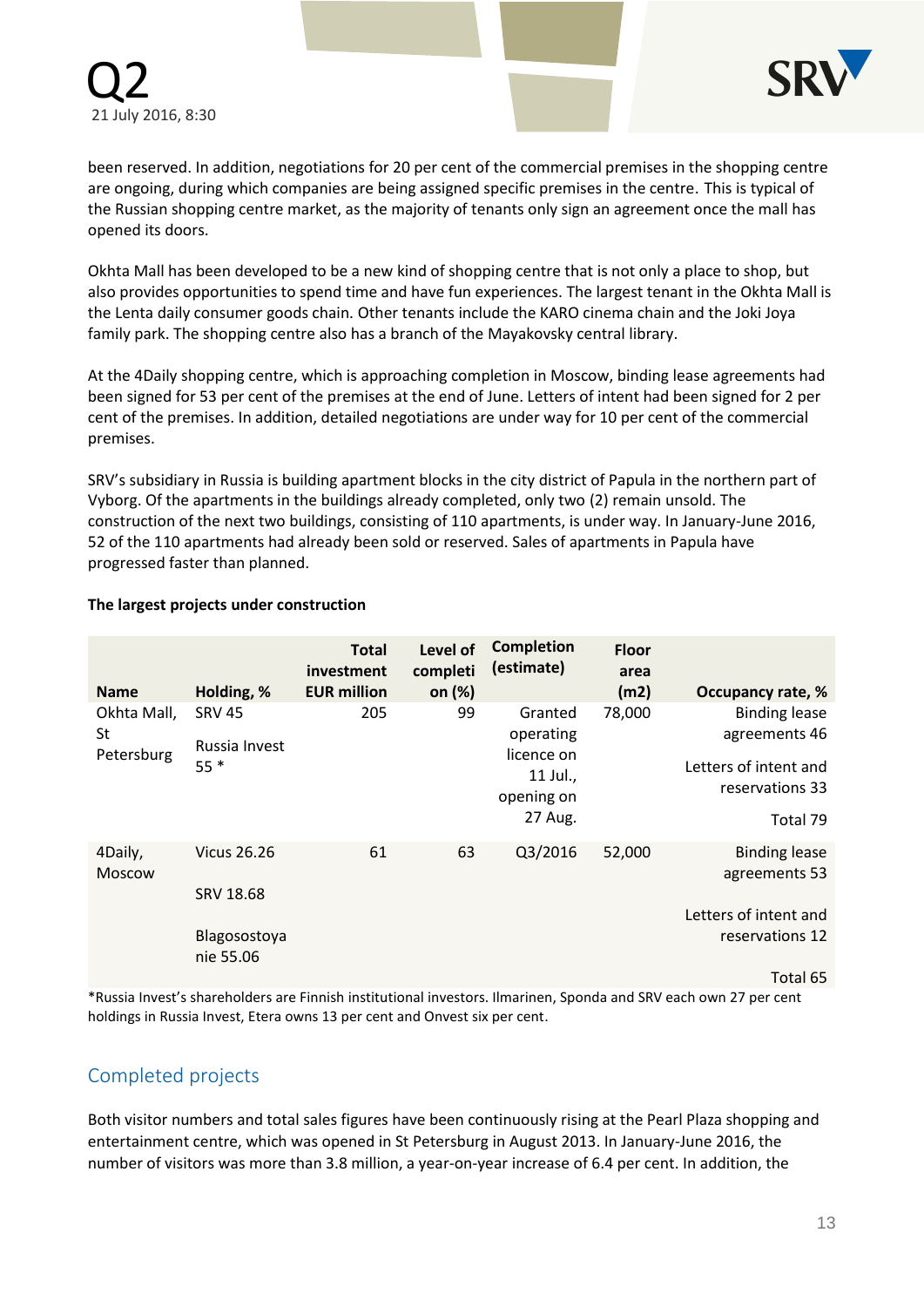



shopping centre's rouble-denominated sales grew by 19 per cent compared with the corresponding period of the previous year.

Rental income from Pearl Plaza and other projects is retained by the project company. This income is used to cover the project company's financial expenses, loan repayments and fixed costs of operation. Although the occupancy rate of Pearl Plaza has remained high, rental income was lowered by temporary rent discounts granted to the tenants. The weak exchange rate of the rouble in the first part of the year also impacted on the result of the associated company, as part of the Pearl Plaza lease agreements are tied to the rate of the rouble.

SRV owns 50 per cent of the Etmia II office project in downtown Moscow. On the end of June 2016, 80 per cent of the premises in the project had been leased.

#### **Completed projects**

| <b>Name</b>                      | Holding,<br>%               | <b>Opened</b>  | Floor area $(m2)$                                        | Occupancy rate, %                       |
|----------------------------------|-----------------------------|----------------|----------------------------------------------------------|-----------------------------------------|
| Pearl Plaza,<br>St<br>Petersburg | <b>SRV 50</b><br>Shanghai   | August<br>2013 | Gross floor area<br>96,000 m2<br>Leasable area 48,000 m2 | <b>Binding lease</b><br>agreements 97   |
|                                  | Industrial<br>Investment 50 |                |                                                          | Letters of intent and<br>reservations 2 |

## Outlook for operations in Russia

In Russia, SRV is focusing on completing its current construction projects and the management operation of completed locations. The shopping centre market still has massive potential, as the weak exchange rate of the rouble means that middle class consumption is focused on Russia. Furthermore, in Western Europe, there are twice as many shopping centres per 1,000 inhabitants than in Russia.

SRV intends to sell its holdings once the target for rental income is achieved. The Russian economy is in a challenging state, but the financing of these projects has been arranged with long-term loan agreements, and SRV can patiently wait for the market situation to improve. It is unlikely that the shopping centres or the ETMIA II office project will be sold to investors in 2016.

The Russian recession has lasted longer than expected, which has led to the continuation of temporary rent discounts for shopping centre tenants. For this reason, it may take longer than planned to reach the target for rental income. Furthermore, leases in the shopping centre market are increasingly rouble-based, due to which SRV is even more exposed to exchange rate fluctuations.

### **Group project development**

In accordance with its strategy, SRV focuses on improving profitability. Profitability is improved above all by development projects, which generally yield a better margin than contracting, for instance. SRV's development projects target growth centres and, in the Greater Helsinki Area, particularly locations close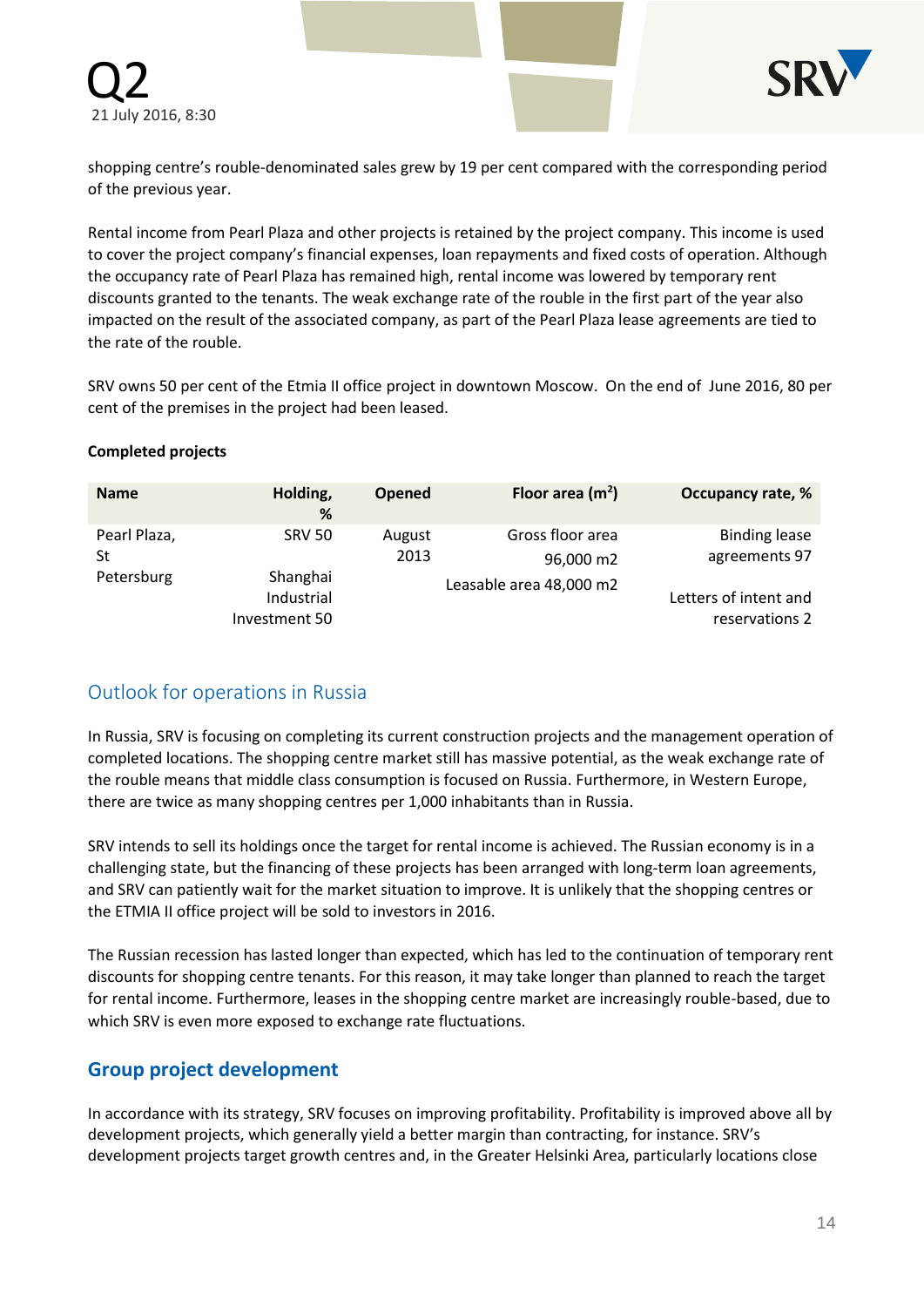



to rail transport.

### REDI

As the REDI project proceeds, a total of eight towers will be erected in Kalasatama. Six of these will be residential towers. In May, specific-share land deals were signed for six residential tower building plots of the REDI project, which is being implemented by SRV at Kalasatama, Helsinki.

The parties to the deal are SRV and the companies it has appointed, namely Suomen Osatontti Ky, Suomen Asunnot and Tontit I Ky, LähilTapiola Tontit I Ky and Kiinteistöosakeyhtiö Kalasatama Hauki (wholly-owned by Etera Mutual Pension Insurance Company) as well as the City of Helsinki as the second party. The land deals are based on the implementation of the REDI project and a decision made in May by the City of Helsinki's Real Estate Committee to sell the residential tower plots to the companies specified by SRV. Land deals for the two remaining tower building plots will be finalised later.

### Rail transport

The implementation schedule of the Western Metro has been revised. According to an estimate by Länsimetro Oy, test transport for passengers can begin in January 2017 at the latest. The schedule will be updated in October 2016. Even though the schedule has fallen behind due to factors beyond SRV's control, areas next to the metro line are currently being designed and built. In January 2016, the Trade and Competitiveness Division of the Espoo City Board reserved an area for SRV and VVO Group Plc to design the Kivenlahti Metro Centre. This area is located between Länsiväylä and Kivenlahdentie, and will form a key part of the future Kivenlahti Metro Centre. The plans for the area comprise about 1,200 housing units and about 56,000 m2 in commercial, office and service premises and a bus terminal and park-and-ride spaces. Construction will begin once zoning has been completed (current estimate: 2017-2018), and the Metro Centre is expected to be completed in the early 2020s.

Raide-Jokeri is a rapid tramline designed to link Itäkeskus in Helsinki and Keilaniemi in Espoo. Numerous housing units can be built next to the rapid tramline. For instance, SRV is planning to build housing in the vicinity of the future Perkkaa station together with SATO and Ilmarinen. A total of almost 2,000 housing units will be built on the plot, and it is intended that construction will begin in 2016. SRV also has a planning reservation for the Säterintorni plot, where the company plans to build housing and an office building.

### Bunkkeri in Jätkäsaari

SRV is playing a strong role in revitalising the Jätkäsaari area of Helsinki. Bunkkeri, the 13-storey landmark in Jätkäsaari, will feature a wide range of fitness facilities, a swimming hall and about 300 housing units.

In May, the City Council selected SRV as the developer and new owner of Bunkkeri. The total value of the real estate transaction is approximately EUR 23 million. The town plan modification required to implement Bunkkeri was approved at a meeting of the City Council in June.

It is intended that Bunkkeri construction work will begin in 2017. The fitness facilities will be leased to the City of Helsinki and handed over in May 2019. The first housing units in Bunkkeri will also be completed at that time.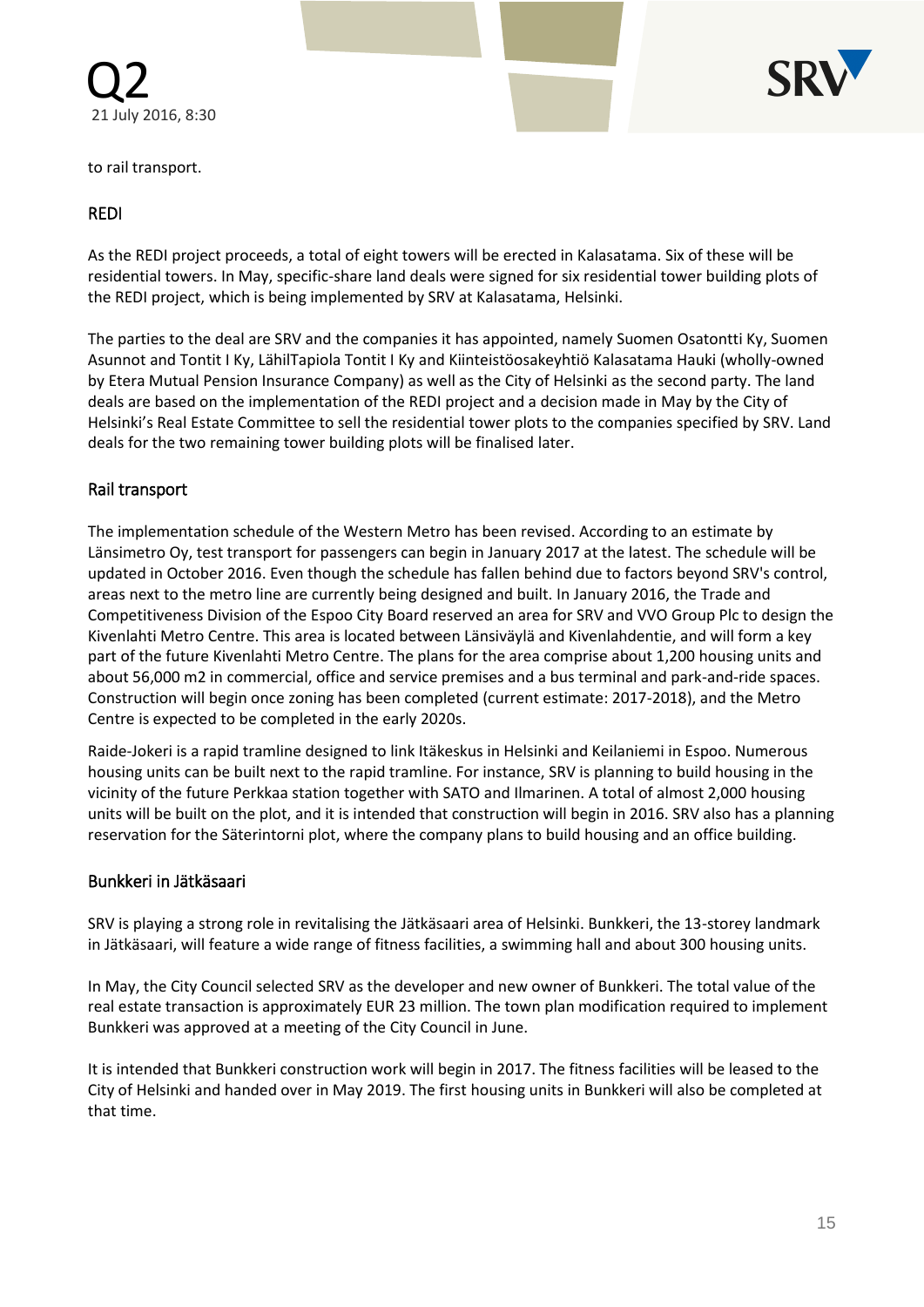

### Tampere Central Deck and Arena

In February 2016, a consortium formed by SRV was selected to further develop the Central Deck and Arena project of the City of Tampere. This project is valued at a total of EUR 500 million and comprises an indoor arena, office, commercial and hotel premises as well as housing units. In the ongoing development phase, financing and key lease agreements will be negotiated for the final investment decision. The final implementation decision will most likely be made in late 2016. The Tampere City Board approved the implementation agreement of the Central Deck and Arena project on 16 May 2016. The City of Tampere and SRV signed the implementation agreement in June. This agreement also involves a plot reservation agreement under which SRV's consortium can buy plots in the new Ranta-Tampella area, where construction can begin once the Rantaväylä tunnel has been completed. A complaint on the implementation agreement has been lodged in the administrative court.

### Keilaniemi tower buildings

SRV is forging ahead with preparing its residential tower project in Keilaniemi, Espoo. Four towers and a parking facility are planned for Keilaniemi. The area's town plan has come into force and progress hinges on tunnelling and traffic arrangements for Ring Road I. On 9 June 2016, SRV was chosen to implement the Ring Road I construction project. In this project, Ring Road I traffic will be diverted into an underground tunnel, and a park will be built above it.

The contract is part of the Ring Road I Keilaniemi project, in which a cohesive, attractive town will be built from the areas of Otaniemi, Keilaniemi and Tapiola in Espoo. As part of the overall plan, Espoo City Board's Trade and Competitiveness Division decided to sell two residential plots in Keilaniemi to SRV. Preliminary contracts on the sale of these plots were signed in May. A complaint on the City of Espoo's sale decision has been lodged in the administrative court. SRV has not as yet made the final decision on the construction of the towers. If realised, the Keilaniemi Towers would be the tallest residential buildings in Finland, with the tallest soaring to a height of almost 145 metres.

| Land reserve<br>30 June 2016                           | <b>Business</b><br>construction | <b>Housing</b><br>construction | <b>International</b><br><b>Operations</b> | <b>Total</b> |
|--------------------------------------------------------|---------------------------------|--------------------------------|-------------------------------------------|--------------|
| Unbuilt land areas and land<br>acquisition commitments |                                 |                                |                                           |              |
| Building rights <sup>1</sup> ), $m2$                   | 170,417                         | 313,023                        | 702,550                                   | 1,185,990    |
| Land development<br>agreements                         |                                 |                                |                                           |              |
| Building rights <sup>1)</sup> , m <sup>2</sup>         | 114,370                         | 184,047                        | 0                                         | 298,417      |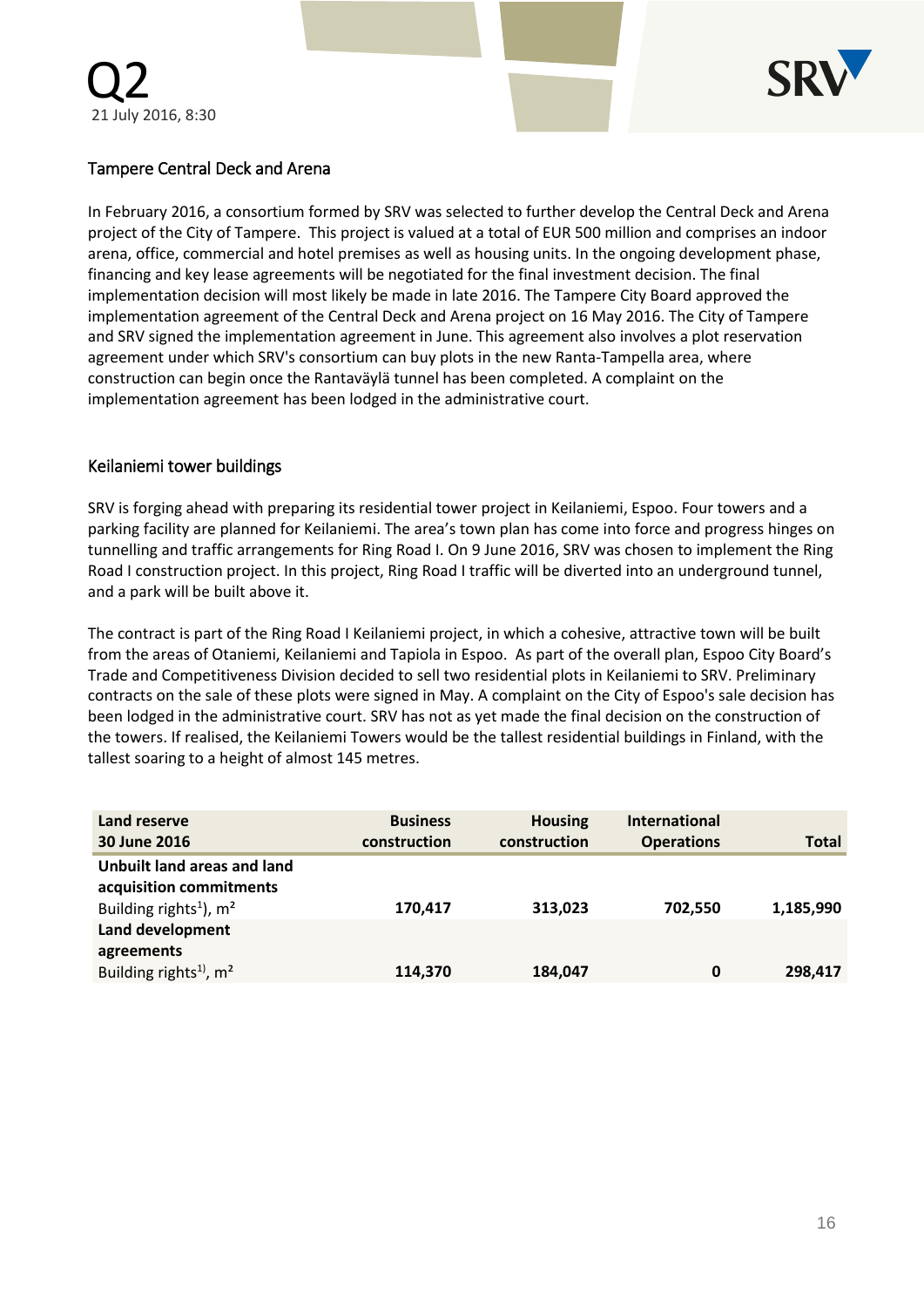

# **Financing and financial position**

| IFRS,                              |           |           |          |            |
|------------------------------------|-----------|-----------|----------|------------|
| <b>EUR million</b>                 | 30.6.2016 | 30.6.2015 | Change % | 31.12.2015 |
| Equity ratio, %                    | 36.9      | 36.3      | 1.5      | 42.5       |
| Gearing, %                         | 103.1     | 111.4     | $-7.4$   | 83.3       |
| Shareholders' equity               | 282.5     | 225.4     | 25.3     | 277.2      |
| Invested capital                   | 627.7     | 506.8     | 23.9     | 543.0      |
| Interest-bearing debt              | 345.3     | 281.4     | 22.7     | 265.8      |
| - of which short-term              | 100.5     | 115.5     | $-12.9$  | 102.6      |
| - of which long-term               | 244.8     | 165.9     | 47.5     | 163.2      |
| Cash and cash<br>equivalents       | 54.1      | 30.3      |          | 35.0       |
| Unused binding                     |           |           |          |            |
| liquidity limits and               |           |           |          |            |
| account limit                      | 122.0     | 122.2     | $-0.2$   | 122.1      |
| agreements<br>Unused project loans |           |           |          |            |
| that can be drawn<br>immediately   | 62.3      | 14.7      | 323.8    | 18.2       |
|                                    |           |           |          |            |

At the end of the reporting period, the Group's financing reserves totalled EUR 238.4 million with the Group's cash and cash equivalents amounting to EUR 54.1 million, and open-ended account limits and committed undrawn financing reserves and loans to EUR 184.3 million.

SRV's financing agreements contain standard covenants. The financial covenants are equity ratio (also based on percentage of completion), liquidity and the interest coverage ratio. Interest coverage ratio is the ratio of the Group's operating margin (EBITDA) to its net financial expenses. The interest cover ratio is tested only if and when new loan financing is withdrawn; the covenant does not prevent the refinancing of existing sources of financing.

SRV Group carried out two significant financial transactions in the first quarter with a view to strengthening its equity ratio and financing growth in the years ahead. In March, SRV Group Plc made a tender offer for its outstanding hybrid bond issued in 2012. As a result of this tender offer, SRV bought back EUR 28.3 million of the hybrid bond from investors. The company is entitled to redeem the remaining EUR 16.7 million of the hybrid bond in December 2016. In connection with the bond buyback, the company issued a new EUR 45 million hybrid bond. The coupon rate of the new hybrid bond is fixed at 8.750 per cent per annum. The first redemption date of the new hybrid bond is 22 March 2020. On 23 March, SRV Group Plc issued a bond of EUR 100 million. The bond carries a fixed annual interest of 6.875 per cent. The company can first redeem the bond three years after its date of issue. The bond matures on 23 March 2021.

At the end of the second quarter, interest-bearing liabilities amounted to EUR 345.3 (281.4) million. Net interest-bearing debt saw year-on-year growth of EUR 40.2 million. Housing corporation loans account for EUR 55.8 (58.8) million of the interest-bearing debt. The Group's financial position was affected not only by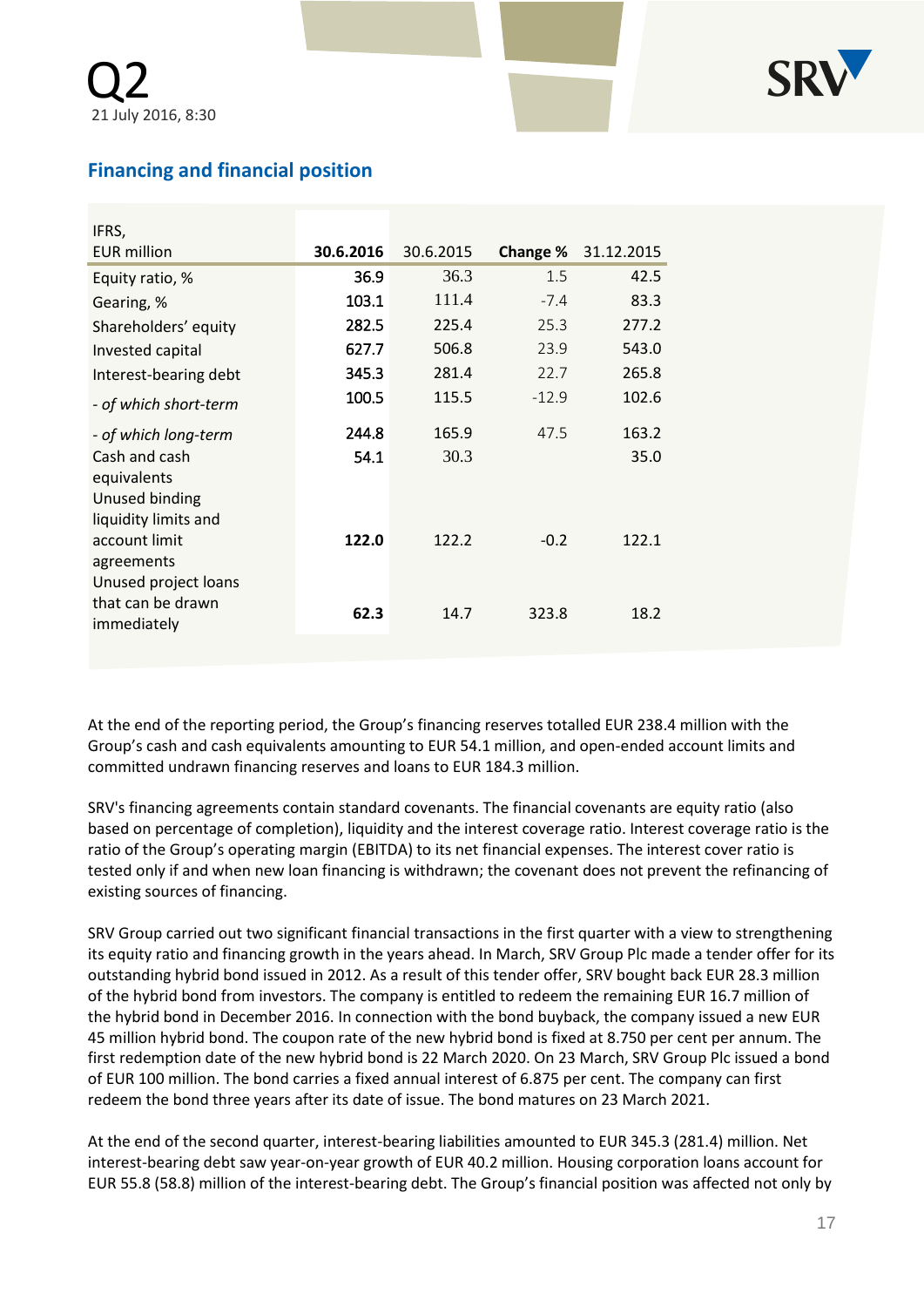



financial transactions but also by net cash flow from operating activities and investments. Net cash flow was EUR -63.6 (70.1) million and net cash flow from investing activities was EUR -6.7 (-110.7) million. Net cash flow from operating activities was negatively impacted especially by the increase in incomplete housing construction in Finland. Net cash flow from investing activities was positively affected by the repayment to SRV Group of a loan granted to a joint venture.

Net financial expenses since the beginning of 2016 amounted to EUR 11.1 (0.7) million. Financial expenses rose due to an increase in interest expenses and particularly the EUR -6.6 million fair value revaluation of 10-year interest rate derivatives, and the comparison period included a EUR 1.4 million release of credit loss provisions. When the 10-year interest level rises from its current level, a positive change in fair value is recognised in the income statement, and vice versa. EUR 0.5 (0.9) million in interest expenses have been capitalised in accordance with IAS 23 since the beginning of the year.

SRV's investment commitments totalled EUR 56.9 (18.0) million and were earmarked for Fennovoima's Hanhikivi-1 project and the REDI project in Kalasatama.

### **Personnel**

SRV's payroll increased during the review period, and at the end of June the company had 1,138 (1,043) employees, of whom 834 (763) on average were salaried employees. A major part of this growth is due to progress in the implementation of numerous large-scale projects in Finland, such as REDI, and a rise in the number of employees with fixed-term contracts.

At the end of the review period, the parent company had 60 (62) salaried employees, and SRV's Operations in Finland had 107 (77) summer employees, trainees and students working on a thesis or diploma.

The recruitment process and shared rules of the game were overhauled in the spring. The aim is to ensure the realisation of the strategy, find the best experts and bolster the company's image as an employer. SRV has developed innovative recruitment methods. One good example is the launch of the SRV Rekryvarikko ("Recruitment Pit") at the Jyväskylä Neste Rally at the end of July.

General orientation practices have been revised and their efficiency stepped up. Both SRV's own employees and on-site subcontractors complete e-orientation that relies heavily on online resources. A "Summer at SRV" Facebook group was set up for summer trainees with a view to promoting the sharing of new concepts and ideas as well as fostering a sense of community among the trainees.

|                                 |           |           | <b>Percentage of Group</b><br>personnel |
|---------------------------------|-----------|-----------|-----------------------------------------|
| <b>Personnel by segment</b>     | 30.6.2016 | 30.6.2015 | 30.6.2016, %                            |
| <b>Operations in Finland</b>    | 832       | 726       | 73                                      |
| <b>International Operations</b> | 212       | 220       | 19                                      |
| <b>Other Operations</b>         | 94        | 97        | 8                                       |
| Group, total                    | 1,138     | 1,043     | 100                                     |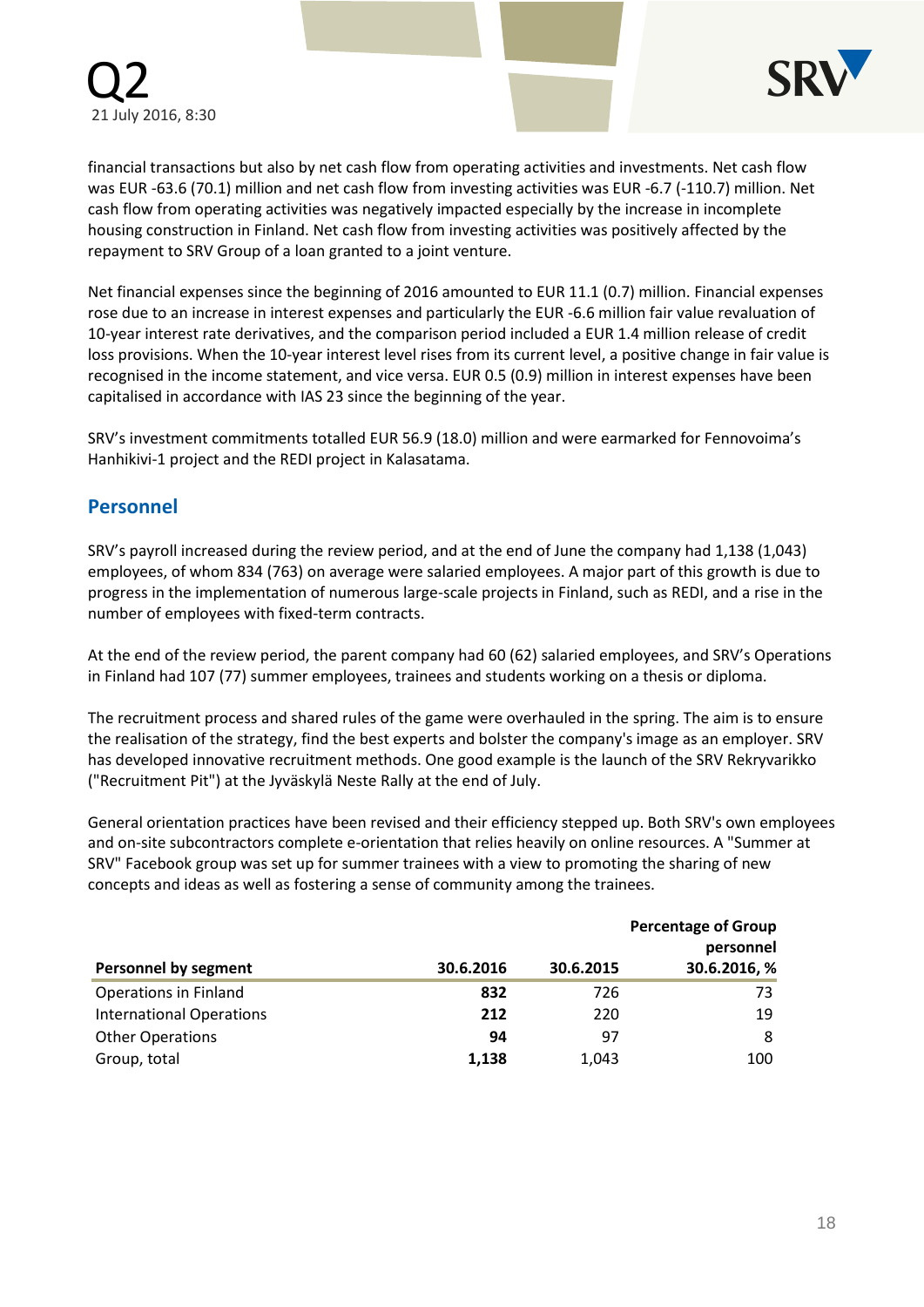

# **Risks, risk management and corporate governance**

SRV has published a separate Corporate Governance Statement in its 2015 Annual Report and on the company's website. Detailed information about the company's business risks and risk management has been provided in the 2015 Notes to the Financial Statements and Annual Report, and on the company's website.

The most significant risks currently concern the REDI project, the Russian economy and the rouble exchange rate, and the general financial impacts of the outcome of the UK's EU referendum.

REDI is a major project in relation to the size of the company and therefore may involve risks associated with its implementation and financing.

The Russian recession has lasted longer than expected, which has led to the continuation of temporary rent discounts for shopping centre tenants. For this reason, it may take longer than planned to reach the target for rental income. Furthermore, leases in the shopping centre market are increasingly rouble-based, due to which SRV is even more exposed to exchange rate fluctuations.

It is currently difficult to assess the overall impacts of the UK's EU referendum on the markets and construction, as it is not clear how the situation will develop.

The bond SRV issued in March 2016 improved the company's equity.

## Corporate governance and the decisions of the Annual General Meeting

SRV Group Plc's Annual General Meeting was held on Tuesday, 22 March 2016. The meeting adopted the 2015 financial statements and discharged the Board of Directors and the President and CEO from liability for the financial period 1 January–31 December 2015.

A dividend of EUR 0.10 per share was confirmed. The dividend was paid on 4 April 2016.

Mr **Ilpo Kokkila** was elected chairman of the Board of Directors and Ms **Minna Alitalo**, Mr **Arto Hiltunen**, Mr **Olli-Pekka Kallasvuo**, Mr **Timo Kokkila**, and Mr **Risto Kyhälä** were elected to seats on the Board.

The authorised firm of public accountants PricewaterhouseCoopers Oy was elected as the company's auditor for the next term of office, which ends at the conclusion of the 2017 Annual General Meeting. PricewaterhouseCoopers Oy has notified that **Samuli Perälä**, Authorised Public Accountant, will serve as the responsible auditor.

## Authorisations to decide on a share issue and an issue of special rights

The Annual General Meeting authorised the Board of Directors to decide on the issue of new shares or the reissue of treasury shares and/or the issue of special rights entitling to shares as referred to in Chapter 10 Section 1 of the Companies Act either for or without consideration.

Based on the authorisation, the Board of Directors may decide on the issue of shares such that the number of shares issued, including shares issued on the basis of special rights, is in total a maximum of 6,049,957.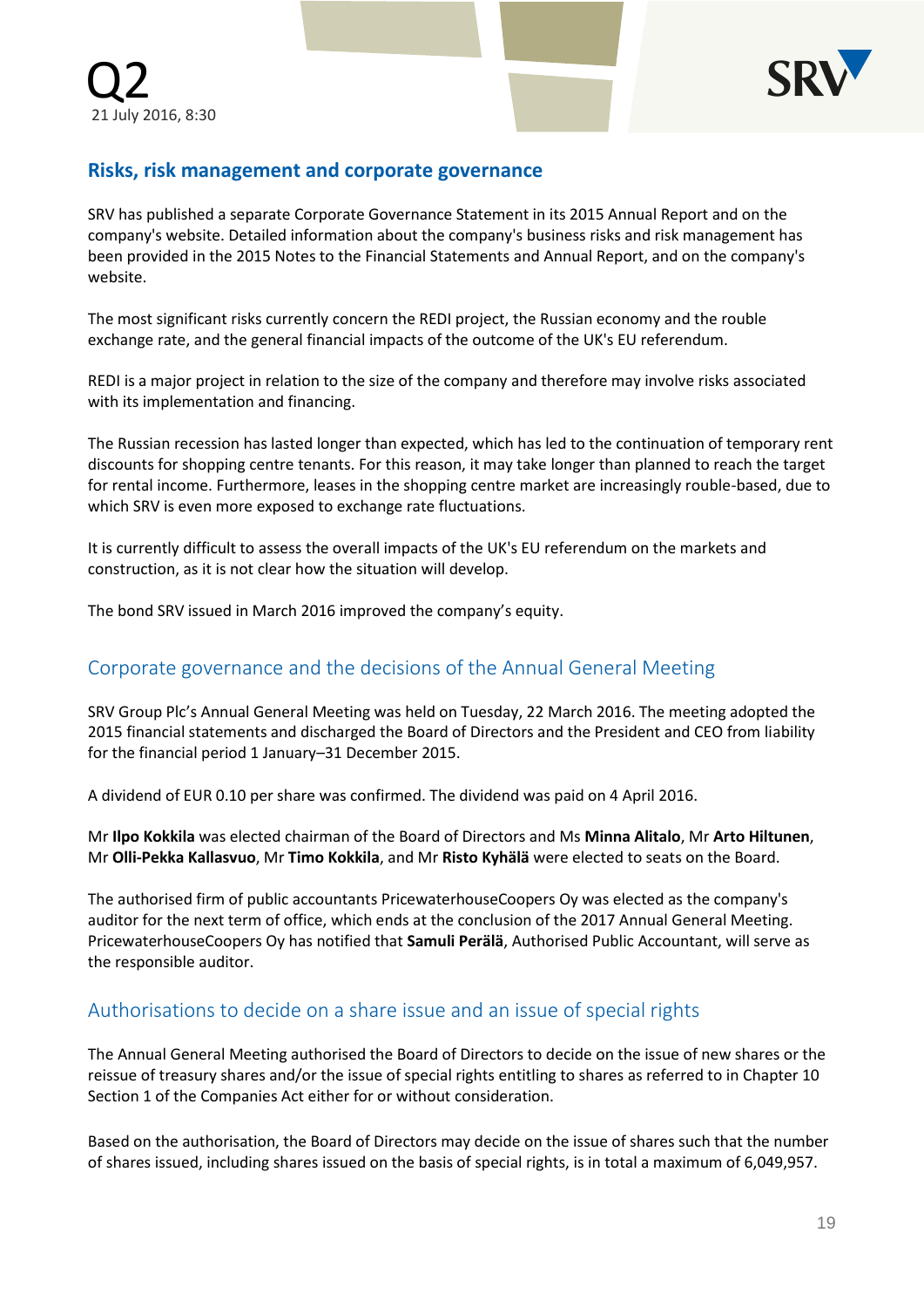

The authorisation entitles the Board of Directors to decide on all the terms and conditions of a share issue and special rights entitling to shares, including the right to derogate from the pre-emptive subscription right of shareholders, if there is a weighty financial reason for the company to do so. A directed share issue may be executed without consideration only if there is an especially weighty financial reason for the company to do so, taking the interests of all shareholders into account.

The authorisation may be used, for example, when issuing new shares or conveying shares as consideration in corporate acquisitions, when the company acquires assets relating to its business and for implementing incentive schemes.

The authorisation shall be valid for five years from the decision of the Annual General Meeting.

## Authorisation to decide on the acquisition of the company's own shares

The Annual General Meeting authorised the Board of Directors to decide on the acquisition of the company's own shares, using the company's unrestricted equity. This share acquisition will reduce the company's distributable equity. The Board of Directors was authorised to acquire shares in the company, such that the number of shares acquired on the basis of this authorisation when combined with the treasury shares owned by the company and its subsidiaries does not at any given time exceed a total of 6,049,957 shares (10% of all shares in the company).

A maximum of 6,049,957 of the shares to be acquired on the grounds of this authorisation may be acquired in public trading arranged by Nasdaq Helsinki Oy at the market price at the moment of acquisition as well as a maximum of 500,000 shares given on the basis of incentive schemes to individuals employed by SRV Group without consideration or for no more than the price that an individual within the sphere of an incentive scheme is obliged to convey a share. Shares may be acquired otherwise than in proportion to the holdings of the shareholders.

The company's own shares can be acquired for use e.g. as payment in corporate acquisitions, when the company acquires assets relating to its business, as part of the company's incentive programmes or to be otherwise conveyed, held or cancelled.

The authorisations described above shall be in force for 18 months from the decision of the Annual General Meeting and they cancel the authorisation granted by the Annual General Meeting to the Board of Directors on 25 March 2015.

The Board of Directors shall decide on all other terms relating to the acquisition of shares.

# Organisation of SRV Group Plc's Board of Directors

SRV Group Plc's Board of Directors held its assembly meeting on 22 March 2016. **Olli-Pekka Kallasvuo** was elected as Vice Chairman of the Board of Directors. **Minna Alitalo** was elected as Chairman and **Olli-Pekka Kallasvuo** and **Timo Kokkila** as members of the Audit Committee. **Ilpo Kokkila** was elected as Chairman and **Arto Hiltunen** and **Risto Kyhälä** as members of the HR and Nomination Committee (former Nomination and Remuneration Committee).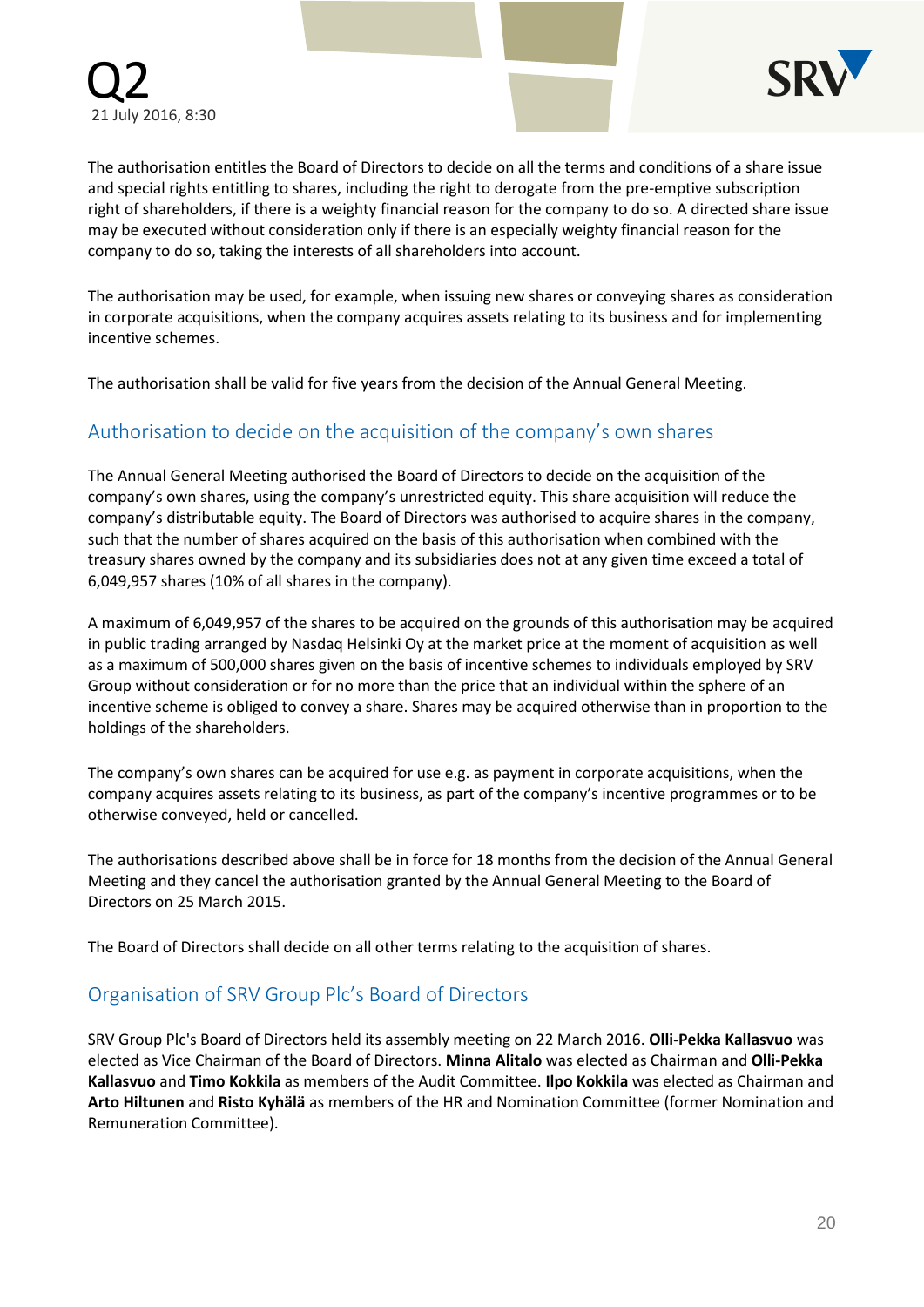

# Changes in the Corporate Executive Team

SRV Group's SVP and General Counsel **Katri Innanen** resigned from her position on 27 April 2016. **Johanna Metsä-Tokila**, LL.M., was appointed as SRV Group's SVP, General Counsel and as a member of the Corporate Executive Team as of 1 June 2016.

# SRV revised its insider guidelines and duration of the closed window

On 15 June 2016, by a decision of the Board of Directors, SRV amended its insider guidelines, on the basis of which the duration of the closed window was extended to at least 30 calendar days. The new insider guidelines came into force on 3 July 2016.

The amendment of the insider guidelines was based on the European Union's Market Abuse Regulation (MAR) as well as regulations and instructions issued by the European Securities and Markets Authority (ESMA) and other parties on the basis of MAR, which came into force on 3 July 2016.

SRV applies the closed window principle before the publication of its results. SRV does not make statements on the company's financial performance, market situation or outlook, and does not meet with capital market representatives prior to the publication of its financial statement release or interim reports.

In the future, SRV's closed window will always start at least 30 calendar days before the publication of an interim report or financial statement release, excluding the publication of the result for the second quarter of 2016, in which case the closed window only began on 3 July 2016, when the legal amendment came into force. The closed window also applies to the date of publication.

# Shares and shareholders

SRV Group Plc's share capital is EUR 3.1 million. The share has no nominal value and the number of shares outstanding is 60,499,575. The company has one class of shares. SRV had a total of 6,930 shareholders on 30 June 2016.

The closing price at OMX Helsinki on 30 June 2016 was EUR 4.00 (EUR 3.10 on 31 December 2015, change +29%). The highest share price during the reporting period was EUR 4.08 and the lowest EUR 2.60. At the end of June, SRV's equity per share, excluding the hybrid bond, was EUR 3.71. On 30 June 2016, SRV had a market capitalisation of EUR 237 million, excluding the Group's treasury shares. 3.0 million shares were traded during the period with a trade volume of EUR 10.3 million.

At the end of June, SRV Group Plc held 1,162,841 treasury shares (1.9 per cent of the total number of shares and combined number of votes). In January-June 2016, SRV Group Plc divested 11,276 treasury shares.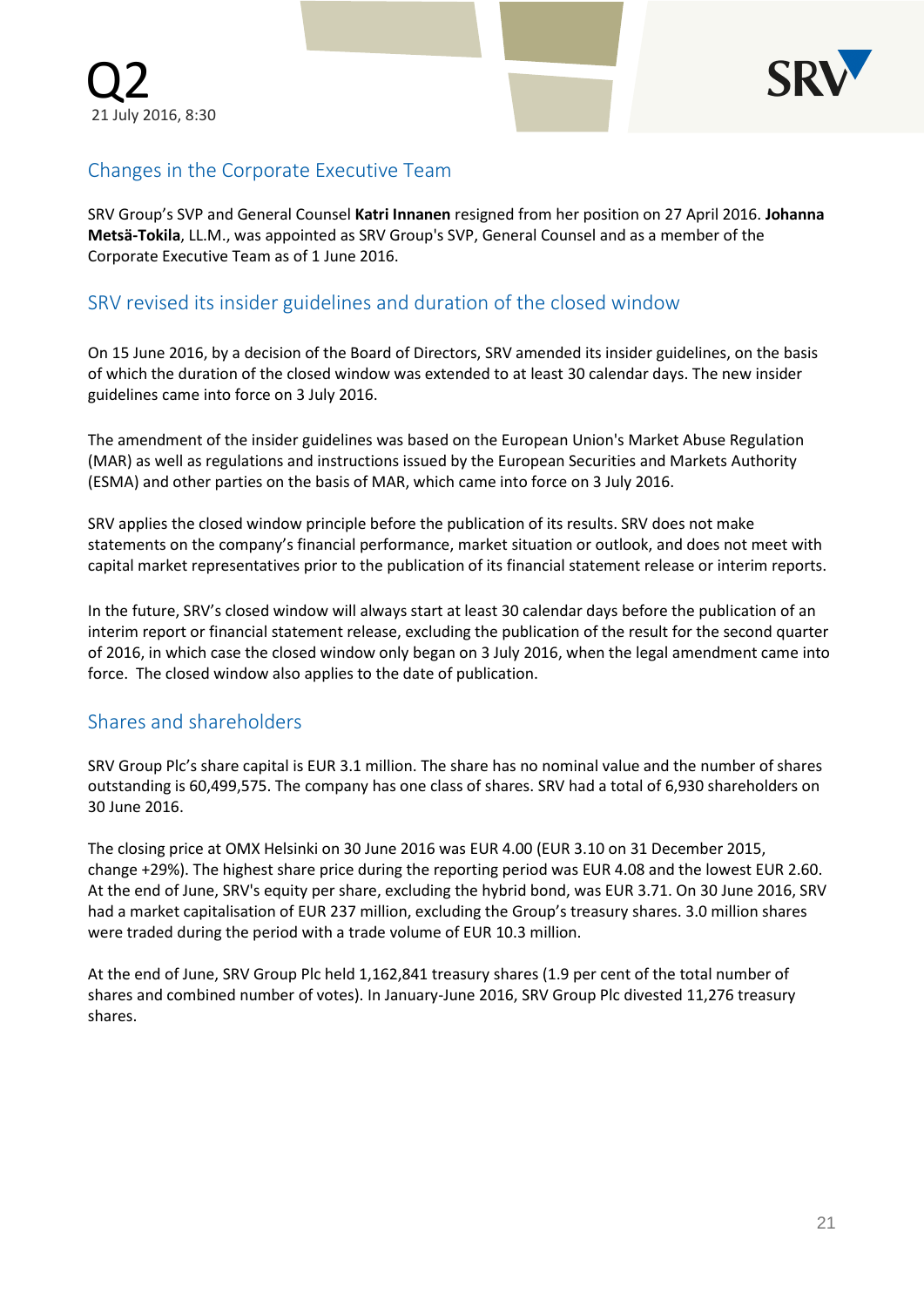

# **Financial objectives**

SRV's strategy and all of its operations are guided by the strategic financial objectives confirmed in February 2016:

- During the strategy period, faster growth than the industry will be pursued through large-scale projects
- The operating profit margin will rise to more than 8 per cent by the end of the strategy period
- Return on equity will be at least 15 per cent by the end of the strategy period
- In International Operations, return on investment will rise to at least 15 per cent by the end of the strategy period
- The equity ratio will remain above 35 per cent
- The goal is to distribute a stable dividend of 30-50 per cent of the annual result, taking into account the capital needs of business operations.

The achievement of the set strategic objectives is based on weak but steady economic growth in Finland, and a slight recovery and stabilisation in Russia's economy. In addition, substantial growth in SRV's developer-contracted projects is required.

# **Outlook for 2016**

In addition to general economic trends, SRV's revenue and result in 2016 will be affected by several factors, such as: the recognition as income upon delivery of SRV's own projects; the part of the order backlog that is continuously recognised as income consisting mainly of low-margin contracting; trends in the order backlog's profit margins; the sales volume of developer-contracted housing and the completion schedules of the properties; and the launch of new contracts and own-development projects. The largest of the projects is the REDI project in the Kalasatama district of Helsinki. Based on current schedules, SRV estimates that a total of 503 developer-contracted housing units will be completed during 2016.

The outlook for earnings in 2016 remains unchanged. Full-year revenue for 2016 is expected to grow and operating profit to improve compared with 2015 (revenue EUR 719 million and operating profit EUR 24.4 million). Due to the completion schedules of SRV's developer-contracted housing projects, a significant proportion of the company's operating profit will be made in the second half of the year. Due to growth of interest-bearing debt, financing expenses will increase compared with 2015.

Espoo, 20 July 2016

Board of Directors

All forwarding-looking statements in this report are based on management's current expectations and beliefs about future events, and actual results may differ significantly from the expectations and beliefs such statements contain.

For further information, please contact: Juha Pekka Ojala, President & CEO, tel. +358 201 455 213, jp.ojala@srv.fi Ilkka Pitkänen, CFO, tel. +358 40 667 0906, ilkka.pitkanen@srv.fi Tiina Niemi, Communications Manager, Financial Communications and IR, tel. +358 40 5027549, tiina.niemi@srv.fi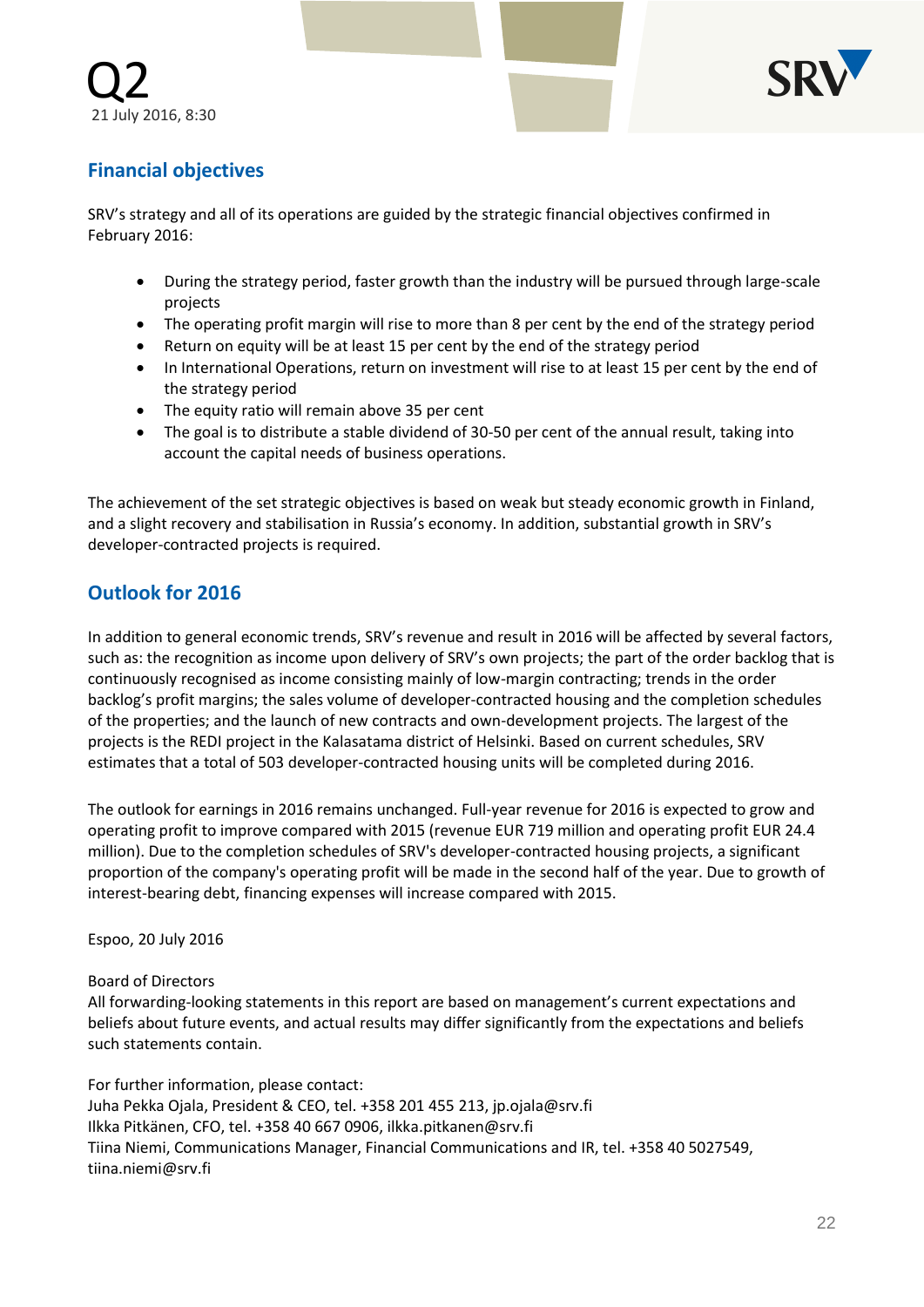

### **Key figures**

| <b>EUR million</b>                                                                           | $1 - 6/$ | $1 - 6/$  | $4 - 6/$ | $4 - 6/$ | $1-12/$ |
|----------------------------------------------------------------------------------------------|----------|-----------|----------|----------|---------|
|                                                                                              | 2016     | 2015      | 2016     | 2015     | 2015    |
| Revenue                                                                                      | 362.4    | 337.4     | 218.5    | 164.5    | 719.1   |
| Operation profit                                                                             | 4.1      | 3.4       | 4.1      | 0.8      | 24.4    |
| Operation profit, % revenue                                                                  | 1.1      | 1.0       | 1.9      | 0.5      | 3.4     |
| Profit before taxes                                                                          | $-7.0$   | 2.6       | $-1.5$   | $-0.7$   | 17.6    |
| Profit before taxes, % of revenue<br>Net profit attributable to equity holders of the parent | $-1.9$   | 0.8       | $-0.7$   | $-0.4$   | 2.4     |
| company                                                                                      | $-5.8$   | 2.0       | $-1.2$   | $-0.8$   | 14.0    |
| Return on equity, $\%$ <sup>1), 2)</sup>                                                     | $-4.3$   | 1.8       |          |          | 5.6     |
| Return on investment, % <sup>1), 2)</sup>                                                    | 1.9      | 2.8       |          |          | 5.9     |
| Invested capital                                                                             | 627.7    | 506.8     |          |          | 543.0   |
| Equity ratio %                                                                               | 36.9     | 36.3      |          |          | 42.5    |
| Net interest-bearing debt                                                                    | 291.2    | 251.0     |          |          | 230.8   |
| Gearing ratio, %                                                                             | 103.1    | 111.4     |          |          | 83.3    |
| Order backlog                                                                                | 2021.6   | 1 2 5 8.8 |          |          | 1583.4  |
| New agreements                                                                               | 775.1    | 716.7     | 648.6    | 227.6    | 1 393.5 |
| Personnel on average                                                                         | 1068     | 977       |          |          | 1 0 0 8 |
| Earnings per share <sup>1)</sup>                                                             | $-0.15$  | 0.01      | $-0.04$  | $-0.04$  | 0.25    |
| Earnings per share (diluted) <sup>1)</sup>                                                   | $-0.15$  | 0.01      | $-0.04$  | $-0.04$  | 0.25    |
| Equity per share <sup>1)</sup>                                                               | 4.75     | 5.64      |          |          | 4.66    |
| Equity per share (without hybrid bond), euros <sup>1)</sup>                                  | 3.71     | 4.51      |          |          | 3.90    |
| Dividend per share, euros <sup>1)</sup>                                                      | 0.10     | 0.12      |          |          | 0.10    |
| Dividend payout ratio, $%$ <sup>1)</sup>                                                     | neg.     | 1617.9    |          |          | 40.2    |
| Dividend yield, % <sup>1)</sup>                                                              | 2.5      | 3.2       |          |          | 3.2     |
| Price per earnings ratio <sup>1)</sup>                                                       | neg.     | 500.2     |          |          | 12.5    |
| Share price development:                                                                     |          |           |          |          |         |
| Share price at the end of the period, eur                                                    | 4.00     | 3.71      |          |          | 3.10    |
| Average share price                                                                          | 3.41     | 3.57      |          |          | 2.94    |
| Lowest share price                                                                           | 2.60     | 2.85      |          |          | 2.36    |
| Highest share price                                                                          | 4.08     | 3.98      |          |          | 3.42    |
| Market capitalisation at the end of the period                                               | 237.3    | 147.7     |          |          | 183.9   |
| Trading volume, 1 000 units                                                                  | 3 0 0 8  | 4516      |          |          | 11 463  |
| Trading volume, % <sup>1)</sup>                                                              | 5.1      | 11.3      |          |          | 26.9    |
| Weighted average number of shares outstanding during                                         |          |           |          |          | 42616   |
| the period, 1 000 units $1$                                                                  | 59 334   | 39 809    |          |          |         |
| Weighted average number of shares outstanding during                                         |          |           |          |          | 42 648  |
| the period (diluted) 1 000 units $1$                                                         | 59 365   | 39 837    |          |          |         |
| Number of shares outstanding at the end of the                                               |          |           |          |          | 59 325  |
| period, 1 000 units <sup>1)</sup>                                                            | 59 337   | 39814     |          |          |         |
| <sup>1)</sup> Comparative data is share issue adjusted.                                      |          |           |          |          |         |

 $^{2)}$  In calculation of the key ration, only the profit for the period has been annualized.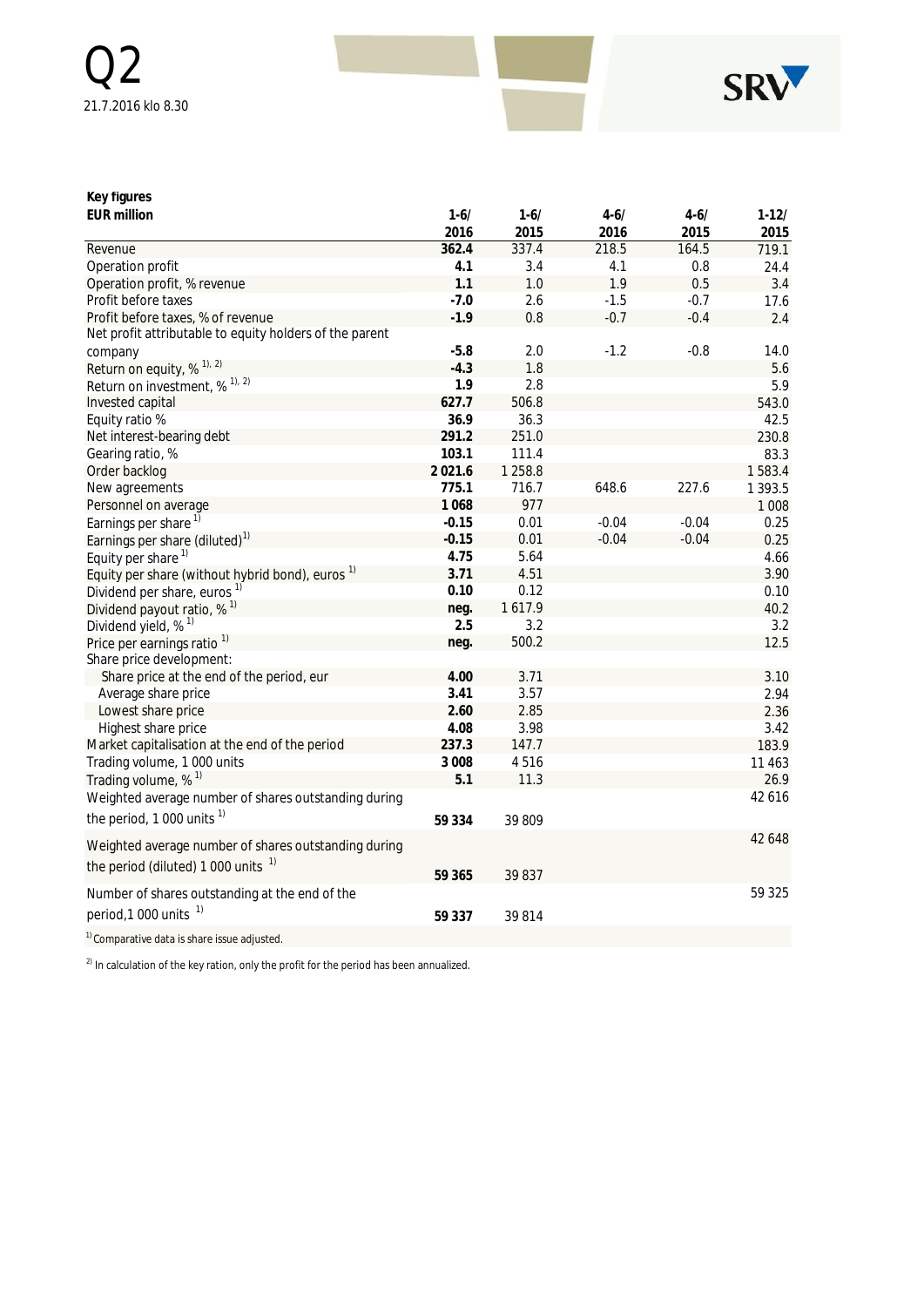### **Calculation of key figures**

| Gearing ratio, %                                                                        |                 | 100 x Net interest-bearing debt<br>Total equity                                                                                            |
|-----------------------------------------------------------------------------------------|-----------------|--------------------------------------------------------------------------------------------------------------------------------------------|
| Return on equity, %                                                                     | $=$             | 100 x Total comprehensive income for the period<br>Total equity, average                                                                   |
| Return on investment, %                                                                 | $\quad \  \  =$ | Result before taxes + interest and other financial expenses (without<br>100 x exchange rate gains and losses)<br>Invested capital, average |
| Equity ratio, %                                                                         |                 | 100 x Total equity<br>Total assets - advances received                                                                                     |
| Invested capital                                                                        | $=$             | Total assets – non-interest bearing debt – deferred tax liabilities –<br>provisions                                                        |
| Net interest-bearing debt                                                               |                 | Interest bearing debt – cash and cash equivalents                                                                                          |
| Earnings per share attributable to equity<br>holders of the parent company *)           |                 | Result for the period – non-controlling interest – hybrid bond interest<br>Average number of shares                                        |
| Earnings per share attributable to equity<br>holders of the parent company (diluted) *) |                 | Result for the period – non-controlling interest – hybrid bond interest<br>Average number of shares (diluted)                              |
| Equity per share *)                                                                     | $=$             | Shareholders' equity attributable to equity holders of the parent<br>company<br>Average number of shares at end of period                  |
| Equity per share (without hybrid bond) *)                                               | $=$             | Shareholders' equity attributable to equity holders of the parent<br>company - hybrid bond<br>Average number of shares at end of period    |
| Price per earnings ratio (P/E-ratio) *)                                                 |                 | Share price at end of period<br>Earnings per share                                                                                         |
| Dividend payout ratio, % *)                                                             |                 | 100 x Dividend per share<br>Earnings per share                                                                                             |
| Dividend yield, % *)                                                                    | $=$             | 100 x Dividend per share<br>Share price at end of period                                                                                   |
| Average share price                                                                     | $\equiv$        | Number of shares traded in euros during the period<br>Number of shares traded during the period                                            |
| Market capitalisation at the end of the period<br>$^{\star})$                           |                 | Number of shares outstanding at the end of the period x share price at<br>the end of the period                                            |
| Trading volume *)                                                                       |                 | Number of shares traded during the period and their percentage of the<br>weighted average number of shares outstanding                     |

\*) Comparative data is share issue adjusted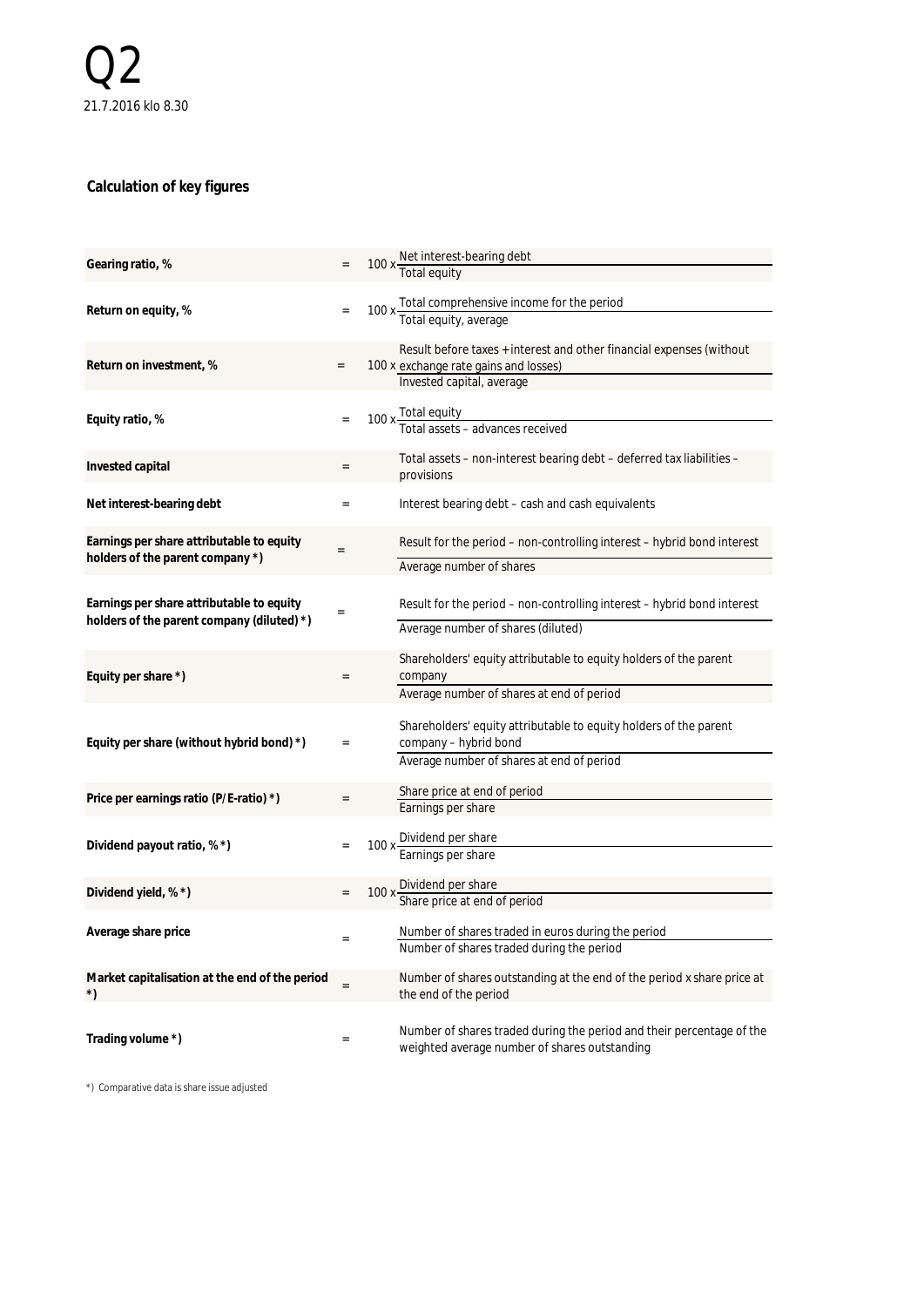

#### **Group and Segment information by quarter**

| <b>SRV Group</b>                       | $4 - 6/$    | $1 - 3/$ | $10 - 12/$ | $7 - 9/$ | $4 - 6/$ | $1 - 3/$    |
|----------------------------------------|-------------|----------|------------|----------|----------|-------------|
| <b>EUR million</b>                     | 2016        | 2016     | 2015       | 2015     | 2015     | 2015        |
| Revenue                                | 218.5       | 143.8    | 226.6      | 155.1    | 164.5    | 172.9       |
| Operation profit                       | 4.1         | 0.0      | 17.0       | 4.1      | 0.8      | 2.5         |
| Financial income and expenses, total   | $-5.6$      | $-5.6$   | $-2.1$     | $-4.0$   | $-1.5$   | 0.8         |
| Profit before taxes                    | $-1.5$      | $-5.5$   | 14.9       | 0.1      | $-0.7$   | 3.3         |
| Order backlog <sup>1)</sup>            | 2 0 2 1 . 6 | 1572.1   | 1583.4     | 1517.5   | 1 258.8  | 1 1 7 9 . 8 |
| New agreements                         | 648.6       | 126.5    | 286.9      | 389.9    | 227.6    | 489.1       |
| Earnings per share, eur $^{2)}$        | $-0.04$     | $-0.11$  | 0.27       | $-0.03$  | $-0.04$  | 0.05        |
| Equity per share, eur $^{1/2}$         | 3.71        | 3.71     | 3.90       | 3.80     | 4.51     | 4.53        |
| Share closing price, eur <sup>1)</sup> | 4.00        | 3.53     | 3.10       | 2.53     | 3.71     | 3.39        |
| Equity ratio, $%$ <sup>1)</sup>        | 36.9        | 36.7     | 42.5       | 41.6     | 36.3     | 39.8        |
| Net interest-bearing debt $1$          | 291.2       | 247.2    | 230.8      | 248.3    | 251.0    | 228.5       |
| Gearing, $%$ <sup>1)</sup>             | 103.1       | 87.5     | 83.3       | 91.5     | 111.4    | 101.0       |

1) at the end of the period

2) Comparative data is share issue adjusted

| Revenue                         | $4 - 6/$ | $1 - 3/$ | $10-12/$ | $7 - 9/$ | $4 - 6/$ | $1 - 3/$ |
|---------------------------------|----------|----------|----------|----------|----------|----------|
| <b>EUR million</b>              | 2016     | 2016     | 2015     | 2015     | 2015     | 2015     |
| Operations in Finland           | 200.4    | 131.5    | 212.8    | 137.3    | 146.9    | 157.1    |
| - business construction         | 143.8    | 106.9    | 119.8    | 105.6    | 94.5     | 114.0    |
| - housing construction          | 56.6     | 24.6     | 92.9     | 31.7     | 52.4     | 43.1     |
| <b>International Operations</b> | 18.4     | 12.4     | 13.8     | 17.9     | 17.6     | 15.9     |
| Other operations                | 4.0      | 4.0      | 3.7      | 3.5      | 3.4      | 3.8      |
| Eliminations                    | $-4.3$   | $-4.0$   | $-3.7$   | $-3.6$   | $-3.4$   | $-3.8$   |
| Group, total                    | 218.5    | 143.8    | 226.6    | 155.1    | 164.5    | 172.9    |
| Operating profit                | $4 - 6/$ | $1 - 3/$ | $10-12/$ | $7 - 9/$ | $4 - 6/$ | $1 - 3/$ |
| <b>EUR million</b>              | 2016     | 2016     | 2015     | 2015     | 2015     | 2015     |
| Operations in Finland           | 7.6      | 2.2      | 18.3     | 4.9      | 2.4      | 3.3      |
| <b>International Operations</b> | $-1.5$   | $-1.1$   | $-0.6$   | $-0.3$   | 0.1      | 0.7      |
| Other operations                | $-2.0$   | $-1.1$   | $-0.7$   | $-0.5$   | $-1.6$   | $-1.5$   |
| Eliminations                    | 0.0      | 0.0      | 0.0      | 0.0      | 0.0      | 0.0      |
| Group, total                    | 4.1      | 0.0      | 17.0     | 4.1      | 0.8      | 2.5      |
|                                 | $4 - 6/$ | $1 - 3/$ | $10-12/$ | $7 - 9/$ | $4 - 6/$ | $1 - 3/$ |
| Operating profit (%)            | 2016     | 2016     | 2015     | 2015     | 2015     | 2015     |
| Operations in Finland           | 3.8      | 1.7      | 8.6      | 3.5      | 1.6      | 2.1      |
| International operations        | $-8.0$   | $-8.6$   | $-4.0$   | $-1.7$   | 0.5      | 4.1      |
| Group, total                    | 1.9      | 0.0      | 7.5      | 2.6      | 0.5      | 1.5      |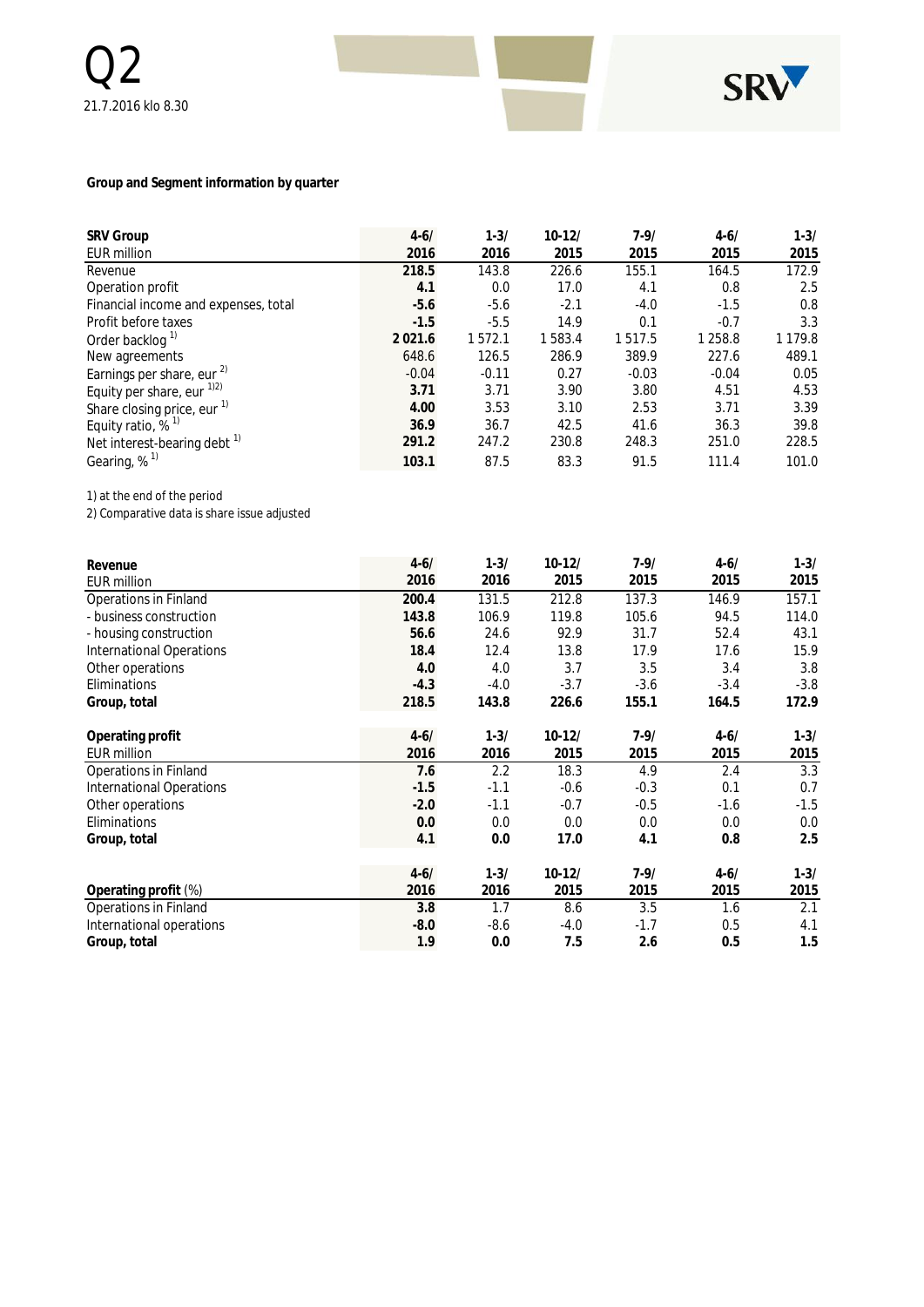

| Order backlog EUR million                      | 30.6.16  | 31.3.16  | 31.12.15 | 30.9.15     | 30.6.15          | 31.3.15          |
|------------------------------------------------|----------|----------|----------|-------------|------------------|------------------|
| <b>Operations in Finland</b>                   | 1972.6   | 1511.7   | 1506.2   | 1 4 3 1 . 7 | 1 1 5 9 . 3      | 1062.9           |
| - business construction                        | 1426.6   | 972.9    | 952.3    | 1 0 2 3 . 6 | 806.9            | 801.1            |
| - housing construction                         | 546.0    | 538.9    | 554.0    | 408.1       | 352.4            | 261.8            |
| International operations                       | 49.0     | 60.3     | 77.1     | 85.7        | 99.5             | 116.9            |
| Group, total                                   | 2021.6   | 1572.1   | 1583.4   | 1517.5      | 1 2 5 8.8        | 1 1 7 9 . 8      |
| - sold order backlog                           | 1720     | 1 2 6 9  | 1261     | 1 2 9 5     | 1074             | 1037             |
| - unsold order backlog                         | 301      | 303      | 322      | 222         | 185              | 142              |
| Order backlog, housing construction in Finland |          |          |          |             |                  |                  |
| <b>EUR</b> million                             | 30.6.16  | 31.3.16  | 31.12.15 | 30.9.15     | 30.6.15          | 31.3.15          |
| Negotiation and construction                   |          |          |          |             |                  |                  |
| contracts                                      | 107      | 115      | 132      | 83          | 88               | 88               |
| Under construction, sold                       | 150      | 134      | 114      | 117         | 86               | 39               |
| Under construction, unsold                     | 251      | 249      | 269      | 166         | 131              | 79               |
| Completed and unsold                           | 37       | 40       | 39       | 42          | 47               | 56               |
| Housing construction, total                    | 546      | 539      | 554      | 408         | 352              | 262              |
| Invested capital                               |          |          |          |             |                  |                  |
| <b>EUR million</b>                             | 30.6.16  | 31.3.16  | 31.12.15 | 30.9.15     | 30.6.15          | 31.3.15          |
| <b>Operations in Finland</b>                   | 357.0    | 324.6    | 315.4    | 326.3       | 290.8            | 273.3            |
| International operations                       | 224.7    | 217.4    | 216.7    | 214.6       | 217.7            | 211.3            |
| Other operations and                           | 46.0     | 110.7    | 10.9     | 6.8         | $-1.7$           | $-15.5$          |
| Group, total                                   | 627.7    | 652.7    | 543.0    | 547.7       | 506.8            | 469.1            |
| Housing production in Finland                  | $4 - 6/$ | $1 - 3/$ | $10-12/$ | $7 - 9/$    | $4 - 6/$         | $1 - 3/$         |
| (units)                                        | 2016     | 2016     | 2015     | 2015        | 2015             | 2015             |
| Housing sales, total                           | 151      | 93       | 397      | 166         | 236              | 74               |
| - sales, developer contracting                 | 100      | 93       | 207      | 129         | 236              | 74               |
| - sales, negotiation contracts <sup>2)</sup>   | 51       | 0        | 190      | 37          | $\boldsymbol{0}$ | $\boldsymbol{0}$ |
| Developer contracting                          |          |          |          |             |                  |                  |
| - start-ups                                    | 148      | 55       | 116      | 244         | 376              | 66               |
| - completed                                    | 53       | 30       | 225      | $\mathbf 0$ | 22               | $\boldsymbol{0}$ |
| -recognized in revenue                         | 58       | 26       | 228      | 16          | 48               | 31               |
| - completed and unsold                         | 106      | 111      | 107      | 110         | 126              | 152              |
| Under construction, total <sup>1)</sup>        | 2082     | 1830     | 1849     | 1855        | 1628             | 1 3 5 6          |
| - construction contracts <sup>1)</sup>         | 799      | 693      | 487      | 498         | 498              | 492              |
| - negotiation contracts <sup>1) 2)</sup>       | 278      | 227      | 477      | 363         | 380              | 468              |
| - developer contracting <sup>1)</sup>          | 1 0 0 5  | 910      | 885      | 994         | 750              | 396              |
| - of which sold 1)                             | 543      | 502      | 434      | 455         | 342              | 154              |
| - of which unsold 1)                           | 462      | 408      | 451      | 539         | 408              | 242              |

1) at the end of the period

2) investor sales, under negotiation contracts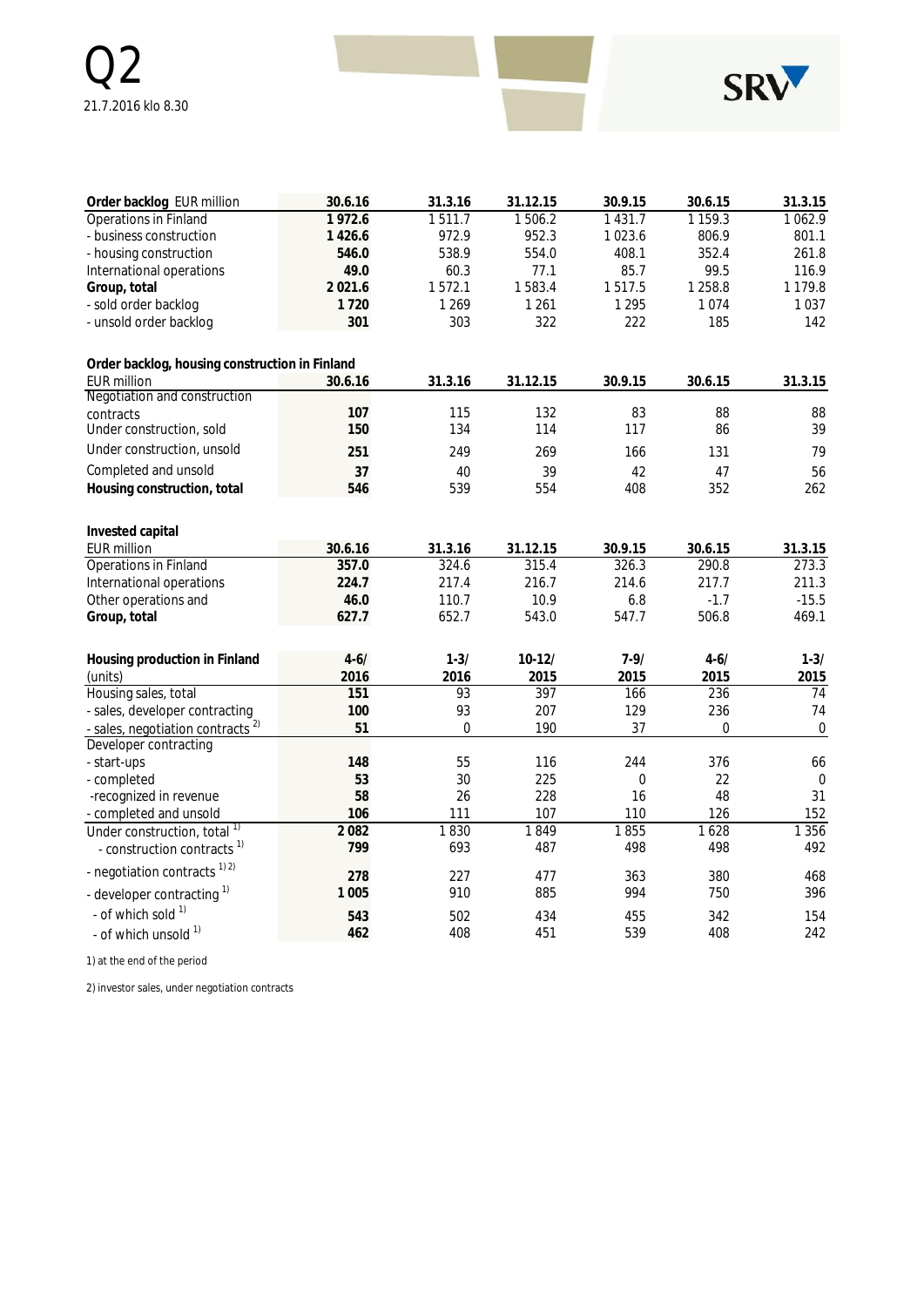

### **SRV GROUP PLC INTERIM REPORT, 1 JANUARY–30 JUNE 2016: TABLES**

1) Accounting principles

- 2) Consolidated income statement and consolidated statement of comprehensive income
- 3) Consolidated balance sheet
- 4) Consolidated cash flow statement
- 5) Consolidated statement of changes in shareholder's equity
- 6) Group commitments and contingent liabilities
- 7) Segment information
- 8) Inventories
- 9) Insider events

**1) Interim Report 1 January – 30 June 2016**

This interim report has been prepared in accordance with the IAS standard 34, Interim Financial Reporting. In preparing this interim report, SRV has applied the same accounting principles as in its year-end financial statements for 2015. However, as of 1 January 2016, the Group began to apply the new or revised IFRS standards and IFRIC interpretations published by IASB, specified in the accounting principles of SRV's year-end financial statements for 2015.

The preparation of an interim report in accordance with IFRS requires Group management to make estimates and assumptions that affect both the values of assets and liabilities on the balance sheet date, and income and expenditure for the financial period. Judgements also have to be made in applying the accounting principles. As these estimates and assumptions are based on current perceptions of the situation on the balance sheet date, they involve risks and uncertainties. Actual results may therefore differ from the estimates and assumptions. The key accounting estimates and judgement-based solutions are presented in greater detail in the accounting principles of the consolidated financial statements for 2015.

The information disclosed in this interim report is unaudited. The figures in this interim report have been rounded up to millions of euros, so the sum total of individual figures may deviate from the sum total presented.

#### Alternative performance measures used in financial reporting

SRV has adopted the Guidelines on Alternative Performance Measures issued by the European Securities and Market Authority (ESMA). In addition to IFRS indicators, the company discloses certain other widely used performance measures that can for the most part be derived from the income statement and balance sheet. The formulas for these performance measures are provided above. In the company's view, these measures clarify the result of operations and financial position based on the income statement and balance sheet.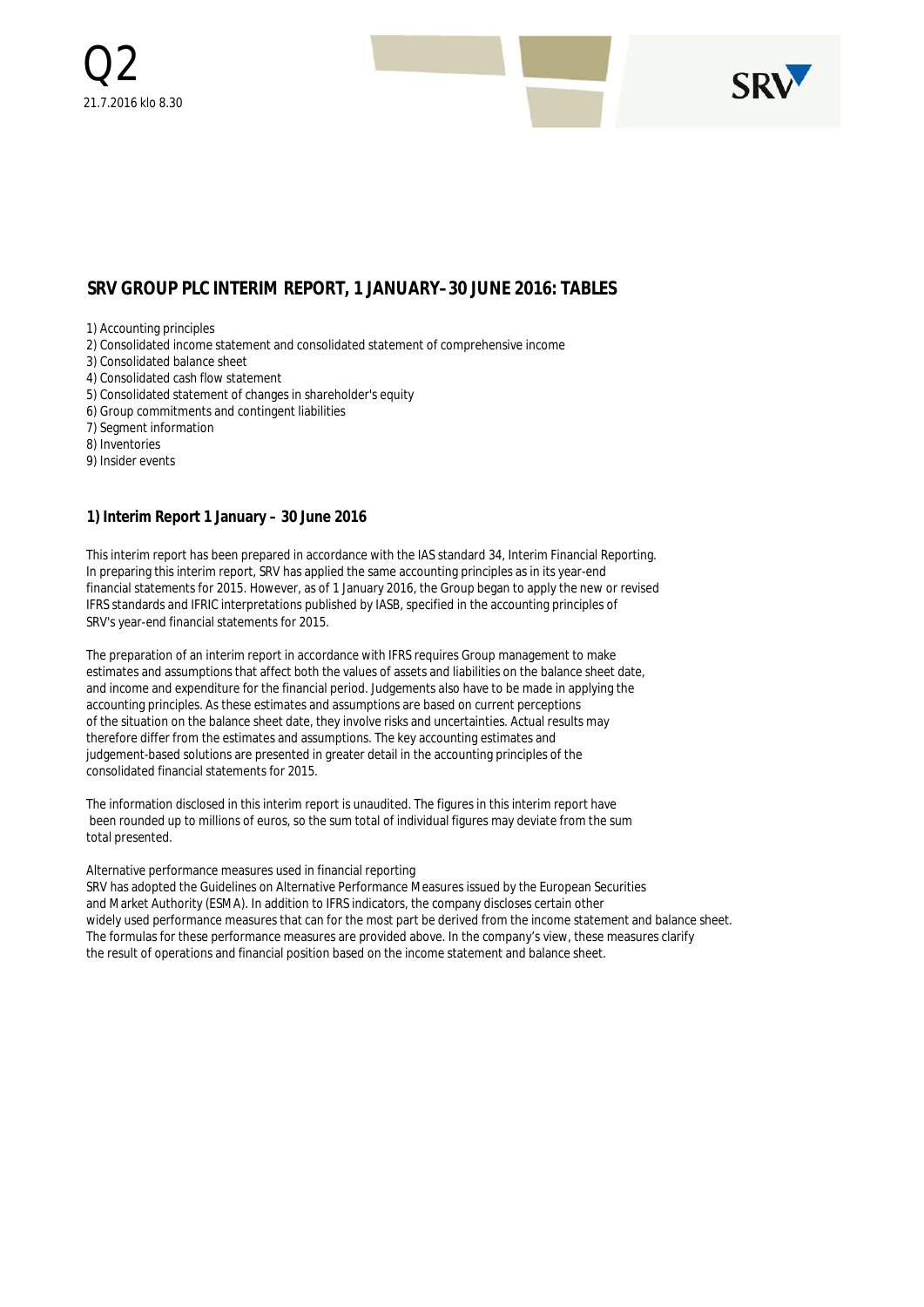

**2) Consolidated income statement and statement of comprehensive income**

| Consolidated income statement<br><b>EUR million</b>                                                            | $1 - 6/$<br>2016 | $1 - 6/$<br>2015 | change<br><b>MEUR</b> | change<br>% | $4 - 6/$<br>2016 | $4 - 6/$<br>2015 | $1-12/$<br>2015 |
|----------------------------------------------------------------------------------------------------------------|------------------|------------------|-----------------------|-------------|------------------|------------------|-----------------|
| Revenue                                                                                                        | 362.4            | 337.4            | 24.9                  | 7.4         | 218.5            | 164.5            | 719.1           |
| Other operating income<br>Change in inventories of finished goods and                                          | 1.5              | 0.4              | 1.0                   | 235.1       | 1.3              | 0.3              | 1.8             |
| work in progress                                                                                               | 39.5             | $-2.0$           | 41.4                  |             | 13.8             | 8.6              | 24.7            |
| Use of materials and services                                                                                  | $-349.3$         | $-291.9$         | $-57.4$               | 19.7        | $-203.5$         | $-150.7$         | $-639.1$        |
| Employee benefit expenses                                                                                      | $-36.9$          | $-34.0$          | $-3.0$                | 8.7         | $-19.3$          | $-18.5$          | $-64.6$         |
| Share of results of associated companies                                                                       | $-2.5$           | 1.5              | $-4.0$                |             | $-1.2$           | 0.6              | $-0.1$          |
| Depreciation and impairments                                                                                   | $-1.9$           | $-1.4$           | $-0.5$                |             | $-1.1$           | $-0.7$           | $-3.5$          |
| Other operating expenses                                                                                       | $-8.5$           | $-6.8$           | $-1.7$                | 24.8        | $-4.4$           | $-3.4$           | $-13.8$         |
| Operating profit                                                                                               | 4.1              | 3.4              | 0.7                   | 22.1        | 4.1              | 0.8              | 24.4            |
| Financial income                                                                                               | 1.5              | 3.2              | $-1.7$                | $-53.3$     | 0.7              | 0.4              | 5.0             |
| Financial expenses                                                                                             | $-12.6$          | $-3.9$           | $-8.7$                | 222.1       | $-6.3$           | $-1.9$           | $-11.8$         |
| Financial income and expenses, total                                                                           | $-11.1$          | $-0.7$           | $-10.4$               |             | $-5.6$           | $-1.5$           | $-6.8$          |
| Profit before taxes                                                                                            | $-7.0$           | 2.6              | $-9.7$                |             | $-1.5$           | $-0.7$           | 17.6            |
| Income taxes                                                                                                   | 1.1              | $-0.6$           | 1.7                   |             | 0.2              | $-0.1$           | $-3.6$          |
| Net profit for the period<br>Attributable to                                                                   | $-6.0$           | 2.0              | $-8.0$                |             | $-1.2$           | $-0.8$           | 14.0            |
| Equity holders of the parent company                                                                           | $-5.8$           | 2.0              |                       |             | $-1.2$           | $-0.8$           | 14.0            |
| Non-Controlling interests                                                                                      | $-0.1$           | 0.0              |                       |             | 0.0              | 0.0              | 0.0             |
|                                                                                                                |                  |                  |                       |             |                  |                  |                 |
| Earnings per share attributable to equity                                                                      |                  |                  |                       |             |                  |                  |                 |
| holders of the parent company                                                                                  | $-0.15$          | 0.01             |                       |             | $-0.04$          | $-0.04$          | 0.25            |
| Earnings per share attributable to equity                                                                      |                  |                  |                       |             |                  |                  |                 |
| holders of the parent company (diluted)                                                                        | $-0.15$          | 0.01             |                       |             | $-0.04$          | $-0.04$          | 0.25            |
|                                                                                                                |                  |                  |                       |             |                  |                  |                 |
|                                                                                                                |                  |                  |                       |             |                  |                  |                 |
| Statement of comprehensive income                                                                              | $1 - 6/$         | $1 - 6/$         |                       |             | $4 - 6/$         | $4 - 6/$         | $1 - 12/$       |
| <b>EUR million</b>                                                                                             | 2016             | 2015             |                       |             | 2016             | 2015             | 2015            |
| Net profit for the period                                                                                      | $-6.0$           | 2.0              |                       |             | $-1.2$           | $-0.8$           | 14.0            |
| Other comprehensive income<br>Other comprehensive income to be<br>reclassified to profit or loss in subsequent |                  |                  |                       |             |                  |                  |                 |
| periods:<br>Financial assets available for sale                                                                | $-0.2$           | $-0.5$           |                       |             | $-0.2$           | $-0.5$           | $-0.5$          |
| Income tax relaed to components of other<br>comprehensive income                                               | 0.0              | 0.1              |                       |             | 0.0              | 0.1              | 0.1             |
| Gains and losses arising from translating the                                                                  |                  |                  |                       |             |                  |                  |                 |
| financial statements of a foreign operation<br>Share of other comprehensive income of                          | 2.0              | 1.5              |                       |             | 0.9              | $0.0\,$          | $-1.6$          |
| associated companies                                                                                           |                  |                  |                       |             |                  |                  |                 |
| and joint ventures                                                                                             | $-0.1$           | 0.5              |                       |             | 0.1              | 0.0              | $-0.3$          |
| Other comprehensive income for the period,                                                                     |                  |                  |                       |             |                  |                  |                 |
| net of tax                                                                                                     | 1.7              | 1.6              |                       |             | 0.8              | $-0.5$           | $-2.3$          |
|                                                                                                                |                  |                  |                       |             |                  |                  |                 |
| Total comprehensive income for the period<br>Attributable to                                                   | $-4.2$           | 3.6              |                       |             | $-0.4$           | $-1.2$           | 11.6            |
| Equity holders of the parent company                                                                           | $-4.1$           | 3.6              |                       |             | $-0.3$           | $-1.3$           | 11.6            |
| Non-Controlling interests                                                                                      | $-0.1$           | 0.0              |                       |             | 0.0              | $0.0\,$          | 0.0             |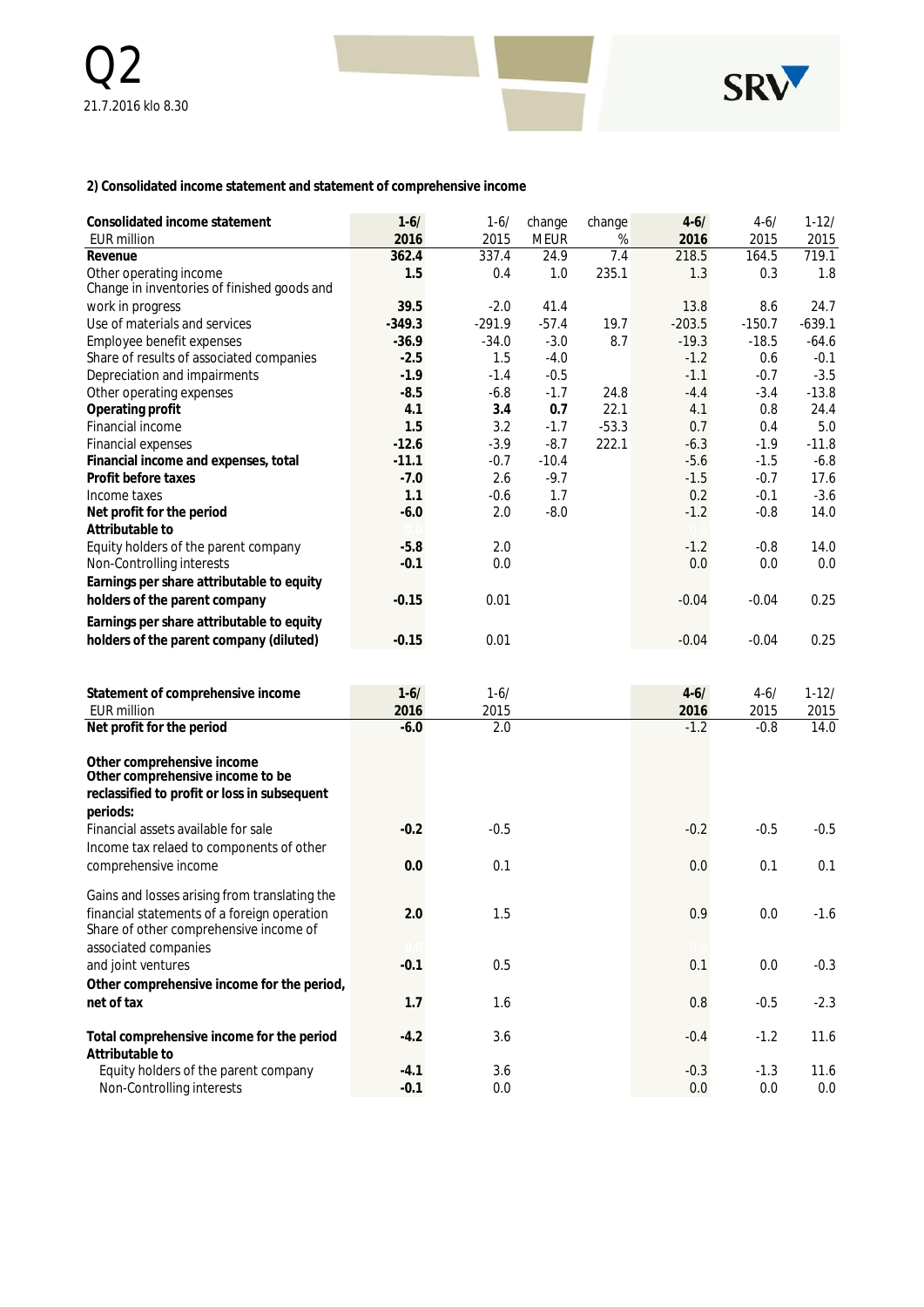

**3) Consolidated balance sheet**

| Consolidated balance sheet EUR million                             | 30.6.16 |         | 30.6.15 change % | 31.12.15 |
|--------------------------------------------------------------------|---------|---------|------------------|----------|
| <b>ASSETS</b>                                                      |         |         |                  |          |
| Non-current assets                                                 |         |         |                  |          |
| Property, plant and equipment                                      | 12.7    | 10.8    | 17.0             | 10.7     |
| Goodwill                                                           | 1.7     | 1.7     | 0.0              | 1.7      |
| Other intangible assets                                            | 1.8     | 0.8     | 137.9            | 1.9      |
| Shares in associated companies and joint ventures                  | 205.1   | 206.7   | $-0.8$           | 206.6    |
| Other financial assets                                             | 12.2    | 8.7     | 39.6             | 11.7     |
| Receivables                                                        | 2.7     | 0.8     | 244.3            | 0.7      |
| Loan receivables from associated companies and joint ventures      | 35.6    | 30.5    | 16.8             | 31.2     |
| Deferred tax assets                                                | 9.4     | 6.6     | 43.8             | 7.3      |
| Non-current assets, total                                          | 281.3   | 266.6   | 5.5              | 271.9    |
| Current assets                                                     |         |         |                  |          |
| Inventories                                                        | 379.7   | 316.6   | 19.9             | 336.6    |
| Trade and other receivables                                        | 172.9   | 103.4   | 67.2             | 111.9    |
| Loan receivables from associated companies and joint ventures      | 1.1     | 1.1     | 0.0              | 5.6      |
| Current tax receivables (based on profit for the review period)    | 5.2     | 1.1     | 366.5            | 1.6      |
| Cash and cash equivalents                                          | 54.1    | 30.3    | 78.3             | 35.0     |
| Current assets, total                                              | 613.0   | 452.5   | 35.5             | 490.8    |
| ASSETS, TOTAL                                                      | 894.3   | 719.2   | 24.4             | 762.6    |
|                                                                    |         |         |                  |          |
| Consolidated balance sheet EUR million                             | 30.6.16 | 30.6.15 | change,%         | 31.12.15 |
| <b>EQUITY AND LIABILITIES</b>                                      |         |         |                  |          |
| Equity attributable to equity holders of the parent company        |         |         |                  |          |
| Share capital                                                      | 3.1     | 3.1     | 0.0              | 3.1      |
| Invested free equity fund                                          | 141.5   | 92.6    | 52.8             | 141.2    |
| <b>Translation differences</b>                                     | $-5.3$  | $-3.3$  | 62.1             | $-7.2$   |
| Fair value reserve                                                 | $-1.5$  | $-1.4$  | 11.8             | $-1.4$   |
| Hybrid bond                                                        | 61.7    | 45.0    | 37.1             | 45.0     |
| Retained earnings                                                  | 82.4    | 88.5    | $-7.0$           | 95.7     |
| Equity attributable to equity holders of the parent company, total | 281.8   | 224.6   | 25.5             | 276.4    |
| Non-controlling interests                                          | 0.7     | 0.8     | $-16.9$          | 0.8      |
| Total equity                                                       | 282.5   | 225.4   | 25.3             | 277.2    |
| Non-current liabilities                                            |         |         |                  |          |
| Deferred tax liabilities                                           | 2.1     | 1.6     | 28.5             | 2.3      |
| Provisions                                                         | 7.5     | 6.2     | 20.1             | 6.3      |
| Interest-bearing liabilities                                       | 244.8   | 165.9   | 47.5             | 163.2    |
| Other liabilities                                                  | 10.1    | 3.2     | 220.3            | 4.0      |
| Non-current liabilities, total                                     | 264.4   | 176.9   | 49.5             | 175.8    |
| <b>Current liabilities</b>                                         |         |         |                  |          |
| Trade and other payables                                           | 239.3   | 194.2   | 23.2             | 201.4    |
| Current tax payables (based on profit for the review period)       | 3.0     | 3.3     | $-9.6$           | 0.8      |
| Provisions                                                         | 4.7     | 3.9     | 20.2             | 4.8      |
| Interest-bearing liabilities                                       | 100.5   | 115.5   | $-12.9$          | 102.6    |
| Current liabilities, total                                         | 347.5   | 316.9   | 9.7              | 309.6    |
| Liabilities, total                                                 | 611.9   | 493.8   | 23.9             | 485.4    |
| EQUITY AND LIABILITIES, total                                      | 894.3   | 719.2   | 24.4             | 762.6    |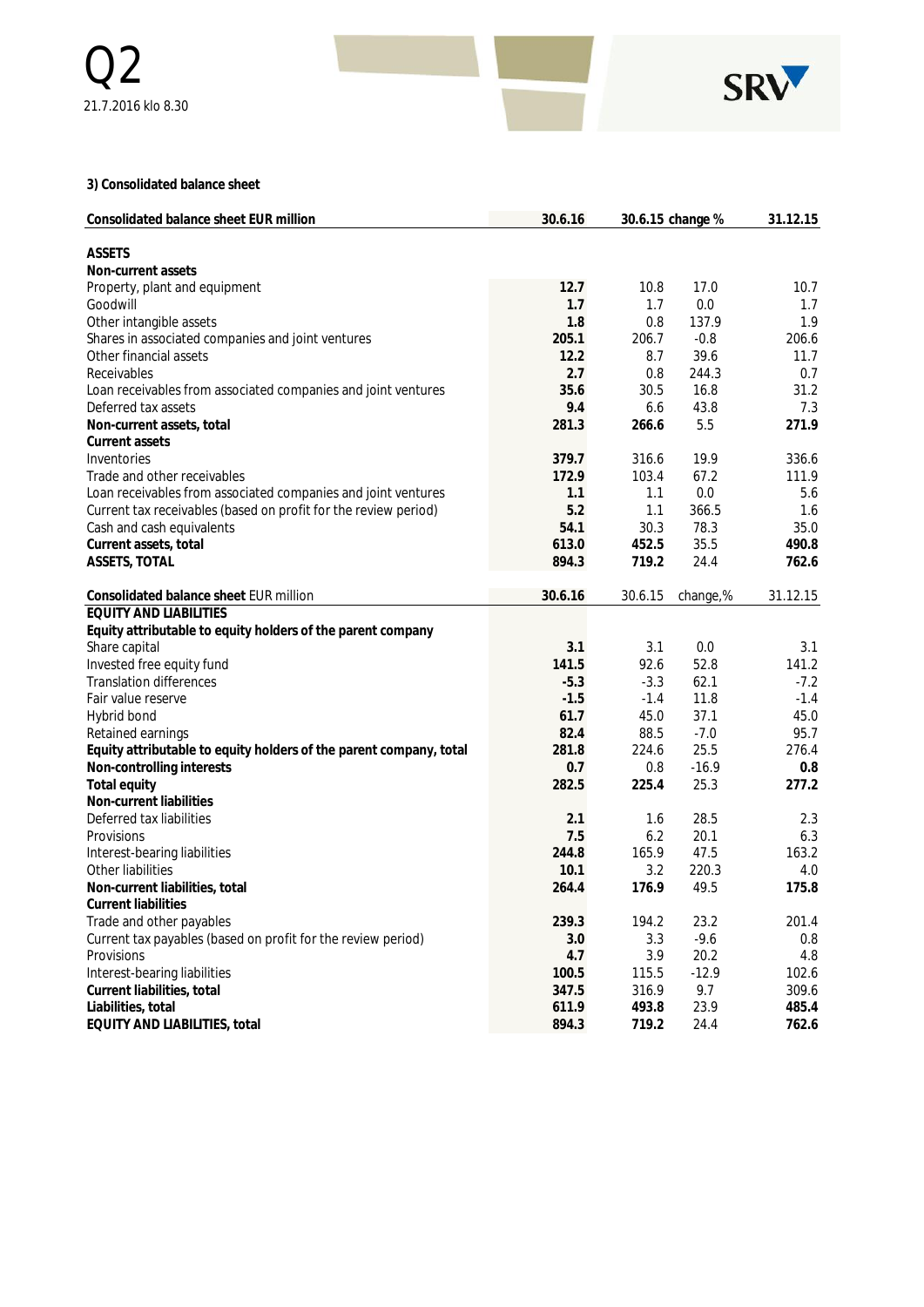| $\bigcap$          |  | SRV |
|--------------------|--|-----|
| 21.7.2016 klo 8.30 |  |     |

| 4) Consolidated cash flow statement EUR million                            | $1 - 6/$ | $1 - 6/$ | $1-12/$  |
|----------------------------------------------------------------------------|----------|----------|----------|
| Cash flows from operating activities                                       | 2016     | 2015     | 2015     |
| Net profit for the period                                                  | $-6.0$   | 2.0      | 14.0     |
|                                                                            |          |          |          |
| Adjustments:                                                               |          |          |          |
| Depreciation and impairments                                               | 1.9      | 1.4      | 3.5      |
| Non-cash transactions                                                      | $-5.0$   | 1.9      | 1.9      |
| Financial income and expenses                                              | 11.1     | 0.7      | 6.8      |
| Income taxes                                                               | $-1.1$   | 0.6      | 3.6      |
| Adjustments, total                                                         | 7.0      | 4.7      | 15.8     |
| Changes in working capital:                                                |          |          |          |
| Change in trade and other receivables                                      | $-57.1$  | $-15.4$  | $-29.3$  |
| Change in inventories                                                      | $-44.5$  | $-3.8$   | $-24.6$  |
| Change in trade and other payables                                         | 42.7     | 85.6     | 95.1     |
| Changes in working capital, total                                          | $-58.9$  | 66.4     | 41.2     |
| Interest paid and financing costs                                          | $-4.2$   | $-2.8$   | $-14.7$  |
| Interest received                                                          | 0.1      | 0.0      | 0.0      |
| Income taxes paid                                                          | $-1.7$   | $-0.2$   | $-5.3$   |
| Net cash flow from operating activities                                    | $-63.6$  | 70.1     | 51.0     |
| Cash flow from investing activities                                        |          |          |          |
| Purchase of property, plant and equipment                                  | $-3.7$   | $-0.8$   | $-2.4$   |
| Purchase of intangible assets                                              | $-0.1$   | $-0.1$   | $-1.6$   |
| Purchase of other financial assets                                         | $-0.8$   | $-104.7$ | $-110.1$ |
| Sale of property, plant and equipment and intangible assets                | 0.0      | 0.0      | 0.0      |
| Change in loan receivable from associated companies and and joint ventures | $-2.1$   | $-5.1$   | $-5.7$   |
| Net cash used in investing activities                                      | $-6.7$   | $-110.7$ | $-119.8$ |
| Cash flow from financing activities                                        |          |          |          |
| Proceeds from loans                                                        | 100.0    | 25.4     | 29.6     |
| Repayment of loans                                                         | $-1.3$   | $-52.1$  | $-58.2$  |
| Hybrid bond issue                                                          | 45.0     | ä,       |          |
| Hybrid bond repayment                                                      | $-28.3$  |          |          |
| Hybrid bond costs                                                          | $-1.6$   | ä,       |          |
| Change in housing corporation loans                                        | $-3.1$   | 13.0     | 13.1     |
| Net change in short-term loans                                             | $-15.4$  | 70.5     | 56.6     |
| Net proceeds from share issue                                              | 0.0      |          | 48.6     |
| Purchase and sale of treasury shares                                       | 0.0      | L.       | 0.0      |
| Dividends paid                                                             | $-6.0$   | $-4.3$   | $-4.3$   |
| Net cash flow from financing activities                                    | 89.3     | 52.4     | 85.5     |
| Net change in cash and cash equivalents                                    | 19.0     | 11.9     | 16.6     |
| Cash and cash equivalents at the beginning of period                       | 35.0     | 18.4     | 18.4     |
| Effect of exchange rate changes in cash and cash equivalents               | 0.1      | 0.0      | 0.0      |
| Cash and cash equivalents at the end of period                             | 54.1     | 30.3     | 35.0     |

The company has adjusted the presentation of the change of loan receivables and the comparison period's data have been adjusted accordingly.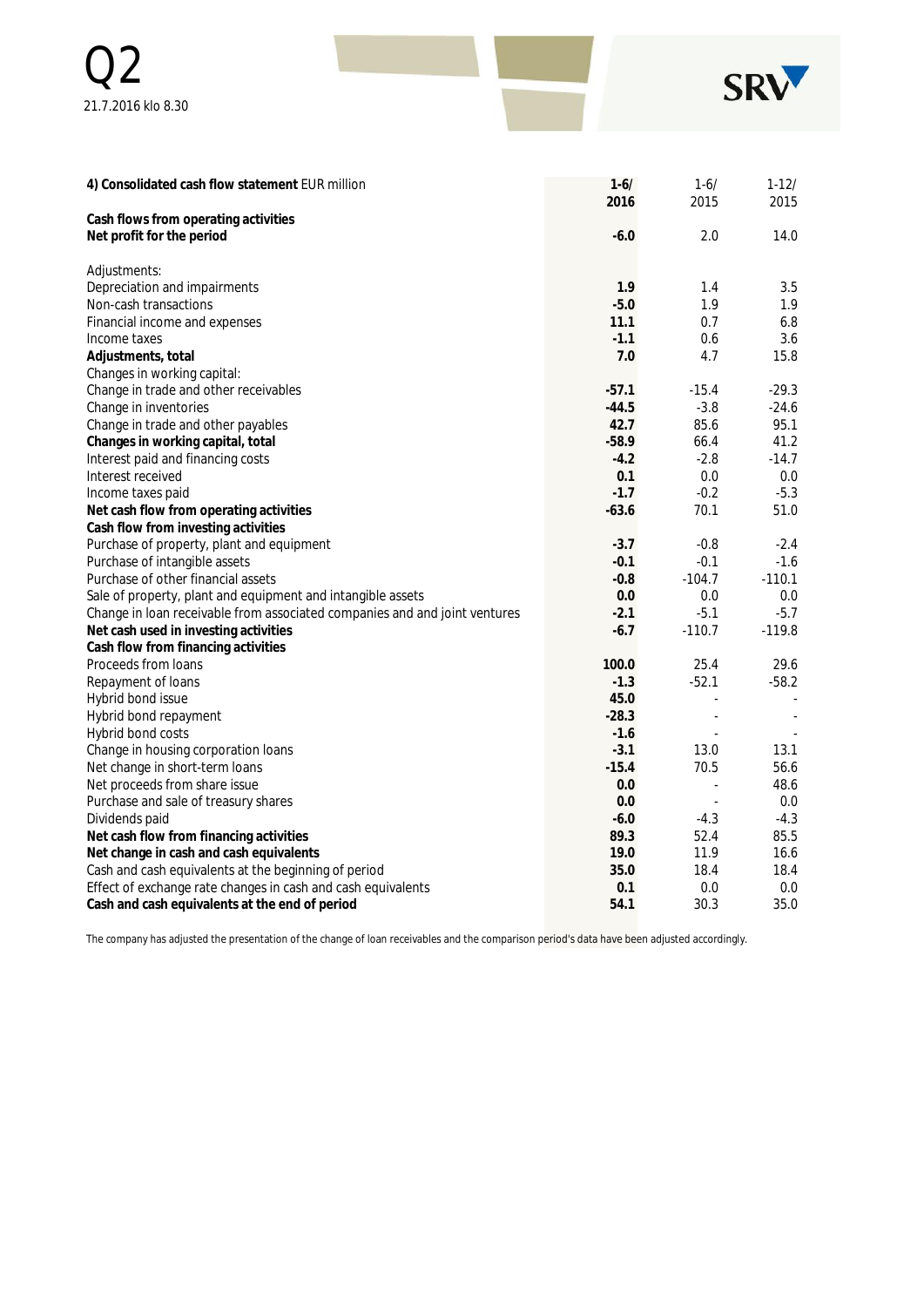

### **5) Statement of changes in Group equity, EUR million**

|                                            | Equity attributable to the equity holders<br>of the parent company |                                           |             |                                     |                          |                                    |         |                                       |                 |
|--------------------------------------------|--------------------------------------------------------------------|-------------------------------------------|-------------|-------------------------------------|--------------------------|------------------------------------|---------|---------------------------------------|-----------------|
|                                            | Share<br>Capital                                                   | Invested Hybrid<br>Free<br>Equity<br>Fund | <b>Bond</b> | Trans-<br>lation<br>diffe<br>rences | Fair<br>value<br>reserve | <b>Reitained Total</b><br>earnings |         | Non-<br>cont-<br>rolling<br>interests | Total<br>equity |
| 1 January- 30 june 2016 (EUR million)      |                                                                    |                                           |             |                                     |                          |                                    |         |                                       |                 |
| Equity 1 January 2016                      | 3.1                                                                | 141.2                                     | 45.0        | $-7.2$                              | $-1.4$                   | 95.7                               | 276.4   |                                       | 277.2<br>0.8    |
| Comprehensive income for the review period | 0.0                                                                | 0.0                                       | 0.0         | 1.9                                 | $-0.2$                   | $-5.8$                             | $-4.1$  | $-0.1$                                | $-4.2$          |
| Dividends paid                             | 0.0                                                                | 0.0                                       | 0.0         | 0.0                                 | 0.0                      | $-6.0$                             | $-6.0$  |                                       | $-6.0$<br>0.0   |
| Share-based incentive plan                 | 0.0                                                                | 0.0                                       | 0.0         | 0.0                                 | 0.0                      | 0.3                                | 0.3     |                                       | 0.3<br>0.0      |
| Purchase of treasury shares                | 0.0                                                                | 0.0                                       | 0.0         | 0.0                                 | 0.0                      | 0.0                                | 0.0     |                                       | 0.0<br>0.0      |
| Sale of treasury shares                    | 0.0                                                                | 0.0                                       | 0.0         | 0.0                                 | 0.0                      | 0.0                                | 0.0     |                                       | 0.0<br>0.0      |
| Share issue                                | 0.0                                                                | 0.0                                       | 0.0         | 0.0                                 | 0.0                      | 0.0                                | 0.0     |                                       | 0.0<br>0.0      |
| Costs related to share issue, tax          | 0.0                                                                | 0.3                                       | 0.0         | 0.0                                 | 0.0                      | 0.0                                | 0.3     |                                       | 0.3<br>0.0      |
| Hybrid bond                                | 0.0                                                                | 0.0                                       | 16.7        | 0.0                                 | 0.0                      | $-1.8$                             | 14.9    |                                       | 14.9<br>0.0     |
| Other changes                              | 0.0                                                                | 0.0                                       | 0.0         | 0.0                                 | 0.0                      | 0.0                                | 0.0     |                                       | 0.0<br>0.0      |
| Equity on 30 June 2016                     | 3.1                                                                | 141.5                                     | 61.7        | $-5.3$                              | $-1.5$                   | 82.4                               | 281.8   |                                       | 282.5<br>0.7    |
| 1 January- 30 june 2015 (EUR million)      |                                                                    |                                           |             |                                     |                          |                                    |         |                                       |                 |
| Equity 1 January 2015                      | 3.1                                                                | 92.3                                      | 45.0        | $-5.3$                              | $-0.9$                   | 90.3                               | 224.4   |                                       | 225.2<br>0.8    |
| Comprehensive income for the review period | 0.0                                                                | 0.0                                       | 0.0         | 2.0                                 | $-0.4$                   | 2.0                                | 3.6     |                                       | 0.0<br>3.6      |
| Dividends paid                             | 0.0                                                                | 0.0                                       | 0.0         | 0.0                                 | 0.0                      | $-4.3$                             | $-4.3$  |                                       | 0.0<br>$-4.3$   |
| Share-based incentive plan                 | 0.0                                                                | 0.0                                       | 0.0         | 0.0                                 | 0.0                      | 0.9                                | 0.9     |                                       | 0.9<br>0.0      |
| Purchase of treasury shares                | 0.0                                                                | 0.0                                       | 0.0         | 0.0                                 | 0.0                      | 0.0                                | 0.0     |                                       | 0.0<br>0.0      |
| Sale of treasury shares <sup>1)</sup>      | 0.0                                                                | 0.4                                       | 0.0         | 0.0                                 | 0.0                      | $-0.4$                             | 0.0     |                                       | 0.0<br>0.0      |
| Share issue                                | 0.0                                                                | 0.0                                       | 0.0         | 0.0                                 | 0.0                      | 0.0                                | 0.0     |                                       | 0.0<br>0.0      |
| Costs related to share issue               | 0.0                                                                | 0.0                                       | 0.0         | 0.0                                 | 0.0                      | 0.0                                | 0.0     |                                       | 0.0<br>0.0      |
| <b>Hybrid Bond</b>                         | 0.0                                                                | 0.0                                       | 0.0         | 0.0                                 | 0.0                      | 0.0                                | 0.0     |                                       | 0.0<br>0.0      |
| Other changes                              | 0.0                                                                | 0.0                                       | 0.0         | 0.0                                 | 0.0                      | 0.0                                | 0.0     |                                       | 0.0<br>0.0      |
| Equity on 30 June 2015                     | 3.1                                                                | 92.6                                      | 45.0        | $-3.3$                              | $-1.4$                   | 88.5                               | 224.6   |                                       | 225.4<br>0.8    |
| 1 January - 31 December 2015 EUR million   |                                                                    |                                           |             |                                     |                          |                                    |         |                                       |                 |
| Equity 1 January 2015                      | 3.1                                                                | 92.3                                      | 45.0        | $-5.3$                              | $-0.9$                   | 90.3                               | 224.4   |                                       | 225.2<br>0.8    |
| Comprehensive income for the review period | 0.0                                                                | 0.0                                       | 0.0         | $-1.9$                              | $-0.4$                   | 14.0                               | 11.6    |                                       | 11.6<br>0.0     |
| Dividends paid                             | 0.0                                                                | 0.0                                       | 0.0         | 0.0                                 | 0.0                      | $-4.3$                             | $-4.3$  |                                       | $-4.3$<br>0.0   |
| Share-based incentive plan                 | 0.0                                                                | 0.0                                       | 0.0         | 0.0                                 | 0.0                      | $-0.5$                             | $-0.5$  |                                       | 0.0<br>$-0.5$   |
| Purchase of treasury shares                | 0.0                                                                | 0.0                                       | 0.0         | $0.0\,$                             | 0.0                      | 0.0                                | $0.0\,$ |                                       | 0.0<br>$0.0\,$  |
| Sale of treasury shares <sup>1)</sup>      | 0.0                                                                | 0.4                                       | 0.0         | 0.0                                 | 0.0                      | $-0.4$                             | $0.0\,$ |                                       | 0.0<br>0.0      |
| Share issue                                | 0.0                                                                | 50.1                                      | 0.0         | 0.0                                 | 0.0                      | 0.0                                | 50.1    |                                       | 50.1<br>0.0     |
| Costs related to share issue               | 0.0                                                                | $-1.5$                                    | 0.0         | 0.0                                 | 0.0                      | 0.0                                | $-1.5$  |                                       | $-1.5$<br>0.0   |
| Hybrid bond                                | 0.0                                                                | $0.0\,$                                   | 0.0         | 0.0                                 | 0.0                      | $-3.4$                             | $-3.4$  |                                       | $-3.4$<br>0.0   |
| Other changes                              | 0.0                                                                | $0.0\,$                                   | $0.0\,$     | 0.0                                 | 0.0                      | 0.0                                | $0.0\,$ |                                       | $0.0\,$<br>0.0  |
| Equity on 31 December 2015                 | 3.1                                                                | 141.2                                     | 45.0        | $-7.2$                              | $-1.4$                   | 95.7                               | 276.4   |                                       | 0.8<br>277.2    |

<sup>1)</sup> Sale of treasury shares includes a transfer between an invested free equity fund and retained earnings.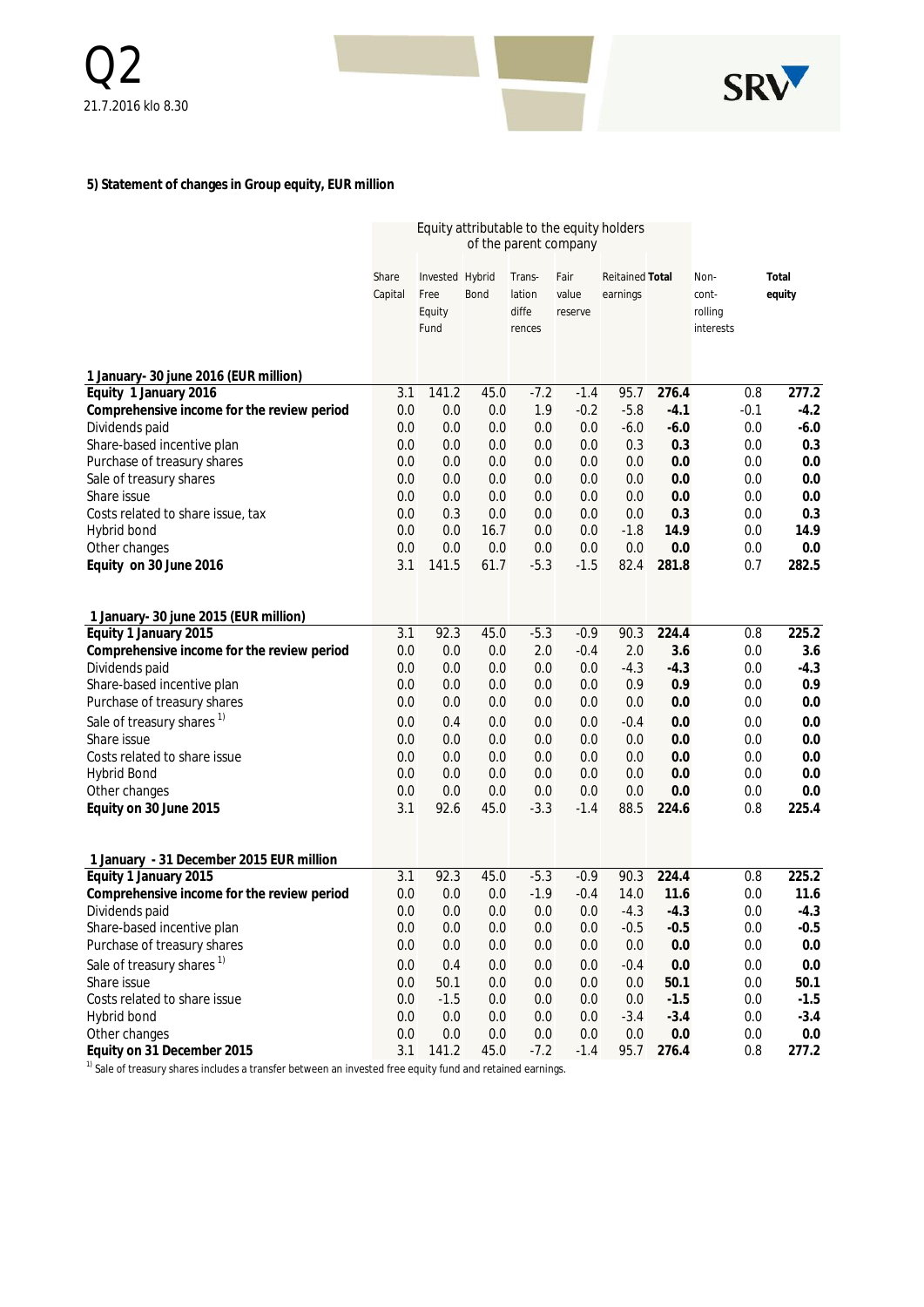

#### **6) Commitments and contingent liablilities**

|                                                                   |              |              | change           |              |
|-------------------------------------------------------------------|--------------|--------------|------------------|--------------|
| Collateral given for own liabilities (EUR million)                | 30.6.16      | 30.6.15      | %                | 31.12.15     |
| Real estate mortgages given <sup>1)</sup>                         | 88.1         | 93.2         | $-5.5$           | 90.4         |
| Other commitments<br>Investment commitments given                 | 56.9         | 18.0         | 216.1            | 47.6         |
| Plots purchase commitments<br>Contingent liabilities (hypo plots) | 44.3<br>52.8 | 173.3<br>7.5 | $-74.4$<br>605.2 | 116.1<br>6.4 |

1) Real estate mortgages include the total amount of mortgages given as collateral for developer contracting housing production against the housing corporation loans of uncompleted and unsold completed projects.

| Fair and nominal values of derivative<br>instruments (EUR million) |        | 6/2016<br>Fair value |        | 6/2015<br>Fair value |        | 12/2015<br>Fair value |  |
|--------------------------------------------------------------------|--------|----------------------|--------|----------------------|--------|-----------------------|--|
|                                                                    | Posit. | Negat.               | Posit. | Negat.               | Posit. | Negat.                |  |
| Hedge accounting not applied                                       |        |                      |        |                      |        |                       |  |
| Interest rate swaps                                                | 0.0    | 9.9                  | 0.0    | 0.0                  | 0.0    | 3.3                   |  |
|                                                                    |        | 6/2016               |        | 6/2015               |        | 12/2015               |  |
| Nominal values of derivative instruments<br>Interest rate swaps    |        | 100.0                |        | 0.0                  |        | 100.0                 |  |

#### **7) Group and Segment Information**

SRV Group's segments are Operations in Finland, International Operations and Other operations.

| Group and Segment information |        |          |         |        |          |          |           |
|-------------------------------|--------|----------|---------|--------|----------|----------|-----------|
| Revenue                       | 1-6/   | $1 - 6/$ | change, | change | $4 - 6/$ | $4 - 6/$ | $1 - 12/$ |
| EUR million                   | 2016   | 2015     | meur    | %      | 2016     | 2015     | 2015      |
| Operations in Finland         | 331.9  | 304.0    | 27.9    | 9.2    | 200.4    | 146.9    | 654.1     |
| International operations      | 30.8   | 33.4     | $-2.7$  | $-7.9$ | 18.4     | 17.6     | 65.1      |
| Other operations              | 7.9    | 7.2      | 0.7     | 10.0   | 4.0      | 3.4      | 14.4      |
| Eliminations                  | $-8.3$ | $-7.2$   | $-1.0$  |        | $-4.3$   | $-3.4$   | $-14.6$   |
| Group, total                  | 362.4  | 337.4    | 24.9    | 7.4    | 218.5    | 164.5    | 719.1     |

| Operation profit         | $1 - 6/$ | $1 - 6/$ | change, | change | $4 - 6/$ | $4 - 6/$ | $1 - 12/$ |
|--------------------------|----------|----------|---------|--------|----------|----------|-----------|
| EUR million              | 2016     | 2015     | meur    | %      | 2016     | 2015     | 2015      |
| Operations in Finland    | 9.8      | 5.7      | 4.1     | 71.9   | 7.6      | 2.4      | 28.9      |
| International operations | $-2.5$   | 0.7      | $-3.3$  |        | $-1.5$   | 0.1      | $-0.1$    |
| Other operations         | $-3.2$   | $-3.1$   | $-0.1$  |        | $-2.0$   | $-1.6$   | $-4.3$    |
| Eliminations             | 0.0      | 0.0      | 0.0     |        | 0.0      | 0.0      | 0.0       |
| Group, total             | 4.1      | 3.4      | 0.7     | 22.1   | 4.1      | 0.8      | 24.4      |

| Operating profit,<br>%   | $1 - 6/$ | $1 - 6/$<br>2015 |
|--------------------------|----------|------------------|
|                          | 2016     |                  |
| Operations in Finland    | 3.0      | 1.9              |
| International Operations | $-8.2$   | 2.2              |
| Group, total             | 11       | 1.0              |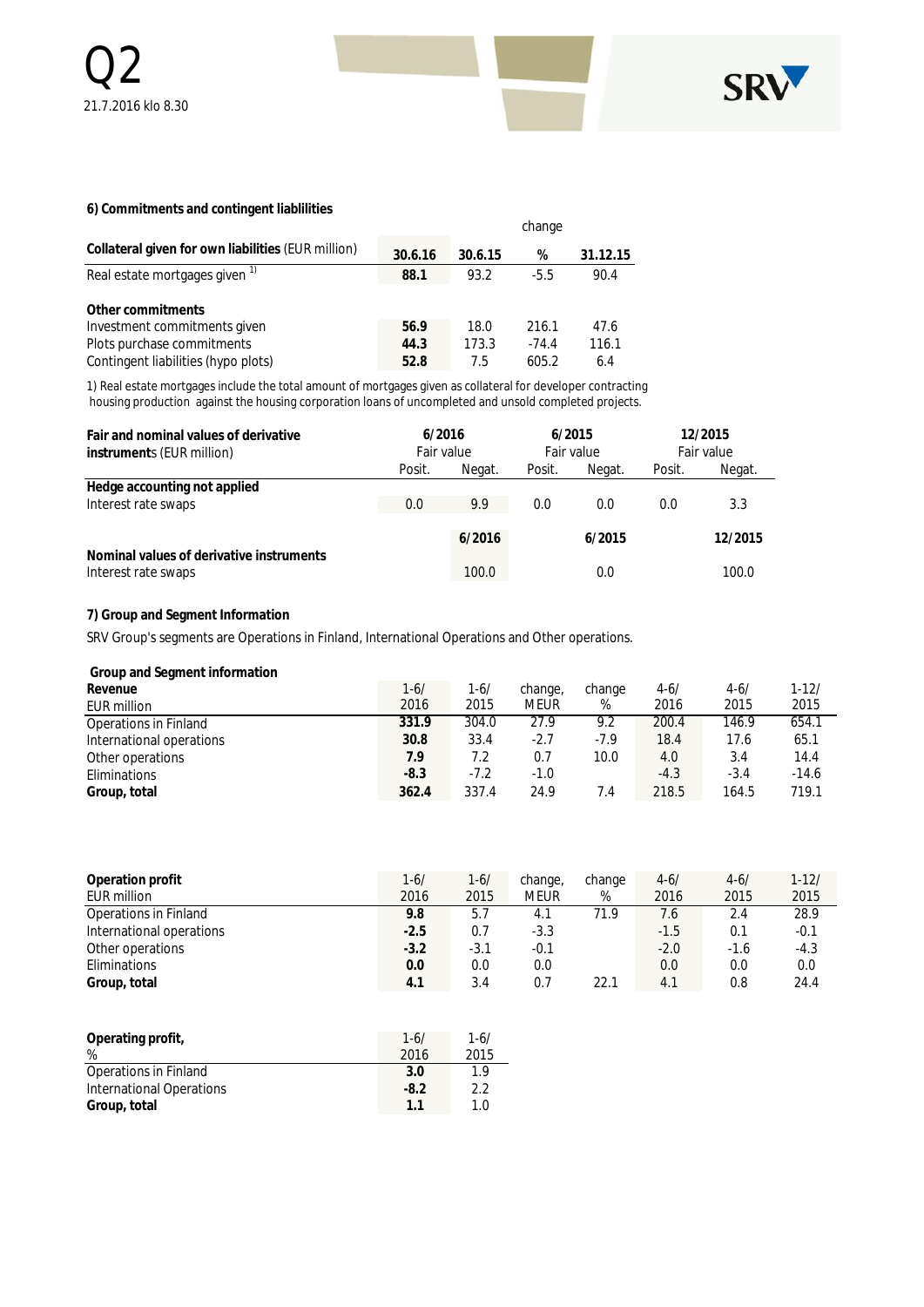

| Assets                             |           |           | change      | change, |            |
|------------------------------------|-----------|-----------|-------------|---------|------------|
| <b>EUR million</b>                 | 30.6.2016 | 30.6.2015 | <b>MEUR</b> | %       | 31.12.2015 |
| Operations in Finland              | 579.9     | 470.3     | 109.6       | 23.3    | 503.5      |
| International operations           | 253.9     | 244.8     | 9.1         | 3.7     | 245.8      |
| Other Operations                   | 498.6     | 390.9     | 107.7       | 27.6    | 424.1      |
| Eliminations and other adjustments | $-438.1$  | $-386.8$  | $-51.3$     |         | $-410.7$   |
| Group, total                       | 894.3     | 719.2     | 175.2       | 24.4    | 762.6      |
|                                    |           |           |             |         |            |
| Liabilities                        |           |           | change      | change, |            |
| <b>EUR million</b>                 | 30.6.2016 | 30.6.2015 | <b>MEUR</b> | %       | 31.12.2015 |
| Operations in Finland              | 424.1     | 328.2     | 95.9        | 29.2    | 353.9      |
| International operations           | 183.5     | 170.7     | 12.9        | 7.5     | 174.5      |
| Other Operations                   | 272.3     | 211.7     | 60.6        | 28.6    | 197.9      |
| Eliminations and other adjustments | $-268.1$  | $-216.8$  | $-51.2$     |         | $-240.8$   |
| Group, total                       | 611.9     | 493.8     | 118.1       | 23.9    | 485.4      |
|                                    |           |           |             |         |            |
| Invested capital                   |           |           | change      | change, |            |
| <b>EUR million</b>                 | 30.6.2016 | 30.6.2015 | <b>MEUR</b> | %       | 31.12.2015 |
| Operations in Finland              | 357.0     | 290.8     | 66.2        | 22.8    | 315.4      |
| International operations           | 224.7     | 217.7     | 7.0         | 3.2     | 216.7      |
| Other Operations                   | 46.0      | $-1.7$    | 47.7        |         | 10.9       |
| Group, total                       | 627.7     | 506.8     | 121.0       | 23.9    | 543.0      |
|                                    |           |           |             |         |            |
|                                    |           |           |             |         |            |

|                          |           |           | change | change,  |            |
|--------------------------|-----------|-----------|--------|----------|------------|
| Return on investment %   | 30.6.2016 | 30.6.2015 | Meur   | %        | 31.12.2015 |
| Operations in Finland    | 6.0       | 4.C       | 2.0    | 50.3     | 9.8        |
| International operations | $-1.2$    |           | $-4.9$ | $-131.5$ | <b>.</b>   |
| Group, total             | 1 Q       | 2.8       | $-0.8$ | $-30.3$  | 5.9        |

| 8) Inventories                               |           |           | change      |            |
|----------------------------------------------|-----------|-----------|-------------|------------|
| <b>EUR million</b>                           | 30.6.2016 | 30.6.2015 | <b>MEUR</b> | 31.12.2015 |
| Land areas and plot-owning companies         | 176.9     | 175.2     | 1.7         | 187.5      |
| Operations in Finland                        | 105.2     | 105.1     | 0.1         | 116.7      |
| International operations                     | 71.7      | 70.1      | 1.6         | 70.8       |
| Work in progress                             | 159.8     | 85.1      | 74.7        | 101.8      |
| Operations in Finland                        | 155.7     | 85.1      | 70.6        | 99.4       |
| International operations                     | 4.0       | 0.0       | 4.0         | 2.4        |
| Shares in completed housing corporations and |           |           |             |            |
| real estate companies                        | 35.3      | 45.1      | $-9.7$      | 38.1       |
| Operations in Finland                        | 35.0      | 43.6      | $-8.6$      | 37.6       |
| International operations                     | 0.3       | 1.5       | $-1.2$      | 0.5        |
| Other inventories                            | 7.7       | 11.1      | $-3.4$      | 9.1        |
| Operations in Finland                        | 7.0       | 7.5       | $-0.5$      | 6.9        |
| International operations                     | 0.7       | 3.6       | $-2.9$      | 2.2        |
| Inventories, total                           | 379.7     | 316.6     | 63.1        | 336.6      |
| Operations in Finland                        | 303.0     | 241.3     | 61.6        | 260.6      |
| International operations                     | 76.8      | 75.2      | 1.5         | 76.0       |